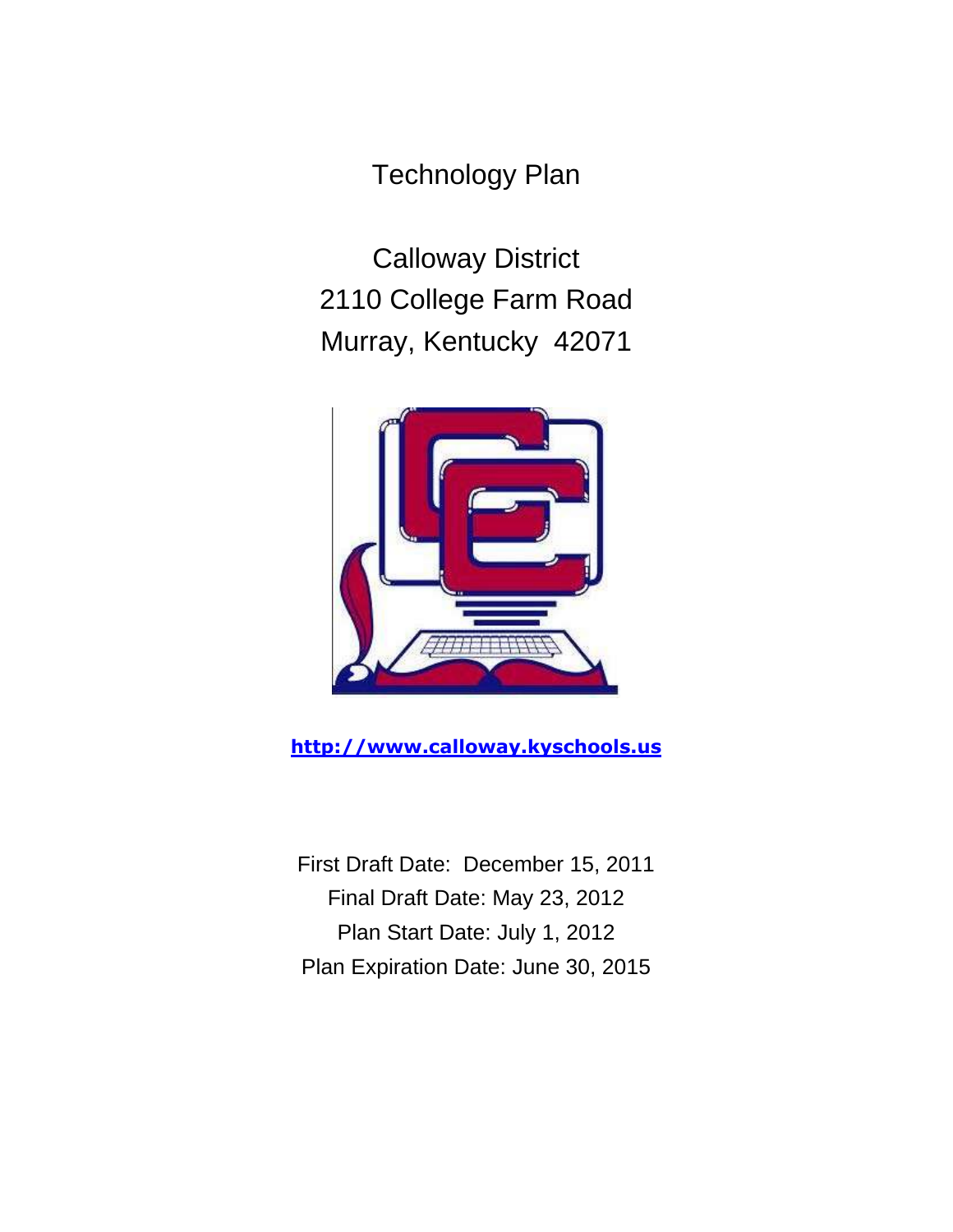### **Acknowledgments**

**District Technology Coordinator**  Susan Taylor, District Technology Coordinator

**District Board of Education Representative** Leann Myers, Board of Education Member

**Superintendent** Kennith Bargo, Superintendent

#### **School Technology Coordinators**

Melissa Spiceland, Calloway High School Angelia Jones, Calloway Middle School Ashli Gore, East Elementary School Laura Webb, North Elementary School Catherine Bright, Southwest Elementary **School** 

#### **School Technology Coordinators**

Melissa Spiceland, Calloway High School Angelia Jones, Calloway Middle School Ashli Gore, East Elementary School Laura Webb, North Elementary School Catherine Bright, Southwest Elementary School

### **Principals**

Brian Wilmurth, Calloway High School Amy Turner, Calloway Middle School Kathy Crouch, East Elementary School Melinda Hendley, North Elementary School Dennis Fisher, Southwest Elementary School

#### **District Administrators**

Randy McCallon, Assistant Superintendent Debbie Plummer, Special Education Director Stephanie Wyatt, Instructional Supervisor

#### **Students**

Clara Arnold , Grade 8, Calloway Middle Joe Brashear, Grade 8, Calloway Middle Hunter Bailey, Grade 9, Calloway High Summer Simmons, Grade 10, Calloway High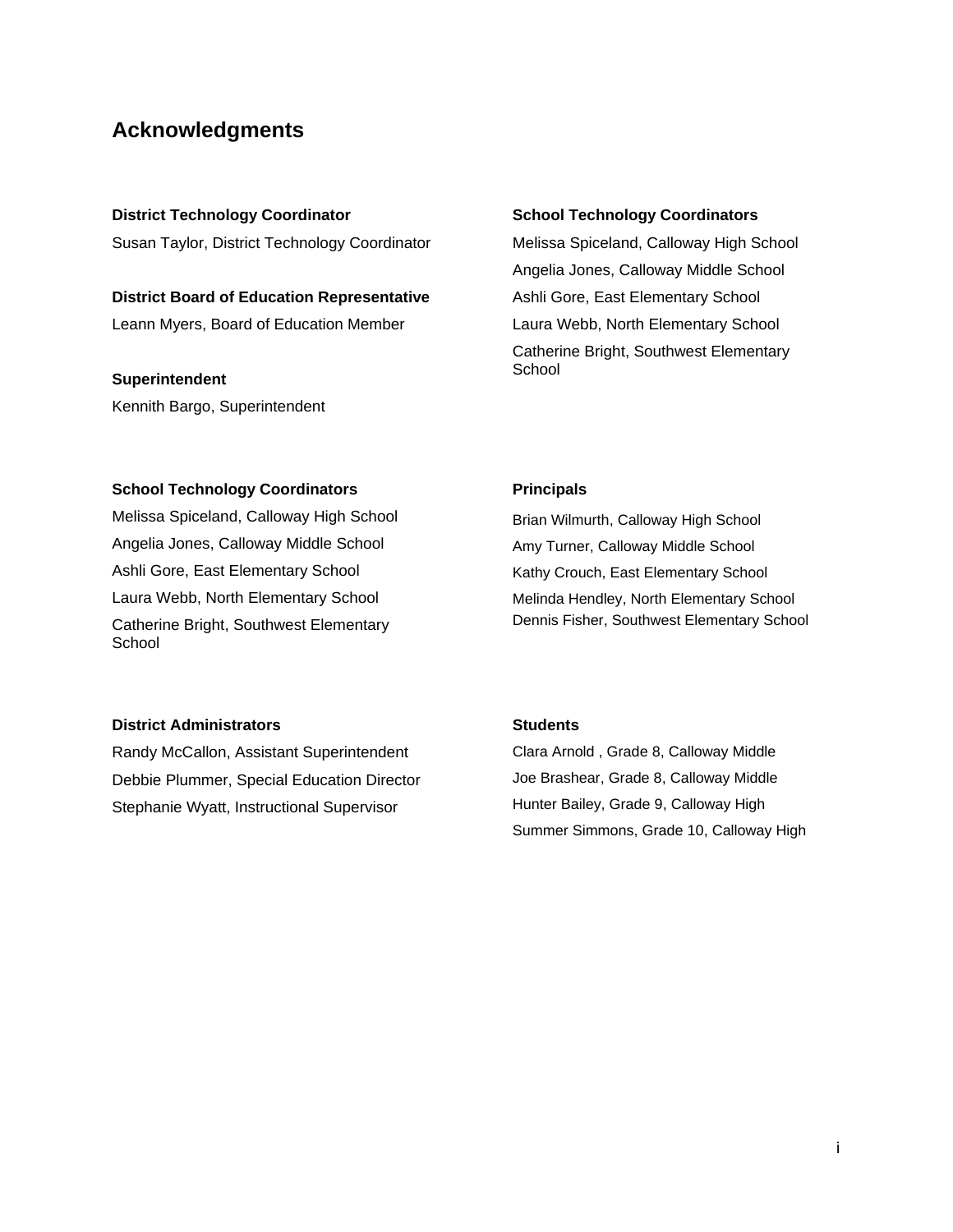## **Table of Contents**

| CURRICULUM AND INSTRUCTIONAL INTEGRATION GOALS 13                     |    |
|-----------------------------------------------------------------------|----|
| <b>CURRICULUM AND INSTRUCTIONAL INTEGRATION GOALS - EVALUATION 16</b> |    |
|                                                                       |    |
| STUDENT TECHNOLOGY LITERACY GOALS - EVALUATION  18                    |    |
| STAFF TRAINING/PROFESSIONAL DEVELOPMENT GOALS  19                     |    |
| STAFF TRAINING/PROFESSIONAL DEVELOPMENT GOALS - EVALUATION  21        |    |
|                                                                       |    |
|                                                                       |    |
|                                                                       |    |
|                                                                       |    |
|                                                                       |    |
|                                                                       |    |
|                                                                       |    |
| Appendix A -- School Wish Lists                                       | 35 |
| Appendix B -- District-Wide Initiatives, Projects and Task Lists      | 38 |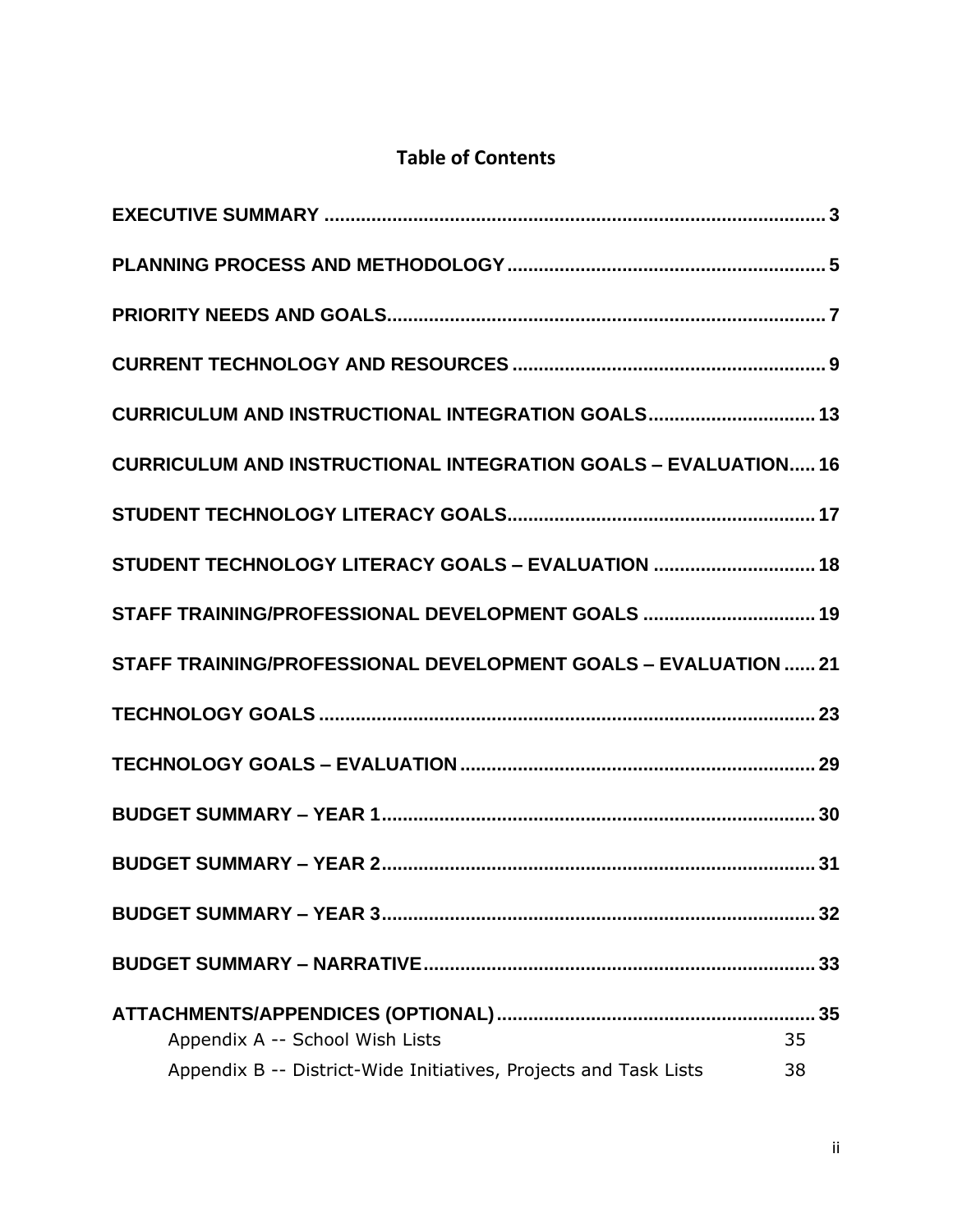### <span id="page-3-0"></span>**Executive Summary**

#### **Vision Statement - "Successful – Now and Beyond"**

#### **Every student will be successful beyond his greatest expectations, now and in the future.**

#### **Mission Statement - "Learners for Life"**

We, the Calloway County School Community, shall empower all students academically, socially, and personally to be lifelong learners capable of thinking, solving problems, and serving as responsible citizens ready to meet the challenges for tomorrow.

Our Vision and Mission Statements provide focus in the development of our Technology Plan which gives guidance regarding instructional use of technology in our schools. The primary focus of our Technology Plan is to provide a safe and reliable network environment and relevant classroom resources to support learning and academic growth. We strive to provide technology tools and resources to assist students on their road to academic proficiency and technology literacy to equip them for successful adult lives.

In order to achieve the technology plan goals, data from student technology assessments, periodic formative assessments, State academic assessments, along with teacher evaluation of daily classroom assignments and activities provide valuable feedback on growth and change over time along with specific areas of need. Students engage in instructional activities using technology in classroom curriculum and activities. Student assessment of technology literacy provides valuable guidance on tailoring classroom instruction to provide specific technology goals for staff professional development which are focused on the Technology Program of Studies and integration of technology into the curriculum. Classroom technology resources must be maintained and expanded to support and extend both student academic achievement and technology skill development and also expand teacher skills and competencies in utilizing appropriate technologies in the classroom. Technology skills assessments provide data for analyzing progress toward technology goals and help us make adjustments to improve and provide appropriate training and to select resources to support instruction. The Children's Internet Protection Act (CIPA) is a requirement for participation in the Universal Service Fund/eRate Program. New requirements from the Protecting Children in the  $21<sup>st</sup>$  Century Act updated the CIPA requirements with more stringent requirements for education of minors including Cyberbullying awareness and response, Social Networking education. These are not new requirements but define and clarify the existing requirements. Another important goal of our technology plan is good communications with parents and stakeholders utilizing web resources, Infinite Campus portal technologies and e-mail.

The SpeakUp surveys provide insight into the direction we need to focus on to better serve the needs of our students and staff in an ever-changing world. The need to utilize the power and flexibility of mobile devices to supplement our traditional institutionally owned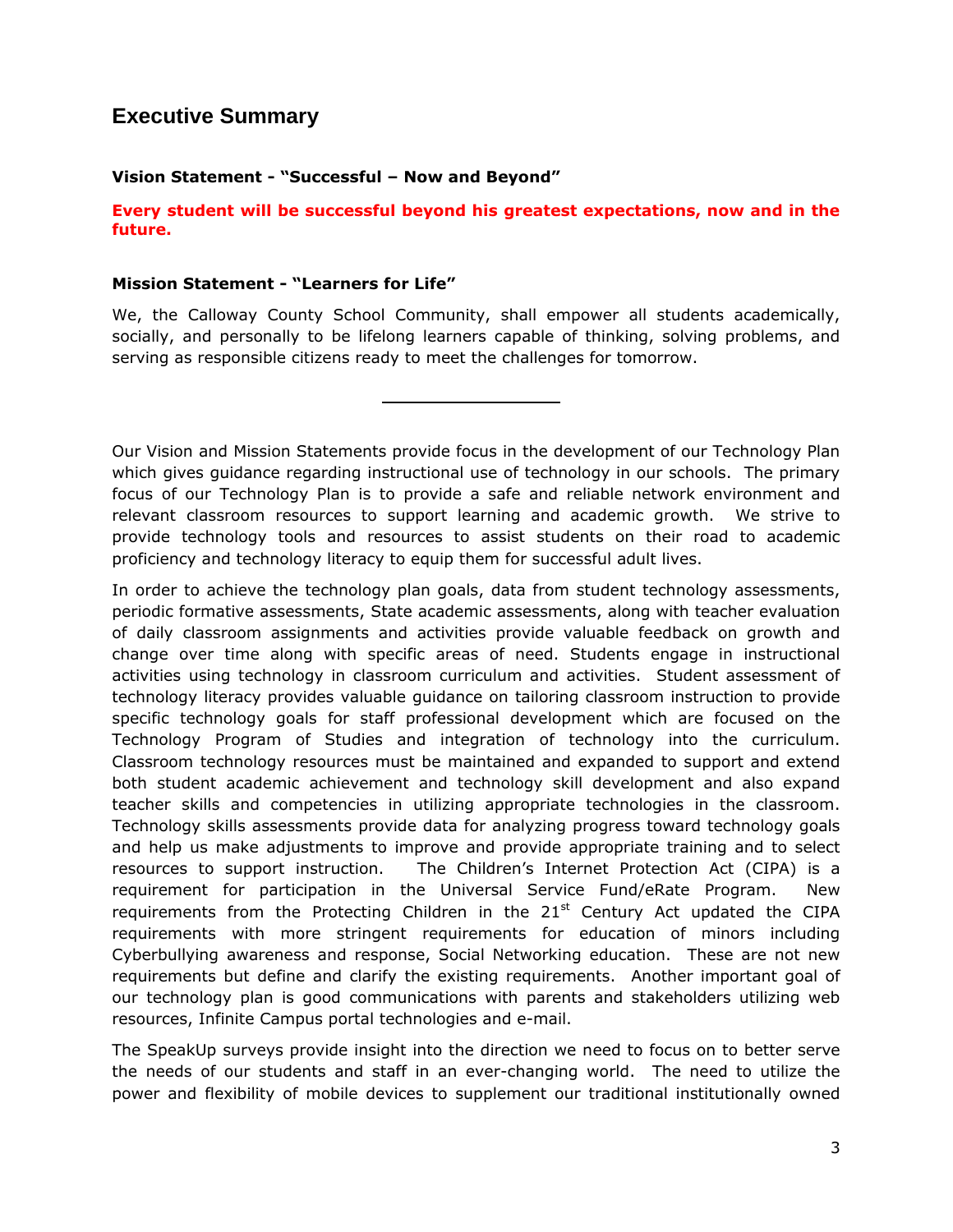and supported computing devices is pushing the limits of our current network. Increasing Wireless Network Access is a huge area of growing need. Historically, our wired infrastructure has been a key component in the provision of resources online and technology on desktops and in labs in support of instruction. With the advent of Bring Your Own Device/Technology (BYOD/BYOT) the increased demands for wireless service for our students and staff places additional pressure on our networks and density of signal is critical. This will be a major focus of planning and managing network resources well into the future. This officially started in Spring of 2007 ago with a Wireless Router and a limited number of Access Points in each school. In December 2010, a walk through the High School demonstrated how the need was growing much faster than our wireless network could support. Laptops, iPods, SmartPhones, eReaders, and other consumer grade devices were being brought to school and used in support of instruction. This prompted the addition of Guest Network Services and Transparent Proxy functionality to attempt to provide services to these personally owned devices that had a real, instructional purpose in our schools. This gave us a slightly better level of connectivity but is in no way adequate for the exponential growth of the wireless need we see growing by the day.

Besides connectivity, another challenge for our District is management of these BYOD/BYOT devices – both providing access and making sure the access provided is appropriate. Schools are charged with providing a safe and orderly learning environment for our students. Federal and State laws require blocking and filtering of unsuitable websites. Our current Guest Network and Transparent Proxy provide a cornerstone for management of wireless access by allowing fully, qualified District-owned devices full access to the secure, enterprise environment we have always supplied to our district-owned wired devices. A second level of access was provided starting in January, 2011 with the addition of the Guest Access to Internet directed through our CIPA compliant TMG Server with limited Special Access rules. A third level of access is being developed to allow access to District-owned non-enterprise/consumer grade devices (i.e., iPod Touch and other iOS devices) restricted with special access to approved sites. This third level will also allow greater access to District resources by wireless devices. This will be an area of growth as we move to a more fully functioning managed wireless network in our schools.

The 2012 Speak Up National Findings from Students and Parents focuses on Mapping a Personalized Learning Journey using Digital Learning in new and exciting ways to increase student achievement. This brings new challenges for adopting and adapting to a Digital world beyond what we could even imagine a few short years ago. This challenge pushes us to provide support and training for teachers who are learning to manage and leverage these new devices instructionally in their classrooms. The promise of these new resources and the capabilities they bring for supplementing District-owned devices for formative and summative assessment along with the utilization of data to customize instruction to specific student needs is a key to reaching academic excellence with every student.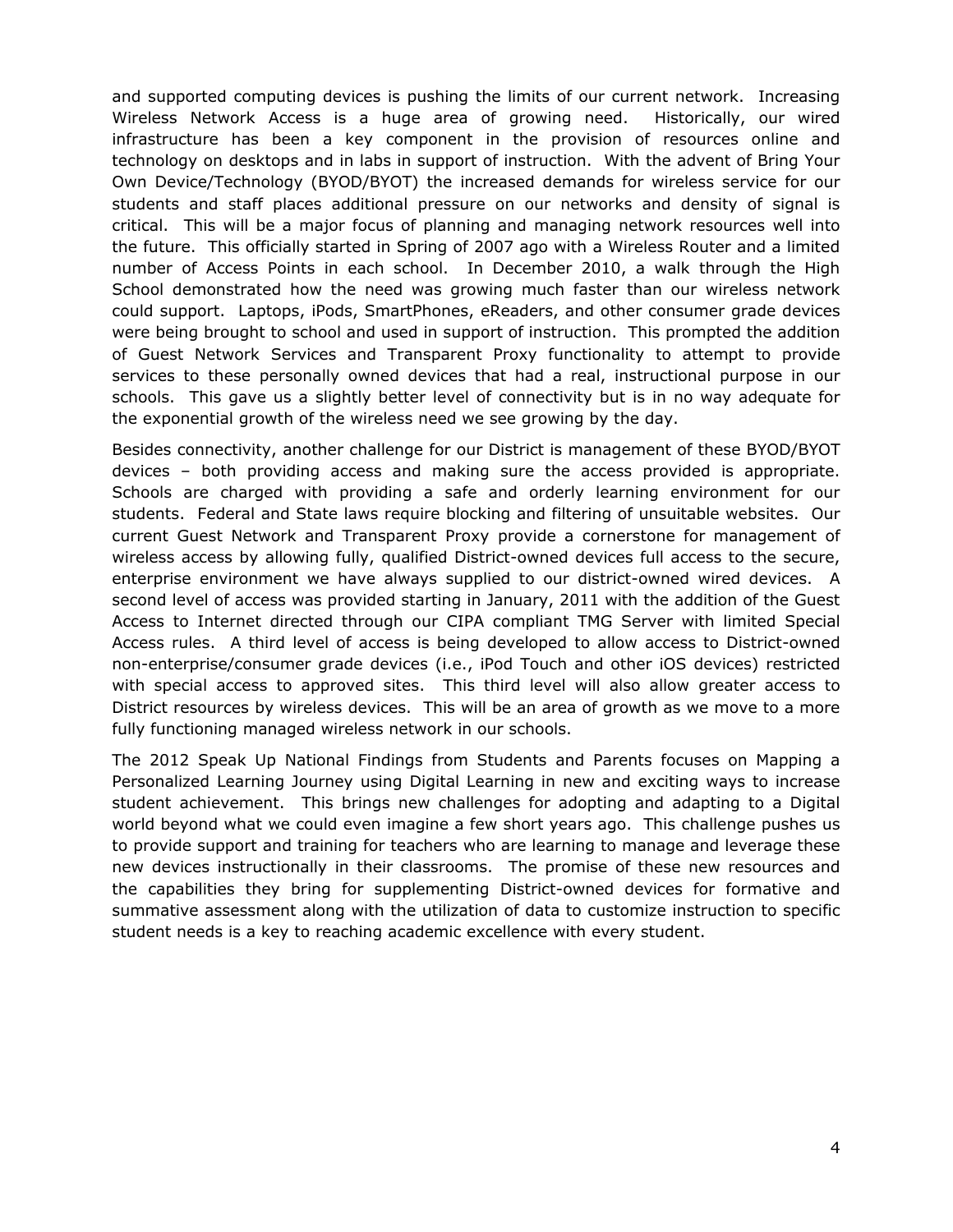## <span id="page-5-0"></span>**Planning Process and Methodology**

In January 2010, our District underwent an extensive examination by a team of Educators from AdvancedED and NCA CASI/SACS CASI which resulted in our District being granted District accreditation of all schools by the Southern Association of Colleges and Schools (SACS) as well as the Commission on International and Trans-Regional Accreditation (CITA). During this accreditation process all systems and processes were analyzed; commendations and required actions for improvement were presented to the Calloway Board of Education. This has resulted in a more specific plan with timelines for acquisition of specific hardware resources and replacement of aging workstations, professional development for staff on new and emerging technologies and integration of technology into curriculum. We are moving into our third year of implementing these changes in our schools.

### **Development**

Our Technology Staff and School Technology Coordinators work closely together and meet frequently to review current status of network and systems district-wide and problem areas in specific schools. We discuss upcoming State and District initiatives and work on needs assessments, reporting, planning and professional development offerings. We employ a Train-the-Trainer model for professional development and the STCs and Technology staff participate in specific training and are responsible for targeting and providing appropriate professional development for school staff. We are implementing a online HelpDesk through our SharePoint Server which will provide a Knowledge base of valuable history of issues and notes regarding recommended troubleshooting steps and resolution of issues.

### **Implementation**

All members of the Technology Planning committee share in the responsibility of implementing and supporting this plan in our schools and programs. School Technology Coordinators take a central role in training, planning and implementing new initiatives in their schools with Principals providing support, assistance with funding and guidance on an administrative level. The economic upheavals of the past few years have made it especially difficult to make plans and implement with frequent unexpected shortfalls and cuts in State funding. It has been an exceptionally trying time for supporting and following through on important initiatives.

District leadership has a role in reviewing specific programmatic requirements for federal and state programs they administer. District leadership must maintain close communication with technology leadership prior to budgeting and purchasing technology resources to ensure operational feasibility that adequate network and support resources exist and get them scheduled for implementation.

The first DRAFT of the Technology Plan for the 2012-2015 years was submitted to the District Planning Committee on December 15, 2011. Progress toward Goals and Projects was discussed along with eRate services and priorities, discount data forecast for eRate, and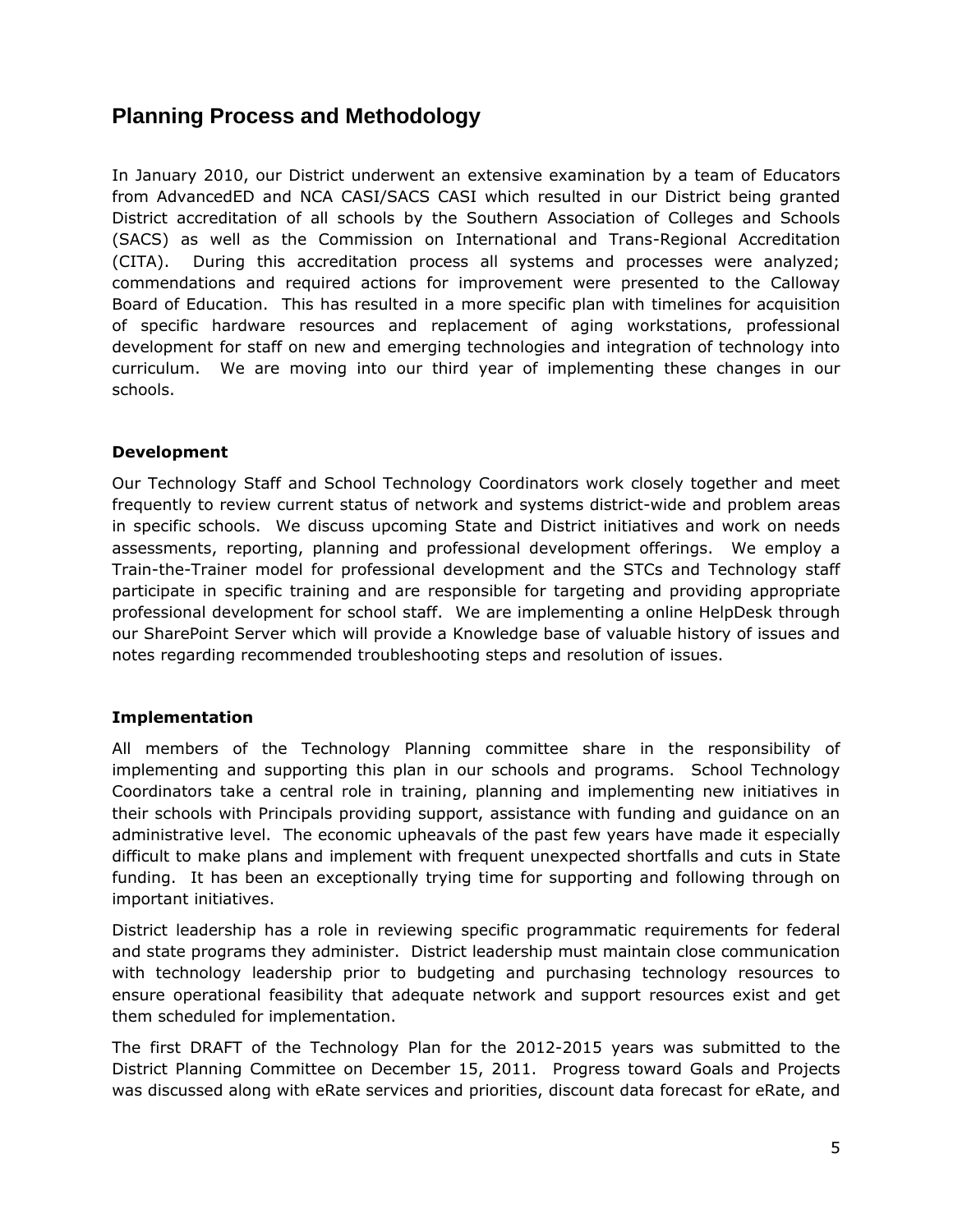timelines. The results of the Speak Up 2010 Survey were presented and briefly discussed. Simple Assessment results and analysis were presented with focus points for professional development and curriculum integration. Results of the KETS Technology Readiness Survey were shared and discussed. Priority Needs and School specific needs were discussed along with possible funding sources. The Final Draft was completed by a working committee and shared with Committee members electronically. The final 2012-2015 Technology Plan was presented to the Calloway County Board of Education at the June 14, 2012 Board Meeting. This is a living document that is revised from time to time throughout the next three years to provide for changes and adjustments in the plan required by new and emerging needs.

### **Evaluation**

The Committee has a shared responsibility in the evaluation of the plan. The intent of the evaluation is to determine the most efficient uses of Technology within the curriculum and daily operations. The information gathered from surveys and assessments and will also evaluate progress toward implementation and feedback received from users at the school and district level.

We have used SpeakUp Surveys since 2007 to solicit input from Parents, Teachers, Students, Administrators and others. We can compare the results from our survey input to the National results of approximately 416,000 surveys for the Winter 2011 Survey window with representation from all 50 States. The results of these surveys were presented to Congress on April 24th and are frequently used to influence Federal laws and regulations that flow down to the schools; i.e., NCLB and Internet Safety. The data from our surveys is reviewed for establishing priorities and changes in direction for Calloway County Schools Technology planning.

We also utilized SimpleK12/Infosource online formative testing to determine growth in Technology Literacy based on the ISTE NETS-S standards over time. SimpleK12 also provides an assessment for teachers on integrating technology in the classroom based on the ISTE NETS-T Standards. These assessments are reviewed and provide focus for changes in curriculum for students and professional development for staff. The focus of InfoSource has shifted away from assessment of student and teacher technology literacy to Professional Development training for teachers on integrating technology into all parts of the curriculum and skill development in using various technologies instructionally for projects and curriculum assignments. We will be looking for a replacement to the assessment and student curriculum previously provided by SimpleK12/Infosource. We will investigate using the Assessment components of the Continuous Instructional Improvement Technology System (CIITS) and the item bank provided to build a customized technology literacy assessment to gauge progress toward ISTE NET-S goals for student literacy or another tool for assessing progress toward Technology Literacy goals.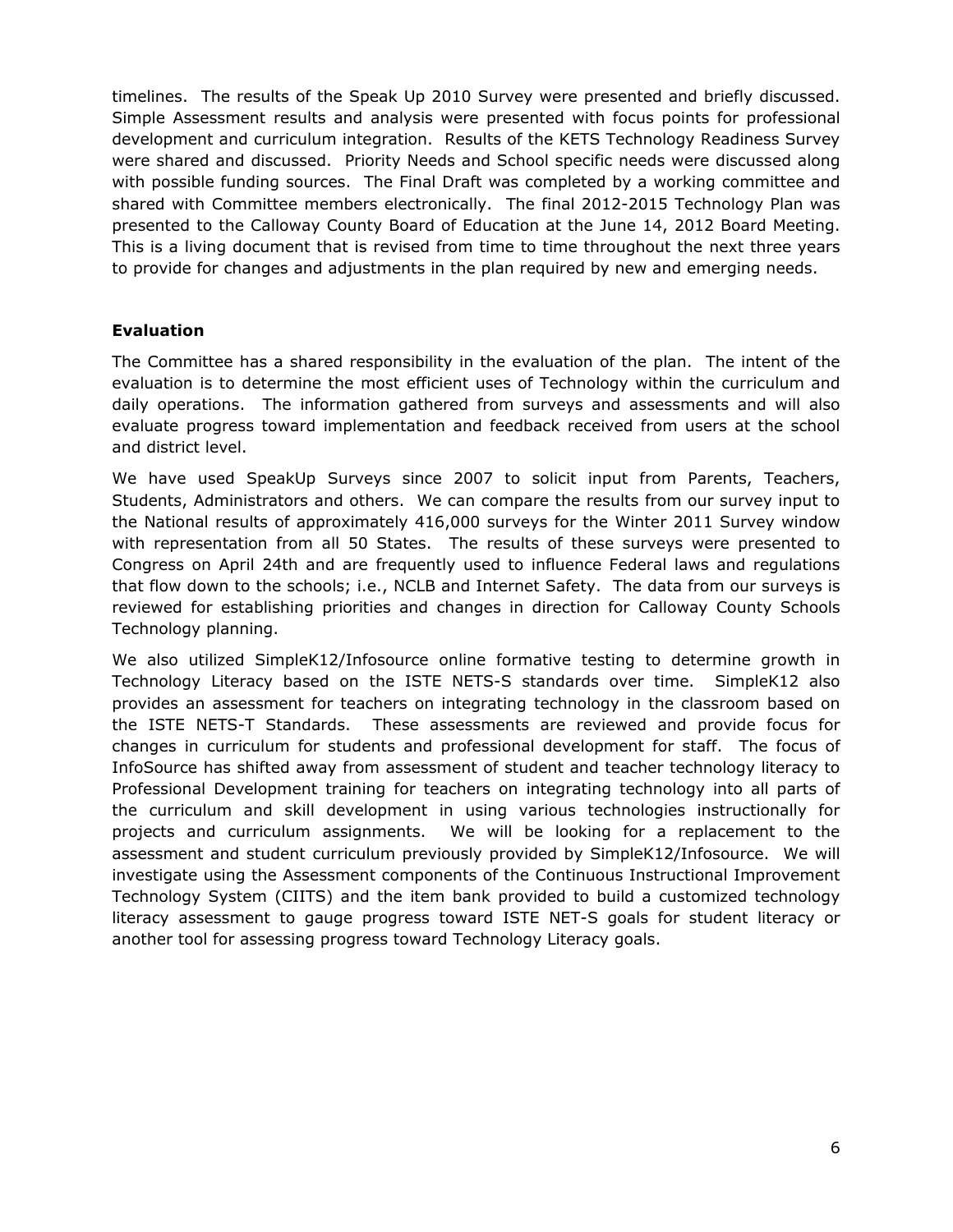# **Priority Needs and Goals**

<span id="page-7-0"></span>

| <b>Priority Need</b>                                                                                                                                                                                                                                                                                                                                                                                                                                                                                                                | Goal                                                                                                                                                                                                                                                                                                                                                                                                                                                                                                                                                                                                                                                                                                                                    |
|-------------------------------------------------------------------------------------------------------------------------------------------------------------------------------------------------------------------------------------------------------------------------------------------------------------------------------------------------------------------------------------------------------------------------------------------------------------------------------------------------------------------------------------|-----------------------------------------------------------------------------------------------------------------------------------------------------------------------------------------------------------------------------------------------------------------------------------------------------------------------------------------------------------------------------------------------------------------------------------------------------------------------------------------------------------------------------------------------------------------------------------------------------------------------------------------------------------------------------------------------------------------------------------------|
| There is an increased need for technology resources<br>that are efficient, reliable, robust and supportive for<br>instructional<br>activities<br>and<br>administrative<br>all<br>Replacement and update of technology<br>functions.<br>resources and addition of new and emerging<br>technologies will be a continuous need. The advent<br>of BYOD/BYOT, iOS and other consumer style devices<br>will continue to grow and require density of signal,<br>management of devices, security and professional<br>development for staff. | Provide a safe and reliable technology infrastructure in all<br>schools. This involves continual maintenance and upgrade of<br>instructional devices, software, online resources, and refresh of<br>network infrastructure to support instruction. Replace 1/6 of<br>current workstations each year with support from all available<br>funding sources. Add resources into our wireless network to<br>manage and provide density of wireless coverage to handle the<br>growing need for bandwidth. Provide professional development<br>focused on instructional strategies required for a technology<br>diverse BYOD/BYOT environment. Extended goal is to provide a<br>technology-rich learning environment for all students and staff |
| Student Technology Literacy must be assessed in 8th<br>Grade according to NCLB to assure students be<br>prepared as 21 <sup>st</sup> Century citizens. This requires skill-<br>building starting in elementary grades and allows<br>high school students to build on a strong foundation<br>of skills before going on to post-secondary pursuits.<br>State law mandates technology literacy for all<br>graduating seniors starting with the Class of 2012.                                                                          | Skill development of all students Primary through Grade 12<br>based on the Common Core Standards which provides for<br>infusion of technology into all areas of the curriculum.<br>Instruction starts with keyboarding and online academic<br>resources beginning in Primary levels through increasingly<br>complex skill development embedded into academic projects<br>and research in secondary grades. Assessment of technology is<br>reported upon exit at $8th$ grade as required by NCLB and $12th$<br>grade as mandated by State Law.                                                                                                                                                                                           |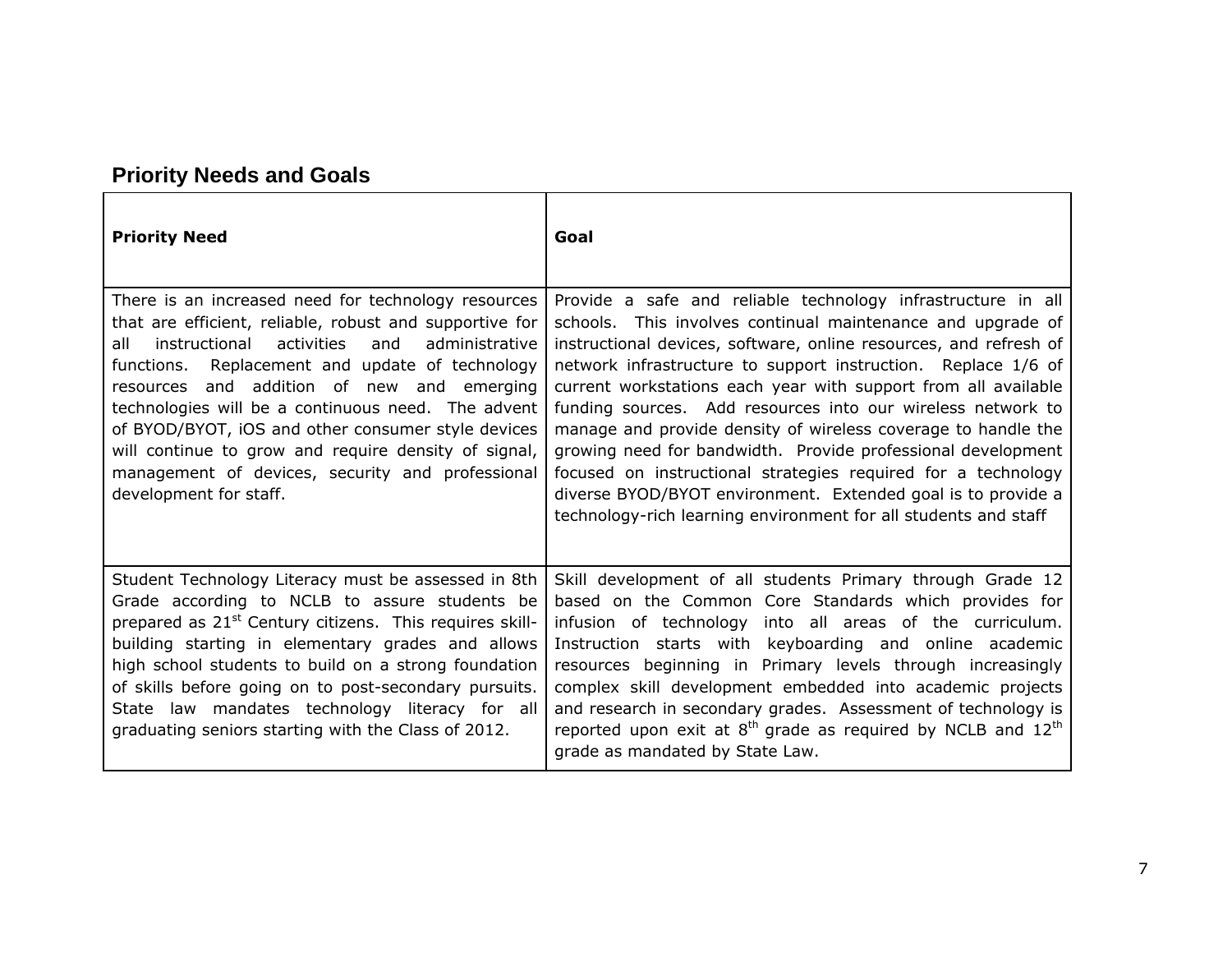| Common Core Standards and Unbridled Learning<br>mandate the integration of Technology into the<br>curriculum and online instructional delivery of content<br>for anywhere, anytime access through<br>portal<br>Newly revised eRate requirements<br>technologies.<br>clarify and strengthen mandates of CIPA education<br>regarding online behavior and interactions related to<br>social networking and cyberbullying. Increasing the<br>focus on Internet Safety and Productive Use of Web<br>2.0 tools and resources instructionally.<br>Portal<br>technologies for staff and students are needed to<br>provide a safe environment for academic growth with<br>technology skills embedded into the curriculum. | Use online instructional resources and provide secure access to<br>district resources in a safe and secure environment.<br>iSafe<br>curriculum will be implemented in all schools.<br>Guidance in<br>utilizing SharePoint Server instructionally and use of Web 2.0<br>tools and resources (i.e., Wikis, blogs and discussion forums)<br>with teacher guided and moderated use will provide students<br>ability to interact and collaborate on instructional projects.<br>Provide portal technologies to staff and students for academic<br>growth, communications and access to Web 2.0 resources. |
|------------------------------------------------------------------------------------------------------------------------------------------------------------------------------------------------------------------------------------------------------------------------------------------------------------------------------------------------------------------------------------------------------------------------------------------------------------------------------------------------------------------------------------------------------------------------------------------------------------------------------------------------------------------------------------------------------------------|-----------------------------------------------------------------------------------------------------------------------------------------------------------------------------------------------------------------------------------------------------------------------------------------------------------------------------------------------------------------------------------------------------------------------------------------------------------------------------------------------------------------------------------------------------------------------------------------------------|
| There is an inconsistent use of technology across the<br>district resulting in the need to prepare teachers to<br>meet and exceed the professional standards for<br>teachers and prepare staff to implement the<br>technology program of studies and embed technology<br>into in curriculum for all students. The advent of<br>Unbridled Learning in our schools renews focus on<br>embedding technology into the Common Core<br>Standard and appropriate professional development.                                                                                                                                                                                                                              | Provide professional development and opportunities for staff to<br>gain skill in integrating technology into curriculum areas and<br>utilize new technology resources for instruction. The Technology<br>Program of Studies and Unbridled Learning provides guidance<br>on strategies and embedding technology skills into curriculum is<br>required for developing skills and proficiency in utilizing<br>technology at all levels.                                                                                                                                                                |
| Telephone access for staff and teachers provides an<br>important means of communication encouraging<br>discussion and conferencing with parents and fosters<br>a closer home to school relationship. There is a need<br>web-based<br>further develop<br>for<br>resources<br>to<br>communication of important information to the<br>community at large and provide a secure and reliable<br>online environment for parents to find resources and<br>information pertinent to the academic growth of their<br>children.                                                                                                                                                                                            | Provide telephone access to teachers and staff to notify and<br>communicate important information to parents and community<br>stakeholders in a timely manner. Provide Internet resources for<br>publishing information of general interest to stakeholders and<br>the community at large. Provide Intranet resources through<br>portal technology for parents to keep up to date on academic<br>growth and school progress.<br>Provide Internet resources<br>through SharePoint server to communicate general District<br>information to all stakeholders.                                         |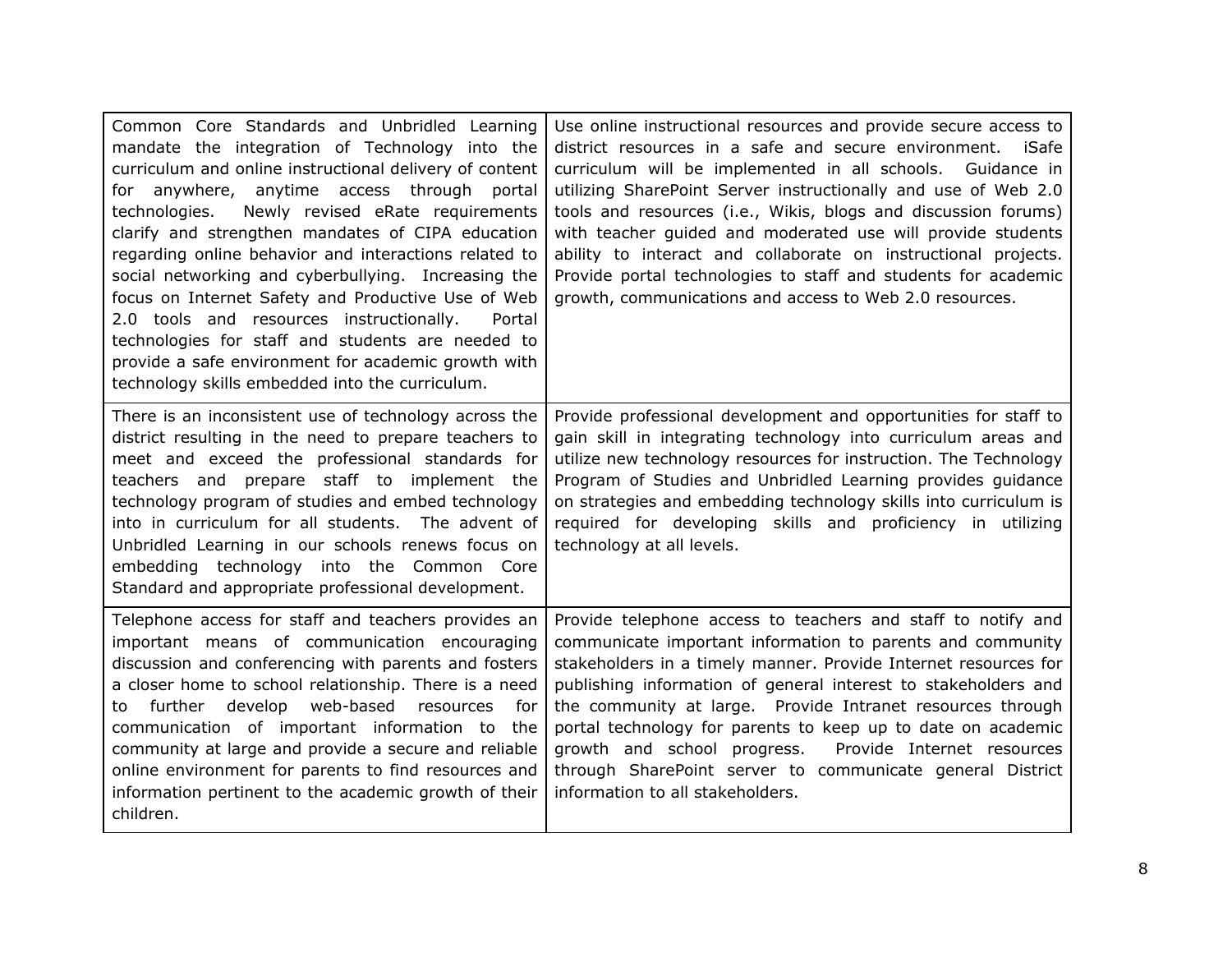## <span id="page-9-0"></span>**Current Technology and Resources**

Resources are allocated to all schools according to the Certified Average Daily Membership on the Superintendent's Attendance Report (SAAR) each year. eRate applications are submitted for shared services, such as Data Transmission Services, Local and Long Distance Telecommunications and Internal Connections according to school and district needs each year and reimbursements are tracked back to the account that purchased the services. Shared district services are allocated to all schools fairly and equitably.

### **Instructional Devices**

Following is some of the pertinent data gathered for the Technology Tools Readiness Survey submitted in December, 2011.

- 1. Total Instructional Devices regardless of technical specifications:
	- a. 407 Elementary Schools Instructional Devices
	- b. 987 Middle and High Schools Instructional Devices
	- c. 252 Classroom Teacher Instructional Devices
	- d. 130 Administrators and other personnel Instructional Devices
- 2. Instructional Devices located in standard classrooms or labs or carried with students:
	- a. Elementary Schools
		- i. 52% standard classrooms
		- ii. 48% fixed or mobile labs
		- iii. Less than 1% are carried by and stay with students
	- b. Middle and High Schools
		- i. 23% standard classrooms 3 or less instructional devices
		- ii. 77% labs 4 or more instructional devices
		- iii. Less than 1% are carried by and stay with students
- 3. Total District Instructional Devices and percent that exceed the minimum standard defined by Kentucky Department of Education as modern and variable for some major educational applications.
	- a. Total District Instructional Devices 1709
	- b. 61% meet or exceed minimum standards
	- c. 16% are Mobile devices (Laptops or Tablets)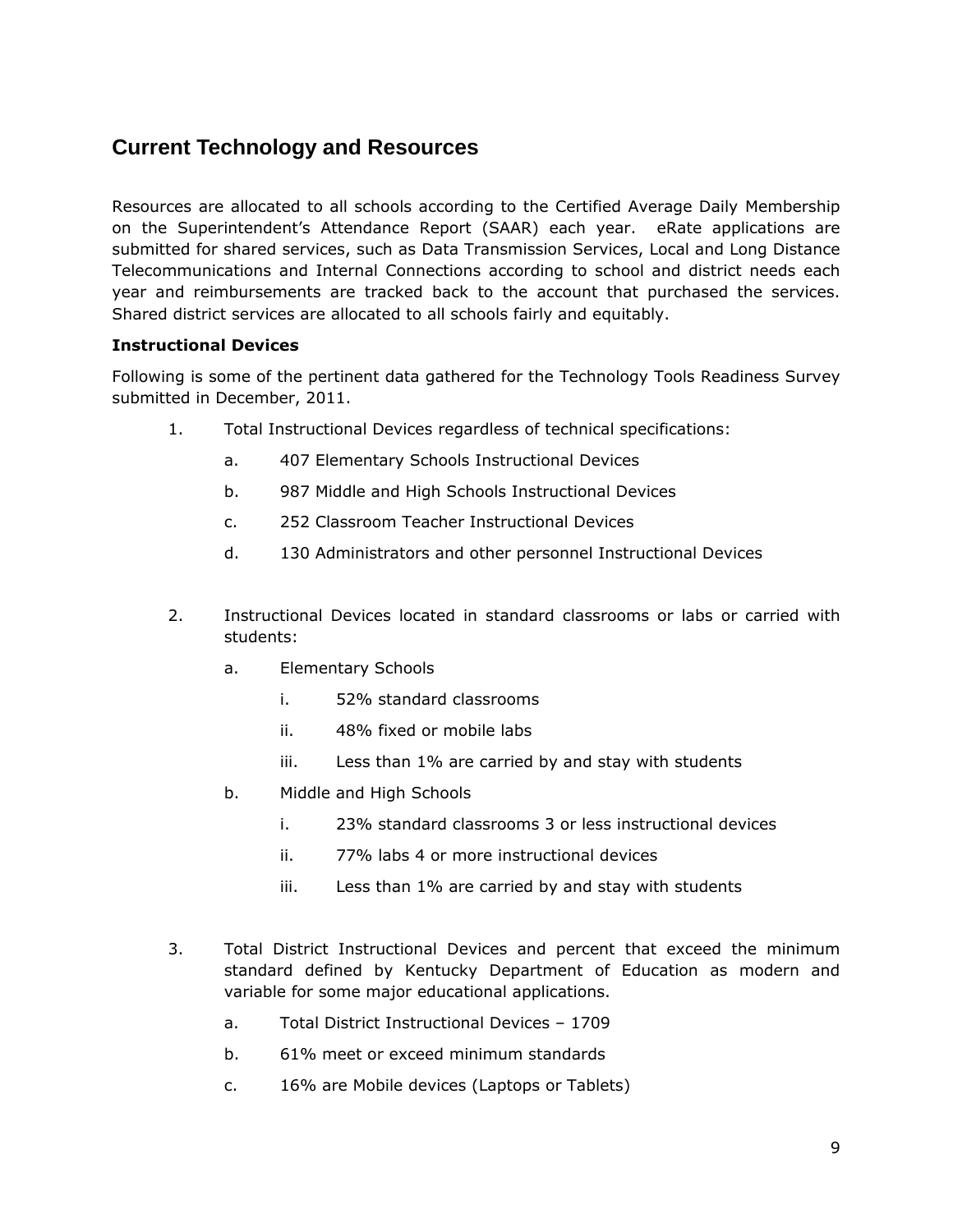#### **Infrastructure and WAN**

Calloway County Board of Education is the hub site connected to the High School, Middle School and Preschool via gigabit fiber at full-duplex speed. The three elementary schools were recently upgraded to gigabit fiber connections. Calloway County is connected to the State by a 25 Mbps KEN Circuit. Each school has a Local area network. In 2007-2008, Calloway County Schools initiated an upgrade to the network in all sites through support of eRate Funding and an interest-free, 5-year lease/purchase contract with a KETS vendor. Maintenance and support continue to be a 6/30/2015 focus. This year we have applied for eRate funding for a network upgrade (Internal Connections) to take us to Gigabit to the desktop on the wired network. We implemented a RoamAbout Router in 2007-2008 with forty wireless access points scattered across our district. In January 2011 we added a core router and HiPath wireless Router to our wireless network on campus. We moved 46 RoamAbout wireless access points from campus locations to the three elementary schools and our Preschool to give them more density of signal. We concentrated our HiPath wireless access points on the campus and installed 32 wireless access points at locations across the campus which gives us a low density wireless presence. Current need at our Middle and High Schools on the campus is expanding with the addition of wireless carts of mini-laptops and advent of other wireless devices in these schools. Our Bus Garage is connected to our campus via a point-to-point secure network connection. Day Treatment and Laker Pride are connected via fiber to our instructional network resources. Maintenance is connected via fiber to provide environmental controls for all schools.

#### **Current e-Rate requests include:**

- (a) A dedicated 1 GB link between each Elementary School and the Board Hub site providing for more bandwidth throughput to each elementary school. It also provides capability for running full duplex to the three elementary schools at either 1 Gbps or 10 Gbps per school for future expansion.
- (b) A network upgrade on wired switches to take us to 1 Gbps switched ports to the desktop. This will also allow options to backbone fiber connectivity of either 1 Gbps or 10 Gbps depending on demand. It also provides capability for running full duplex to the three elementary schools at either 1 Gbps or 10 Gbps for future expansion.
- (c) Upgrade our currently limited wireless infrastructure to provide higher density as demand increases for wireless coverage in the schools.

### **Technology Staff**

The District Technology Coordinator is the Network Administrator and also handles all reporting and administrative roles. One Lead Technical Specialist has a higher level of responsibility for network functionality and server management. He and the District Technology Coordinator work closely together to plan implementations and expansion of services to the schools. Two additional Technical Support Specialists work under supervision of the Lead Technician and field technical support calls entered into the SharePoint HelpDesk site to serve the entire district. A half-time Secretary assists with daily office operations. The Library Media Specialist in each of the five schools is also the School Technology Coordinator and provides first level troubleshooting, instructional support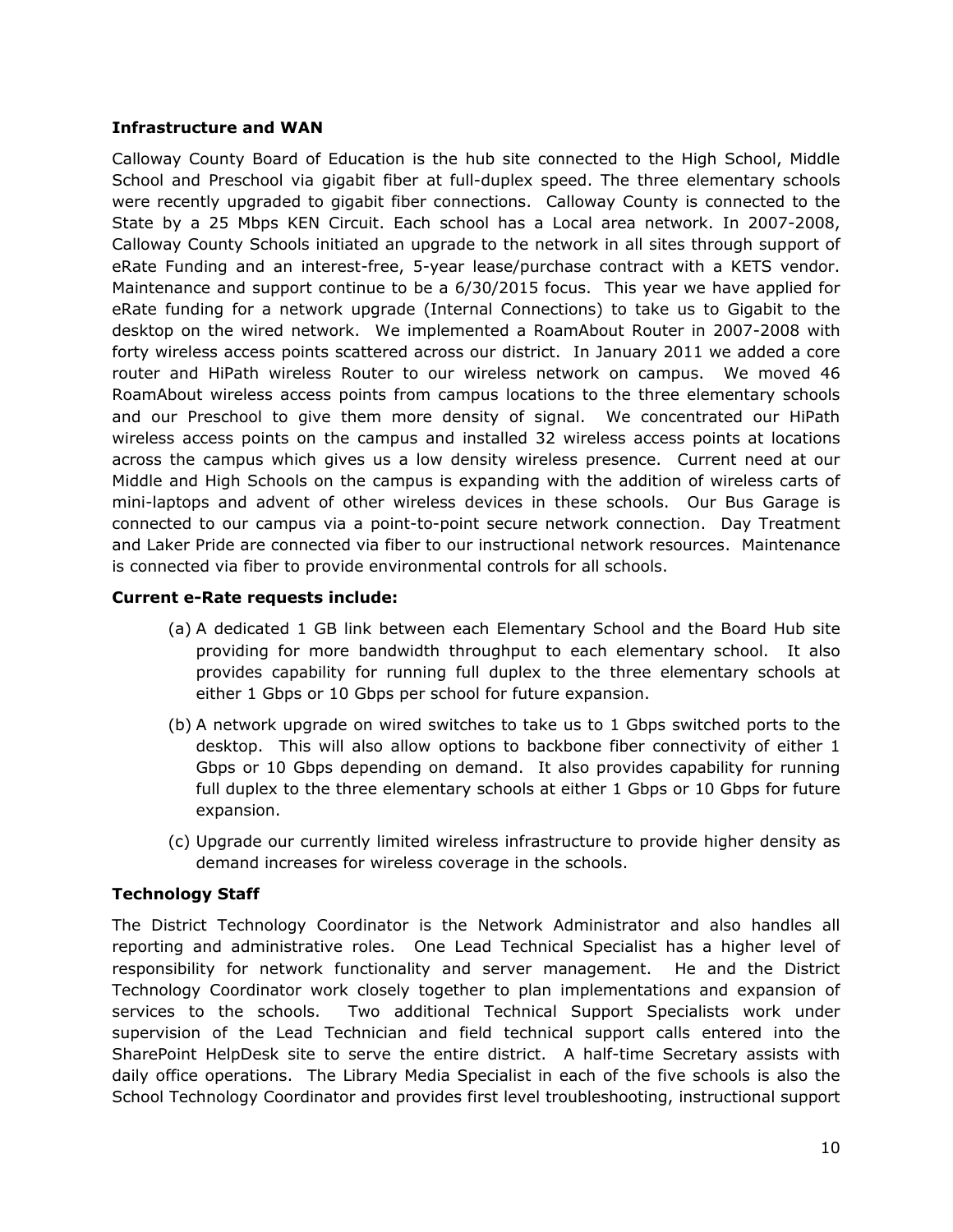and professional development for technology initiatives in the schools. We are pleased that skill sets among the Technical Support Specialists complement and extend capabilities to include installation of Intelligent Classroom and Emerging Technology Resources, cabling, and various other maintenance and support duties for our technology infrastructure. Professional development for technical staff is provided through state conferences, periodic staff meetings and regional technical training sessions.

### **Instructional Staff–**

STCs have a critical dual focus as both Instructional Leaders and first level Technical Support and meet periodically for staff development/train-the-trainer sessions as a districtwide group, to share technical and instructional information and plan initiatives and professional development opportunities for other staff members. They also participate in Regional TIS/TRT meetings and training opportunities. Specialized instructional technology professional development is provided to School Technology Coordinators and selected staff through state meetings, regional meetings, and professional conferences. The School Technology Coordinators and staff provide training in each school according to the needs of each school determined through surveys and individual needs assessment information collected each year through the Comprehensive School Improvement Plan process. For the last four years we have participated in the SpeakUp initiative which gives us data collected through a national initiative regarding instructional use of technology in our schools and feedback on student, staff, parent and administrator needs and opinions. We will continue the collection of information through this Survey opportunity again in the coming years.

### **Strategies and Activities employed to achieve goals:**

- Make appropriate purchases of technology in compliance with the KETS Master  $\bullet$ Plan, school/district priorities, and needs of students.
- Wiring in all schools will continue to be maintained and upgraded to provide cable for network connectivity in to all instructional and administrative locations. Needs are increasing for wireless connectivity, Access Points, switches and other hardware will be purchased and installed as needs require.
- $\bullet$ Network components currently provide 100 mbps switched speed to the desktop in all locations – we have requested eRate funding to upgrade network speed and connectivity to 1 Gbps speeds. We will continue to maintain and support our cable infrastructure and investigate product upgrades and service adjustments for maintaining a secure and robust network environment.
- Continue professional development in utilizing and maximizing instructional  $\bullet$ impact of technology resources in all classrooms with focus on embedding technology into curriculum will be priorities.
- Continue development of SharePoint Server resources and expansion of online  $\bullet$ instructional capabilities and utilization of Web 2.0 tools in classrooms. Utilize portal technologies to provide a safe and secure teaching/learning resource for staff and students.
- Local and long distance telephone service is provided in all instructional and  $\bullet$ administrative locations to provide timely and pertinent communication with parents and community. eRate provides relief and reimbursements based on Free- and Reduced-Lunch counts.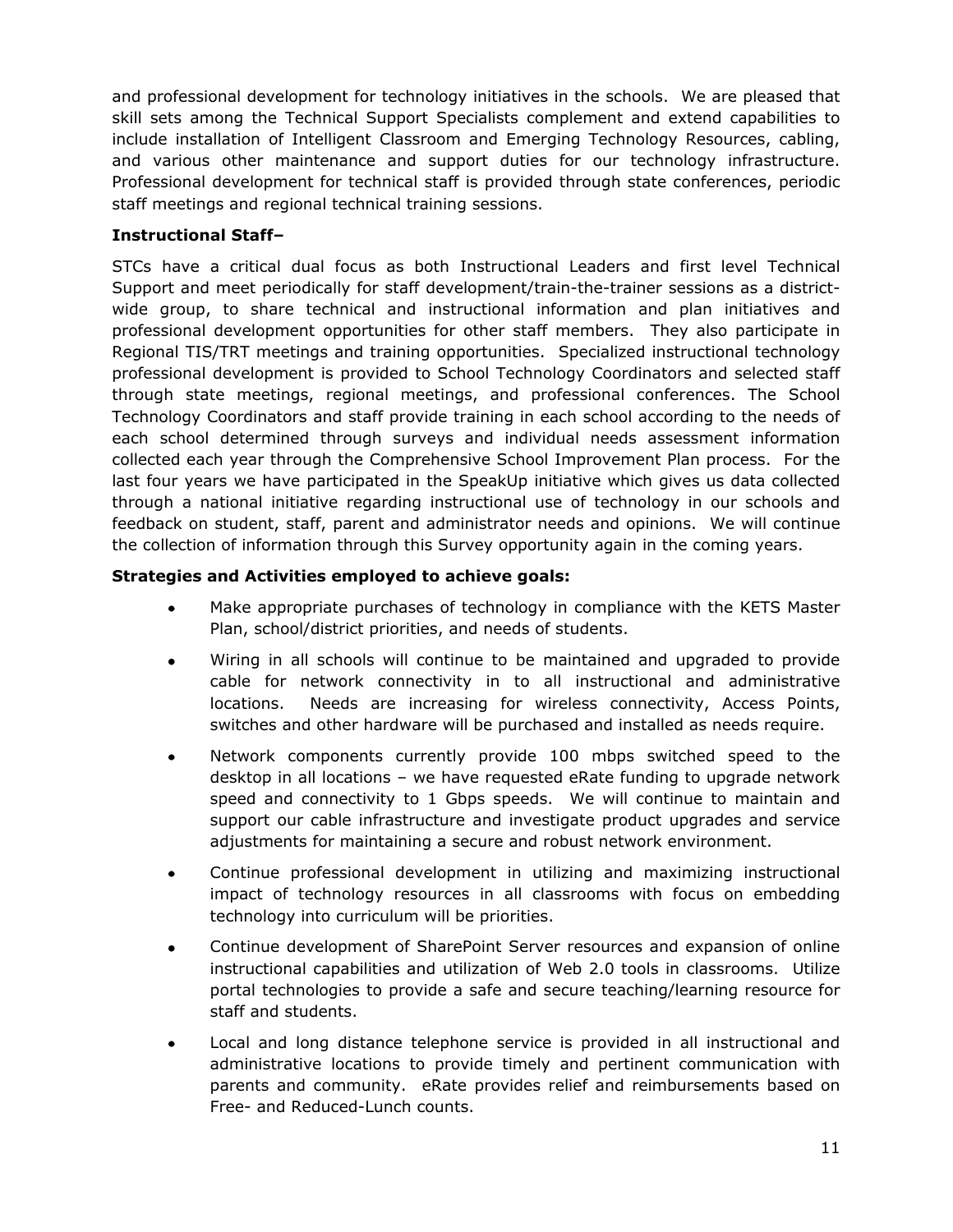- Kentucky Education Network broadband connection between the District and  $\bullet$ State provides access to Internet, curriculum, research and web-based resources in all Schools. Limited bandwidth is a concern going forward with increasingly more instructional Resources and Assessments being cloud- or Internet-based.
- High speed Data Transmission Services connecting all district schools to the  $\bullet$ Board hub site provide high-speed connectivity for Internet, locally hosted streaming video, locally hosted Kentucky Student Information Services, e-mail, DNS and DHCP services. The campus is currently connected via fiber running full duplex Gbps speeds from hub to High School and Middle School. The new contract submitted to eRate provides an increase of bandwidth for the three elementary schools which is critical to the instructional capabilities for the elementary schools.
- In January 2012, we added a Core Switch with advanced routing technologies to our network and a wireless router to provide connectivity for wireless devices, both District-owned and personally owned wireless devices. Transparent Proxy service is an important addition to our network and allows us to control and monitor access to the Internet for both District and personally owned devices. It captures and routes network traffic through our CIPA compliant appliances to provide a safe and secure learning environment for our students. This is a challenging and growing area for development of our network and resource management. We have requested eRate funding to increase density of wireless signal in each school. This is a critical need currently on the campus and growing in our three elementary schools.

### **Evaluation**

The Technology Plan follows the Comprehensive District Improvement Plan model with frequent review of the progress of implementation of various goals/strategies and impact of key initiatives on instruction and growth of students and staff. This is a continuous improvement model and not bounded by artificial boundaries of time but rather reviewed and refined over time. Frequent meetings and discussions of instructional and technical needs provide a picture of the current health and growth in the district as it developes. Each year the district goes through a very detailed and systematic analysis of where we started, where we have been, and where we are going in our movement toward Unbridled Learning.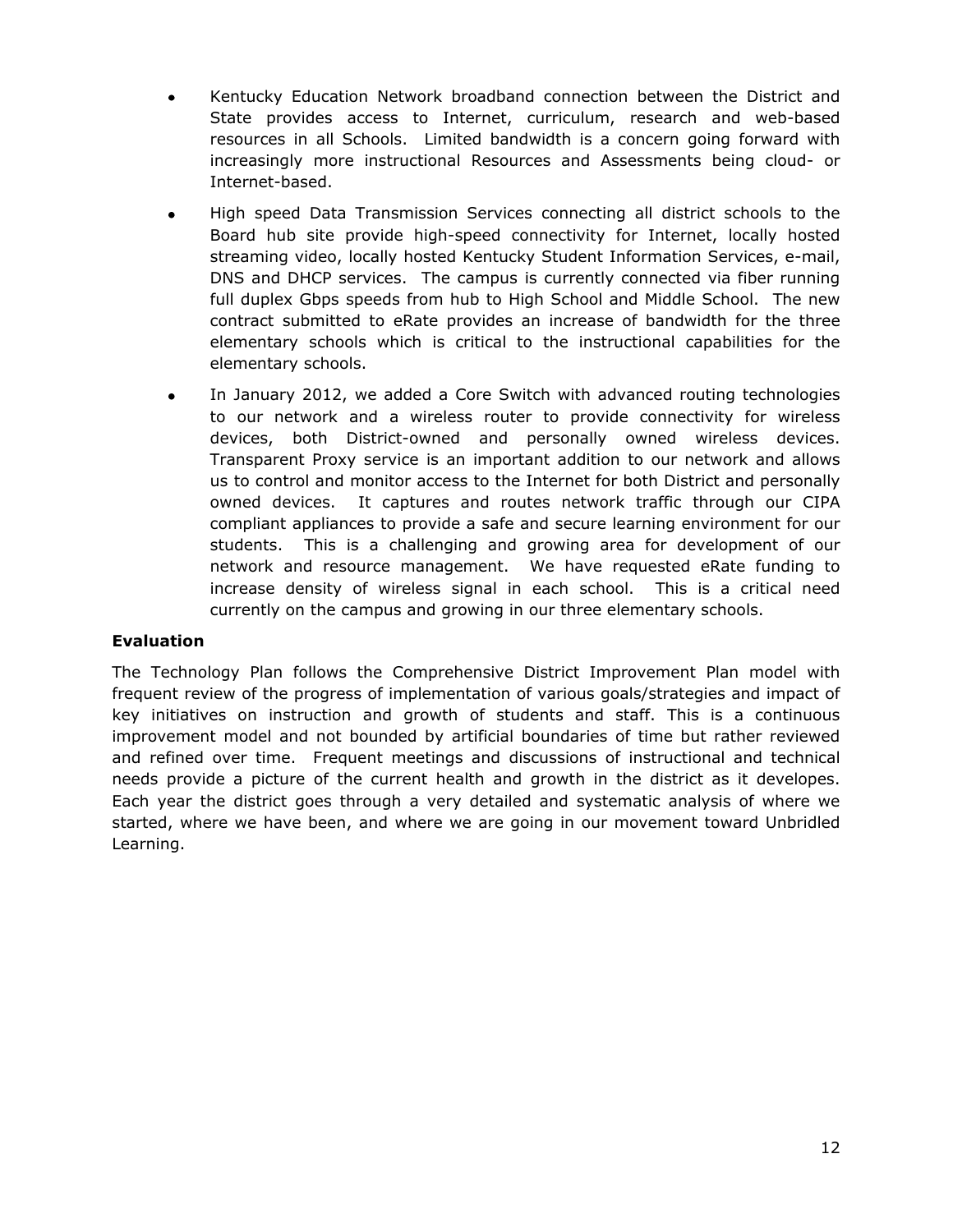## **Curriculum and Instructional Integration Goals**

**Use online instructional resources to provide Intranet portal access to district resources in a safe and secure environment. Guidance in utilizing SharePoint Server instructionally and use of Web 2.0 tools and resources (i.e., Wikis, blogs and discussion forums) with teacher guided and moderated use will provide students ability to interact and collaborate on projects. Portal technologies provide opportunities for staff and students to utilize Web 2.0 collaborative tools on challenging instructional projects.**

<span id="page-13-0"></span>

| Strategy/Activity                                                                                                                                                                                                                                                      | Instructional<br>Outcome                                                                                                                                                | Indicator                                                                                                                                                                            | Timeline  | Person(s)<br>Responsible                                                                         | <b>Funding Source</b>                                                                     |
|------------------------------------------------------------------------------------------------------------------------------------------------------------------------------------------------------------------------------------------------------------------------|-------------------------------------------------------------------------------------------------------------------------------------------------------------------------|--------------------------------------------------------------------------------------------------------------------------------------------------------------------------------------|-----------|--------------------------------------------------------------------------------------------------|-------------------------------------------------------------------------------------------|
| Provide professional<br>development on technology<br>integration to support<br>UNBRIDLED LEARNING<br>and Common Core<br>Standards instructionally<br>using CIITS resources and<br>Unbridled Learning.                                                                  | Staff skill development in<br>integration of technology in<br>all areas of the curriculum<br>using CIITS and Unbridled<br>Learning.                                     | Evidence of research based<br>strategies and integration of<br>technology in curriculum is<br>evidenced in lesson plans<br>and evident as observed in<br>instructional walkthroughs. | 6/30/2015 | School Technology<br>Coordinators,<br>Principals,<br>Teachers<br><b>District Administrators.</b> | <b>KETS</b><br><b>NonKETS</b><br><b>General Fund</b><br>Title II Part D                   |
| Attend local and state<br>professional development<br>activities to learn to<br>implement research-based<br>strategies and instructional<br>techniques.                                                                                                                | District will implement a<br>learning environment<br>focused on student<br>achievement through<br>UNBRIDLED LEARNING<br>aligned curriculum, CIITS,<br>etc.              | Evidence of research based<br>strategies and integration of<br>technology in curriculum is<br>evidenced in lesson plans<br>and evident as observed in<br>instructional walkthroughs. | 6/30/2015 | School Technology<br>Coordinators, District<br>Administrators, Principals,<br><b>Teachers</b>    | <b>KETS</b><br><b>NonKETS</b><br><b>General Fund</b><br><b>NCLB Title II Part D</b>       |
| Research-based Strategies<br>and Techniques -- Teachers<br>and administrators will<br>attend local, state and<br>national professional<br>development activities to<br>learn to implement research-<br>based strategies and<br>instructional technology<br>techniques. | Staff skill development in<br>utilizing research-based<br>strategies and instructional<br>technology techniques in all<br>areas of the curriculum will<br>be increased. | Evidence of research based<br>strategies and integration of<br>technology in curriculum is<br>evidenced in lesson plans<br>and evident as observed in<br>instructional walkthroughs. | 6/30/2015 | School Technology<br>Coordinators, Principals,<br>Teachers, District<br>Administrators,          | <b>KETS</b><br>NonKETS<br><b>PD</b><br><b>General Fund</b><br><b>NCLB Title II Part D</b> |

### Action Plan: Strategies/Activities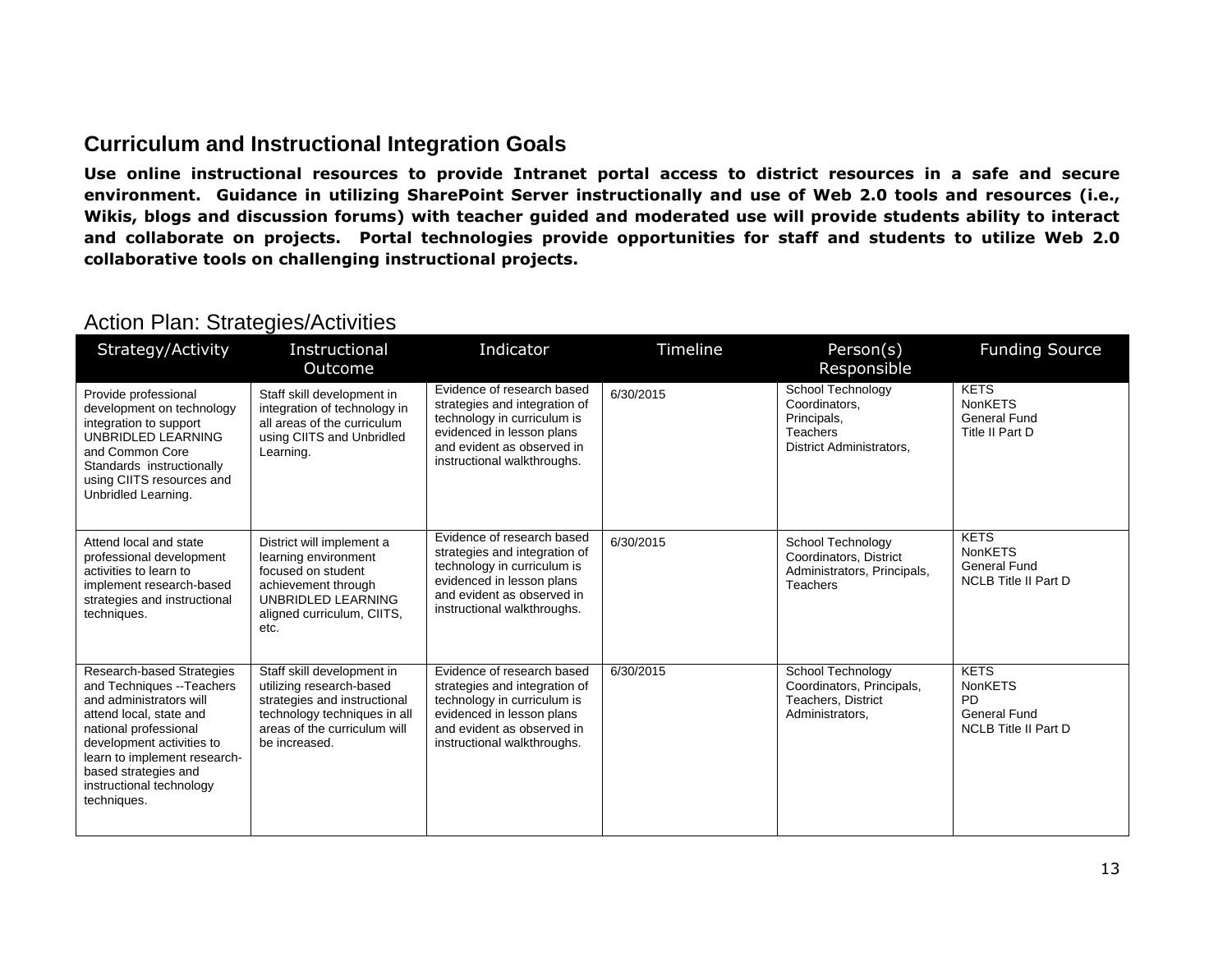| Internet Safety and Digital<br>Citizenship for Internet use<br>and strengthen skills in<br>utilizing i-Safe Curriculum,<br><b>KET Encyclomedia</b><br><b>Streaming Video resources</b><br>and other online resources                                                                                         | Focus attention on Internet<br>Safety and Digital<br>Citizenship. Utilize the<br>online resources including i-<br>Safe Curriculum, KET<br>Encyclomedia for streaming<br>video directly tied to the<br>appropriate use of Internet<br>for research and project<br>development. | Evidence of research based<br>strategies and integration of<br>technology in curriculum is<br>evidenced in lesson plans<br>and evident as observed in<br>instructional walkthroughs. | 6/30/2015 | School Technology<br>Coordinators, Principals,<br>Teachers, District<br>Administrators, | <b>KETS</b><br><b>NonKETS</b><br><b>General Fund</b><br>Title II Part D             |
|--------------------------------------------------------------------------------------------------------------------------------------------------------------------------------------------------------------------------------------------------------------------------------------------------------------|-------------------------------------------------------------------------------------------------------------------------------------------------------------------------------------------------------------------------------------------------------------------------------|--------------------------------------------------------------------------------------------------------------------------------------------------------------------------------------|-----------|-----------------------------------------------------------------------------------------|-------------------------------------------------------------------------------------|
| Differentiation of instruction-<br>-Professional development<br>activities will include<br>strategies to detect student<br>preferred learning modality<br>and provide guidance for<br>designing differentiated<br>instruction for all students<br>including UDL.                                             | Staff will demonstrate skill in<br>providing differentiated<br>instructional options for all<br>students supporting<br>integration of technology<br>embedded in the curriculum.                                                                                               | Evidence of research based<br>strategies and integration of<br>technology in curriculum is<br>evidenced in lesson plans<br>and evident as observed in<br>instructional walkthroughs. | 6/30/2015 | School Technology<br>Coordinators, Principals,<br>Teachers, District<br>Administrators, | <b>KETS</b><br><b>NonKETS</b><br><b>General Fund</b><br><b>NCLB Title II Part D</b> |
| Online resources and<br>server-based software<br>applications are selected by<br>each school to address<br>specific student academic<br>needs. These include<br>Renaissance Place, APlus,<br>ExamView, STAR Reading,<br>Study Island, MOBI Math,<br>GOMath and AIMSWeb.                                      | Student growth on academic<br>content is measured and<br>reported to staff for tailoring<br>instruction to specific needs.                                                                                                                                                    | Disaggregation of Data is<br>evident in lesson plans and<br>schedules used to plan<br>differentiated instruction to<br>meet needs of students.                                       | 6/30/2015 | School Technology<br>Coordinators, Principals,<br>Teachers, District<br>Administrators, | <b>KETS</b><br><b>NonKETS</b><br><b>General Fund</b><br><b>NCLB Title II Part D</b> |
| <b>NWEA MAP formative</b><br>Testing -- Testing windows<br>are established three times<br>per year to guage student<br>progress over time. Data<br>disaggregation provides<br>important information<br>regarding areas of strength<br>and weakness critical to<br>tailoring instruction for each<br>student. | Testing windows are<br>established three times per<br>year to guage student<br>progress over time. Data<br>disaggregation provides<br>important information<br>regarding areas of strength<br>and weakness critical to<br>tailoring instruction for each<br>student.          | Disaggregation of Data is<br>evident in lesson plans and<br>schedules used to plan<br>differentiated instruction to<br>meet needs of students.                                       | 6/30/2015 | School Technology<br>Coordinators, Principals,<br>Teachers, District<br>Administrators, | <b>General Fund</b>                                                                 |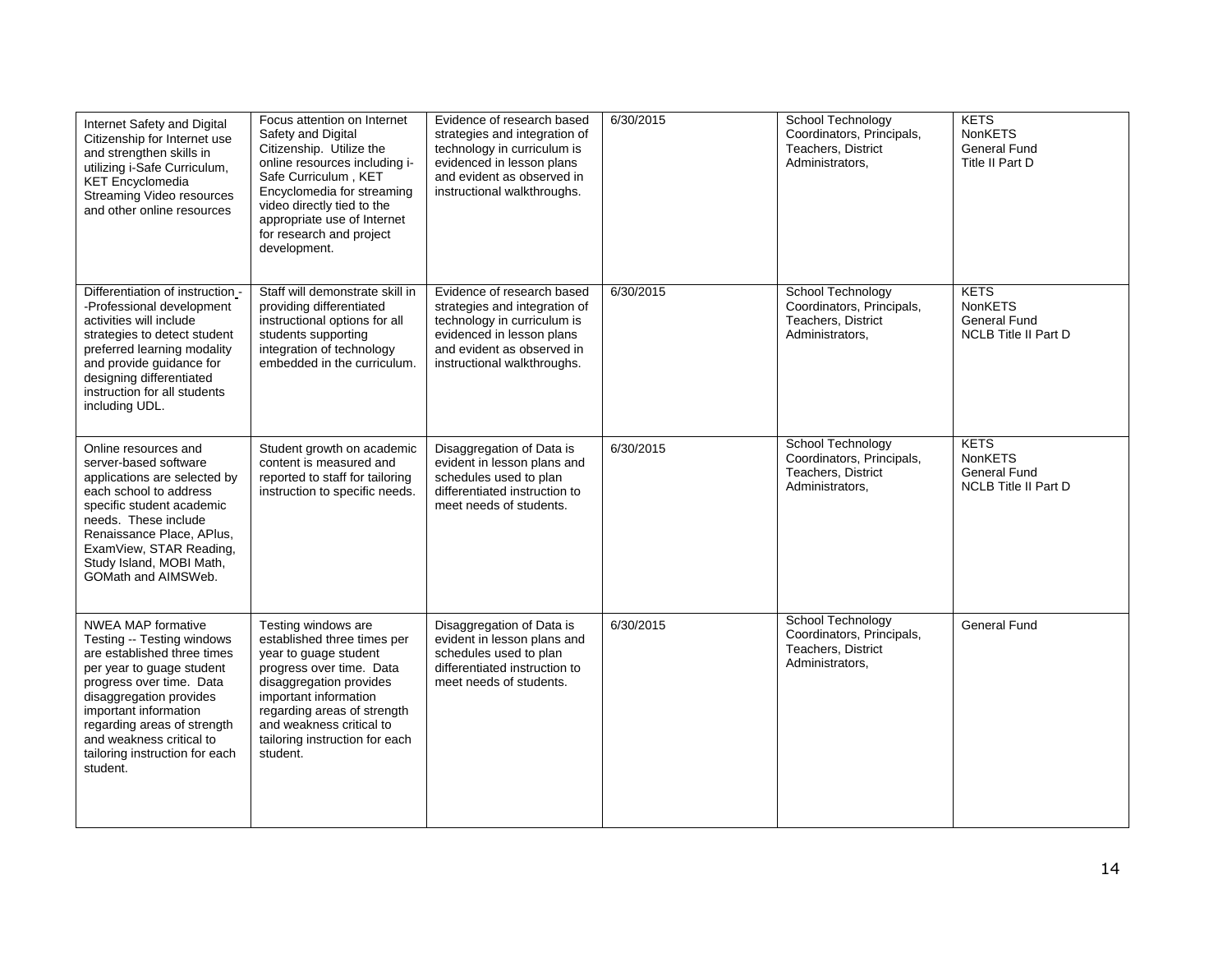| Classrooms throughout the<br>District have been retrofitted<br>with Intelligent Classroom<br>and Emerging Technology<br>Resources including:<br>Projectors, SmartBoards,<br>Mimio, Whiteboard, Slates,<br>Student Response Systems,<br>Document Cameras, etc | Use and integration of<br>technology is evident in<br>lesson plans, observations,<br>and instructional<br>walkthroughs conducted by<br>District Administrators.                                                                                                                                      | Evidence of use and<br>integration of technology in<br>lesson plans, observations<br>and instructional<br>walkthroughs.      | 6/30/2015 | School Technology<br>Coordinators, Principals,<br><b>Teachers, District</b><br>Administrators. | <b>KETS</b><br><b>NonKETS</b><br><b>General Fund</b><br><b>NCLB Title II Part D</b> |
|--------------------------------------------------------------------------------------------------------------------------------------------------------------------------------------------------------------------------------------------------------------|------------------------------------------------------------------------------------------------------------------------------------------------------------------------------------------------------------------------------------------------------------------------------------------------------|------------------------------------------------------------------------------------------------------------------------------|-----------|------------------------------------------------------------------------------------------------|-------------------------------------------------------------------------------------|
| District-owned and<br>Personally-owned iDevices<br>(i.e., iPads, iPod Touchs,<br>Kindle, SmartPhones, Mini-<br>Computing Devices, etc.)<br>are being utilized<br>instructionally inside and<br>outside of classrooms.                                        | Teachers are working with<br>students to utilize new<br>technologies to support<br>learning inside and outside<br>of traditional classrooms.<br>Formative Assessment, data<br>collection, collaboration and<br>research capabilities extend<br>the learning and academic<br>achievement of students. | Evidence of use and<br>integration of technology in<br>lesson plans, observations<br>and instructional<br>walkthroughs.      | 6/30/2015 | School Technology<br>Coordinators, Principals,<br><b>Teachers, District</b><br>Administrators, | <b>KETS</b><br>NonKETS<br>General Fund<br><b>NCLB Title II Part D</b>               |
| Utilization of Video Capture<br>and digital imaging for<br>projects and research adds<br>a visual dimension to<br>academic assignments.                                                                                                                      | Students present research<br>and findings in new and<br>exciting digitized project,<br>another example of<br>differentiation of instruction<br>for students.                                                                                                                                         | Evidence of use and<br>integration of technology in<br>lesson plans, observations<br>and instructional<br>walkthroughs.      | 6/30/2015 | School Technology<br>Coordinators, Principals,<br><b>Teachers, District</b><br>Administrators. | <b>KETS</b><br><b>NonKETS</b><br>General Fund<br><b>NCLB Title II Part D</b>        |
| SharePoint Server provides<br>resources for developing<br>online classroom<br>environments available to<br>students and staff in a<br>secure Portal environment.                                                                                             | Students and teachers<br>interact in a learning<br>environment utilizing<br>resources and Web 2.0 tools<br>and utilities providing<br>opportunities for immediate<br>feedback, collaboration and<br>discussion.                                                                                      | Evidence of utilization in<br>lesson plans, resulting in<br>student access for feedback.<br>collaboration and<br>discussion. | 6/30/2015 | School Technology<br>Coordinators, Principals,<br><b>Teachers, District</b><br>Administrators, | <b>KETS</b><br><b>NonKETS</b><br><b>General Fund</b><br><b>NCLB Title II Part D</b> |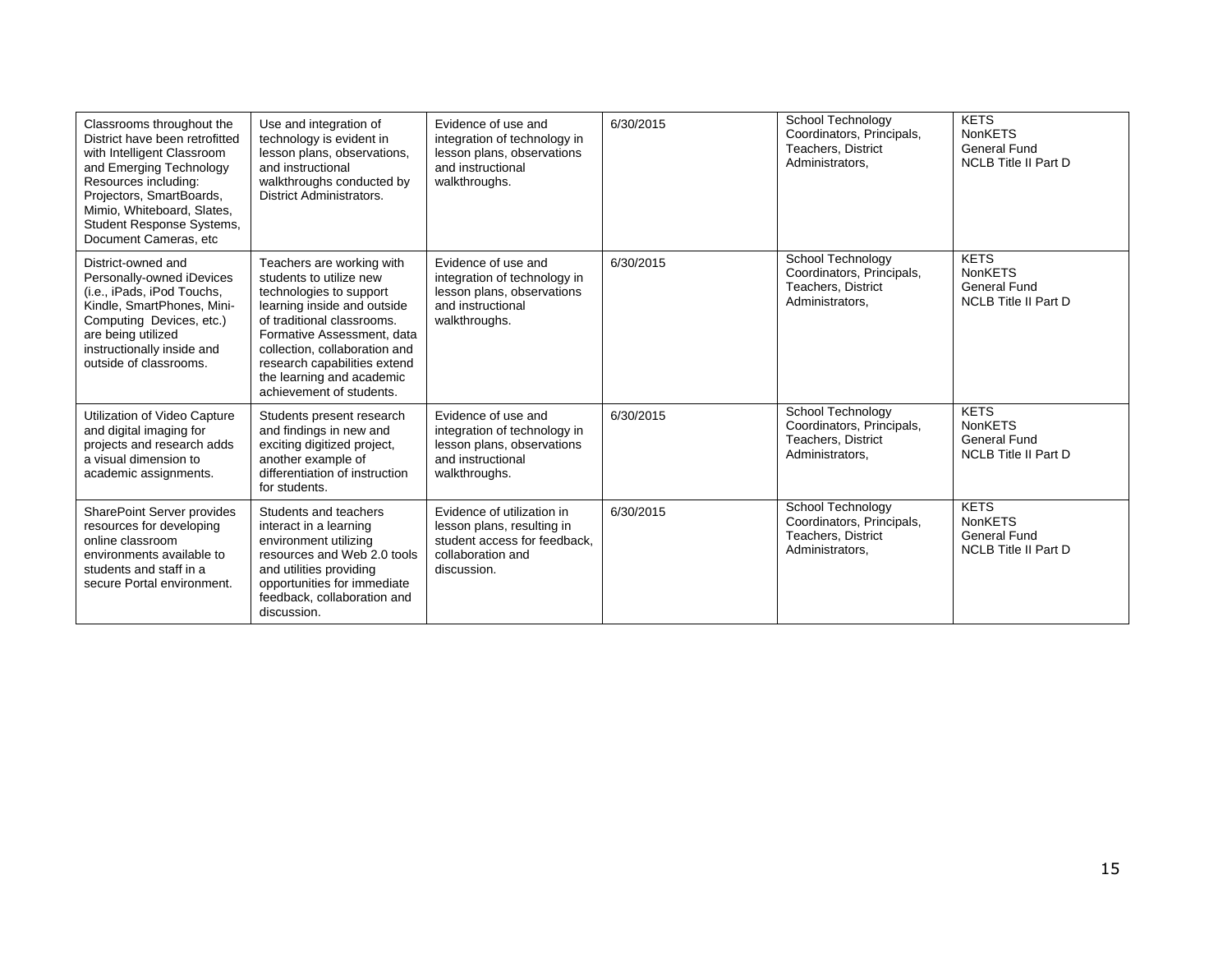## **Curriculum and Instructional Integration Goals – Evaluation**

**Great effort has been made to incorporate more technology tools and upgraded devices into our schools. Districtwide each school has been allocated local funds to update and add classroom resources such as workstations, mounted projectors, document cameras, SMART Boards, Mimios, mobile technologies such as iPod Touch and minicomputing devices among other items. This provides staff and students with newer devices to better equip them for teaching and learning in a digital age.**

<span id="page-16-0"></span>**Instructional Review and Walkthroughs are structured to observe instructional practices and strategies and collect data on best practices. The data is collected through SharePoint server and gives immediate feedback to both administrators/supervisors and instructional staff. This allows for mid-year modification and opportunities for growth in instructional techniques.**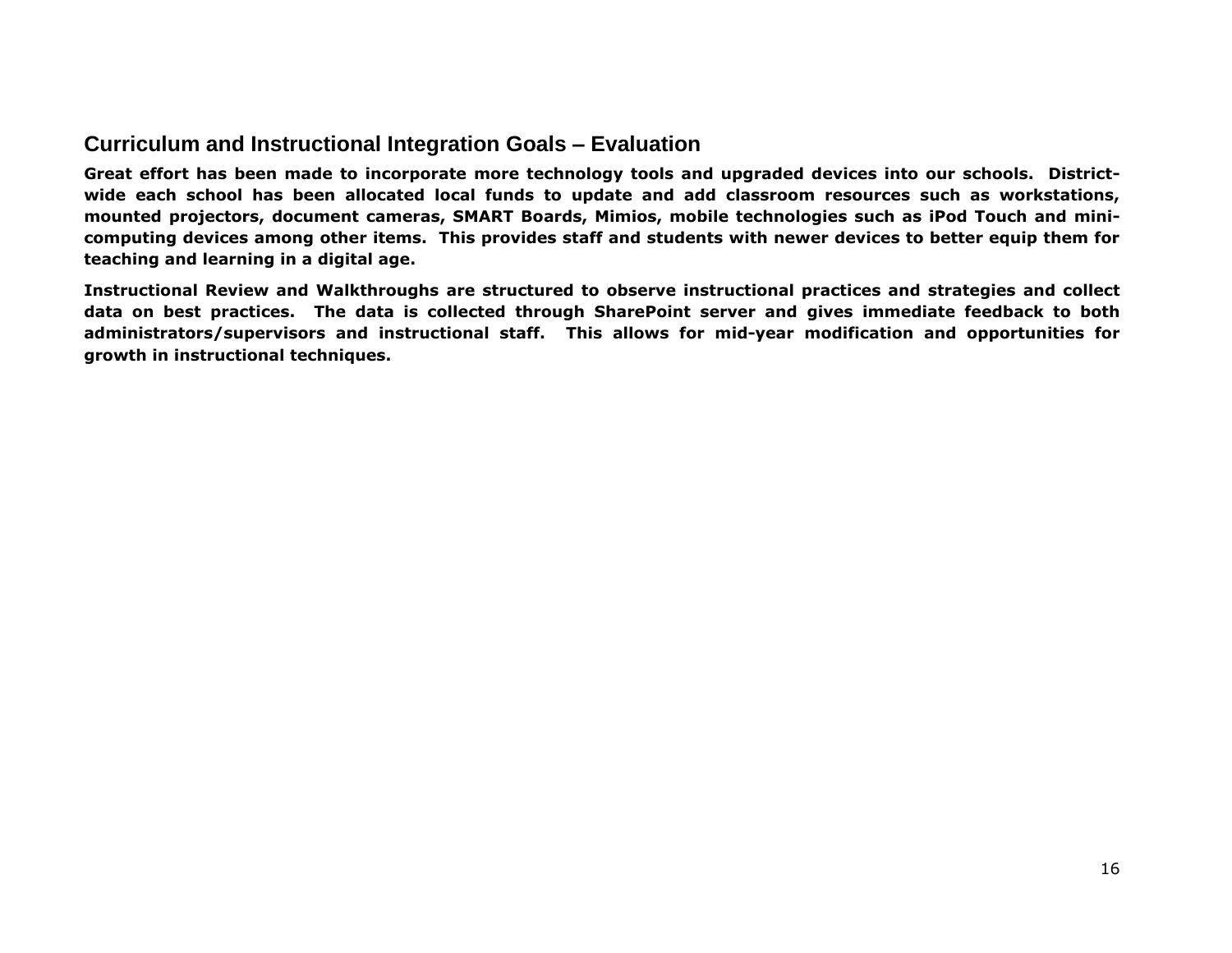## **Student Technology Literacy Goals**

**Skill development of all students Primary through Grade 12 based on the Technology Program of Studies through integration into curriculum. Instruction starts with keyboarding and online academic resources beginning in Primary levels through increasingly complex skill development embedded into academic projects and research in secondary grades. Benchmarks provide guidance for instruction. Assessment of technology is reported upon exit at 8th grade as required by NCLB and 12th grade as mandated by State Law.** 

**Link to the Program of Studies and the Kentucky Core Academic Standards:** 

**<http://www.education.ky.gov/kde/instructional+resources/curriculum+documents+and+resources/program+of+studies/default.htm>**

<span id="page-17-0"></span>

| Strategy/Activity                                                                                                                                                                          | Instructional<br>Outcome                                                                                                                                                                                                                                               | Indicator                                                                                                                                                                                                                                              | Timeline  | Person(s)<br>Responsible                                                                      | <b>Funding Source</b>                                               |
|--------------------------------------------------------------------------------------------------------------------------------------------------------------------------------------------|------------------------------------------------------------------------------------------------------------------------------------------------------------------------------------------------------------------------------------------------------------------------|--------------------------------------------------------------------------------------------------------------------------------------------------------------------------------------------------------------------------------------------------------|-----------|-----------------------------------------------------------------------------------------------|---------------------------------------------------------------------|
| Embed Technology skills into<br>all content areas and align<br>curriculum with the<br>UNBRIDLED LEARNING<br>Curriculum Documents and<br>the Technology Program of<br>Studies Expectations. | Teachers will incorporate<br>technology skills<br>development and<br>productivity standards into<br>instruction. CIITS will<br>provide alignment of<br>resources with curriculum to<br>assist in selection and<br>tailoring instruction to<br>embed technology skills. | Evidence of use and<br>integration of technology in<br>lesson plans, observations<br>and instructional<br>walkthroughs.                                                                                                                                | 6/30/2015 | School Technology<br>Coordinators, District<br>Administrators, Principals,<br><b>Teachers</b> | <b>KETS</b><br>NonKETS<br>Local<br>All available funding<br>sources |
| Acceptable Use Policy<br>Training                                                                                                                                                          | Students receive yearly<br>training on the revisions to<br>the AUP.                                                                                                                                                                                                    | Students and parents sign<br>AUP Agreement allowing<br>access to the Network and<br>Internet.                                                                                                                                                          | 6/30/2015 | School Technology<br>Coordinators, Principals,<br>Teachers                                    | <b>KETS</b><br>NonKETS<br><b>Local Resources</b>                    |
| Internet Safety --Training on<br>the Internet Safety is a critical<br>area of need for all students.                                                                                       | Students receive yearly<br>training on iSafe Internet<br>curriculum and practices in<br>conjunction with the AUP<br>training and frequent safe<br>practices and reminders<br>embedded in instructional<br>content.                                                     | The iSafe e-Rate<br>subscription services tracks<br>and reports progress staff<br>use of i Safe Internet<br>curriculum resources<br>presented to students.<br>Threat Management<br>Gateway monitors traffic<br>and provides reports of user<br>access. | 6/30/2015 | School Technology<br>Coordinators, Principals,<br>Teachers, Computer Lab<br>Assistants        | <b>KETS</b><br>NonKETS<br>Local                                     |

### Action Plan: Strategies/Activities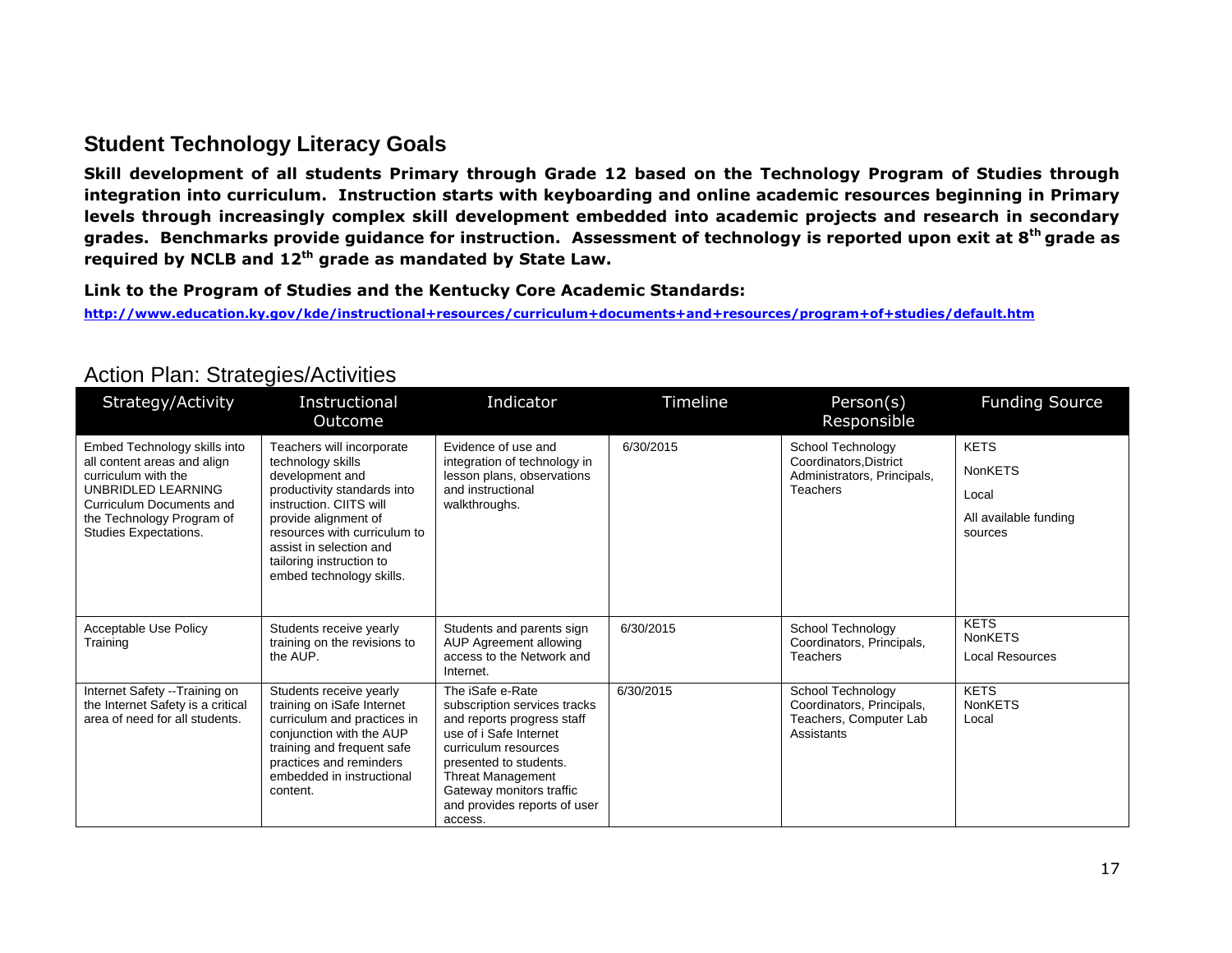| Digital Citizenship - Teachers<br>will incorporate the best<br>practices of Digital Citizenship<br>into 21 <sup>st</sup> Century Classrooms.                                                   | Digital Citizenship is<br>embedded into technology<br>instructional content,<br>projects, and practices.       | Assessment will provide<br>data to support progress<br>toward goals of the ISTE<br>NETS-S standards.                                                                                                                                                                             | 6/30/2015 | School Technology<br>Coordinators, Principals,<br>Teachers, Computer Lab<br>Assistants        | <b>KETS</b><br><b>NonKETS</b><br>Local        |
|------------------------------------------------------------------------------------------------------------------------------------------------------------------------------------------------|----------------------------------------------------------------------------------------------------------------|----------------------------------------------------------------------------------------------------------------------------------------------------------------------------------------------------------------------------------------------------------------------------------|-----------|-----------------------------------------------------------------------------------------------|-----------------------------------------------|
| 21 <sup>st</sup> Century Classrooms and<br>Web 2.0 Skills                                                                                                                                      | SharePoint 2007 Server<br>resources will be used to<br>introduce Web 2.0 skills into<br>classroom instruction. | Assessment will provide<br>data to support progress<br>toward goals of the ISTE<br>NETS-S standards.                                                                                                                                                                             | 6/30/2015 | School Technology<br>Coordinators, Principals,<br><b>Teachers</b>                             | <b>KETS</b><br><b>NonKETS</b><br>Local        |
| Support for integrating<br>technology within the<br>curriculum will be provided<br>through KET Encyclomedia,<br>KYVL, Student Response<br>Systems and other online<br>instructional resources. | Professional Development<br>to support these activities<br>will be provided.                                   | Staff integration of<br>technology will be increased<br>as evidenced by lesson<br>plans and administrator<br>observations. CIITS will<br>provide alignment of<br>resources with curriculum to<br>assist in selection and<br>tailoring instruction to<br>embed technology skills. | 6/30/2015 | School Technology<br>Coordinators, District<br>Administrators, Principals,<br><b>Teachers</b> | <b>KETS</b><br><b>NCLB Title IID</b><br>Local |

## **Student Technology Literacy Goals – Evaluation**

<span id="page-18-0"></span>**We are continuing our focus on Digital Citizenship elements for students and ISTE NET-S Standards. Technology Literacy Assessment for students at the Middle School and High School will be continued. This provides a measure of Technology Literacy that is very helpful in analyzing strengths and weaknesses of our instructional program from year to year. Historically, the highest scores are in Digital Citizenship and you can see consistent progression of scores from 8th to 10th to 12th grade. We used this as a measurement tool for Technology Literacy last year and have entered into a contract to continue through 6/30/2015. We are also initiating for the 2012-2013 school year, iSafe curriculum to monitor compliance with the new eRate requirements for curriculum and clarifications regarding proper use of Internet resources, and appropriate online behavior including interacting with other individuals on social networking sites, in chat rooms and cyberbullying awareness and response.**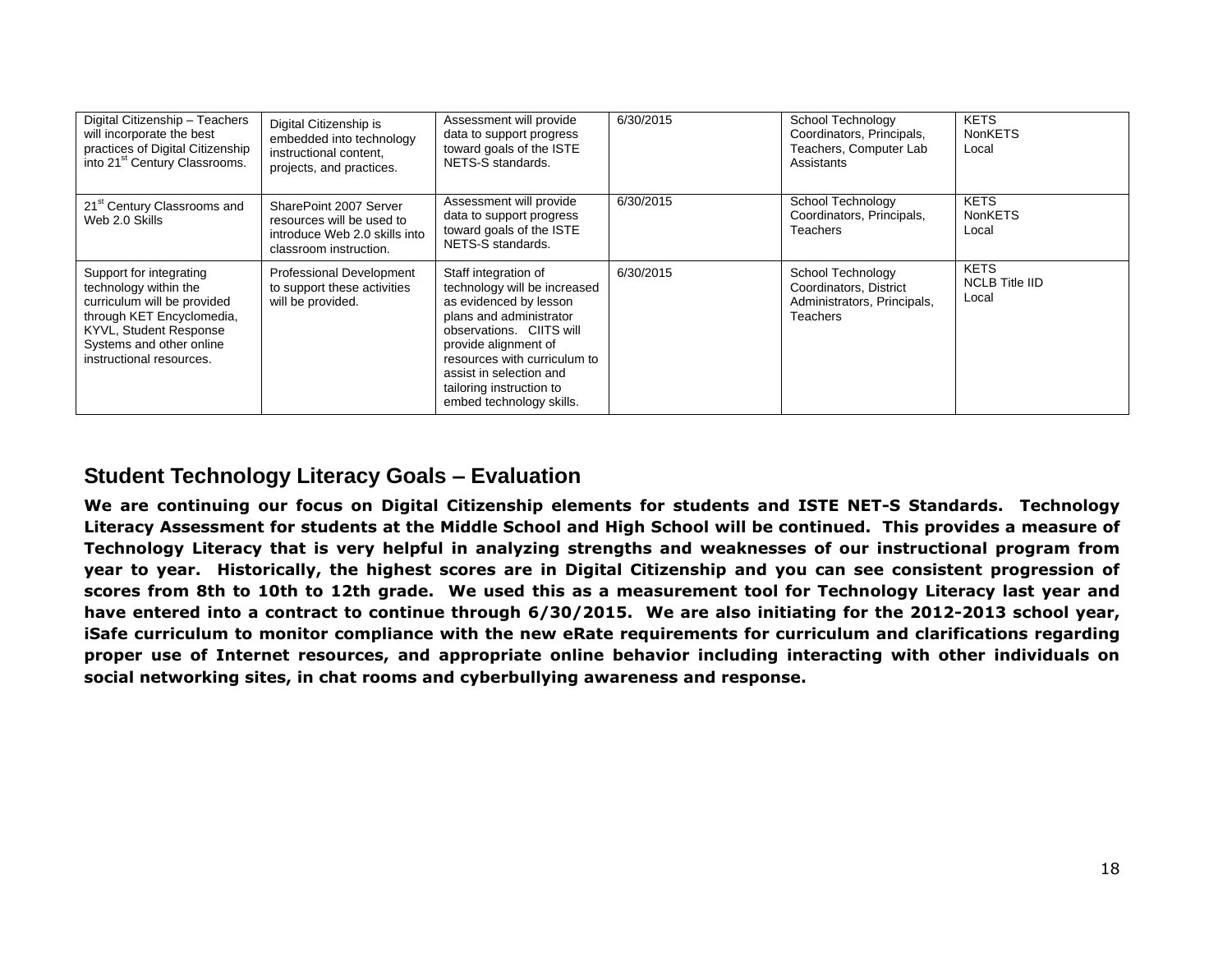## **Staff Training/Professional Development Goals**

**Provide professional development and opportunities for staff to gain skill in integrating technology into curriculum areas and utilize new technology resources for instruction. The Technology Program of Studies provides guidance on strategies and embedding technology skills into curriculum is required for developing skills and proficiency in utilizing technology at all levels.** 

<span id="page-19-0"></span>

| Strategy/Activity                                                                                                                                                                                         | Instructional<br>Outcome                                                                                                                       | Indicator                                                                                                                                                                                                                                                                                                                | Timeline  | Person(s)<br>Responsible                                                                         | <b>Funding Source</b>                                                               |
|-----------------------------------------------------------------------------------------------------------------------------------------------------------------------------------------------------------|------------------------------------------------------------------------------------------------------------------------------------------------|--------------------------------------------------------------------------------------------------------------------------------------------------------------------------------------------------------------------------------------------------------------------------------------------------------------------------|-----------|--------------------------------------------------------------------------------------------------|-------------------------------------------------------------------------------------|
| Provide professional<br>development on technology<br>integration to support the<br>curriculum in all content<br>areas using the<br>UNBRIDLED LEARNING<br>Curriculum and Technology<br>Program of Studies. | Staff skill development in<br>integration of technology in<br>all areas of the curriculum<br>using the Technology<br>Program of Studies.       | Evidence of PD activities on<br>integration of technology<br>and research-based<br>strategies in schedules,<br>lesson plans and school<br>calendar. Administrative<br>walkthroughs provide<br>snapshots of instructional<br>practices and reports are<br>shared with individual staff<br>members for personal<br>growth. | 6/30/2015 | School Technology<br>Coordinators,<br>Principals,<br><b>Teachers</b><br>District Administrators, | <b>KETS</b><br><b>NonKETS</b><br>Local Funds<br><b>NCLB Title II Part D</b>         |
| Attend local and state<br>professional development<br>activities to learn to<br>implement research-based<br>strategies and instructional<br>techniques.                                                   | District will implement a<br>learning environment<br>focused on student<br>achievement through an<br>aligned curriculum,<br>UNBRIDLED LEARNING | Evidence of PD activities on<br>integration of technology<br>and research-based<br>strategies in schedules,<br>lesson plans and school<br>calendar.                                                                                                                                                                      | 6/30/2015 | School Technology<br>Coordinators,<br>District Administrators,<br>Principals,<br><b>Teachers</b> | <b>KETS</b><br>NonKETS<br>Local Funds<br><b>NCLB Title II Part D</b>                |
| Provide professional<br>development on technology<br>integration to support the<br>curriculum in all content<br>areas using the<br>UNBRIDLED LEARNING<br>Curriculum and Technology<br>Program of Studies  | Staff skill development in<br>integration of technology in<br>all areas of the curriculum<br>using the Technology<br>Program of Studies.       | Evidence of PD activities on<br>integration of technology<br>and research-based<br>strategies in schedules,<br>lesson plans and school<br>calendar. Administrative<br>walkthroughs provide<br>snapshots of instructional<br>practices and reports are<br>shared with individual staff.                                   | 6/30/2015 | School Technology<br>Coordinators, Principals,<br><b>Teachers, District</b><br>Administrators.   | <b>KETS</b><br><b>NonKETS</b><br><b>General Fund</b><br><b>NCLB Title II Part D</b> |

## Action Plan: Strategies/Activities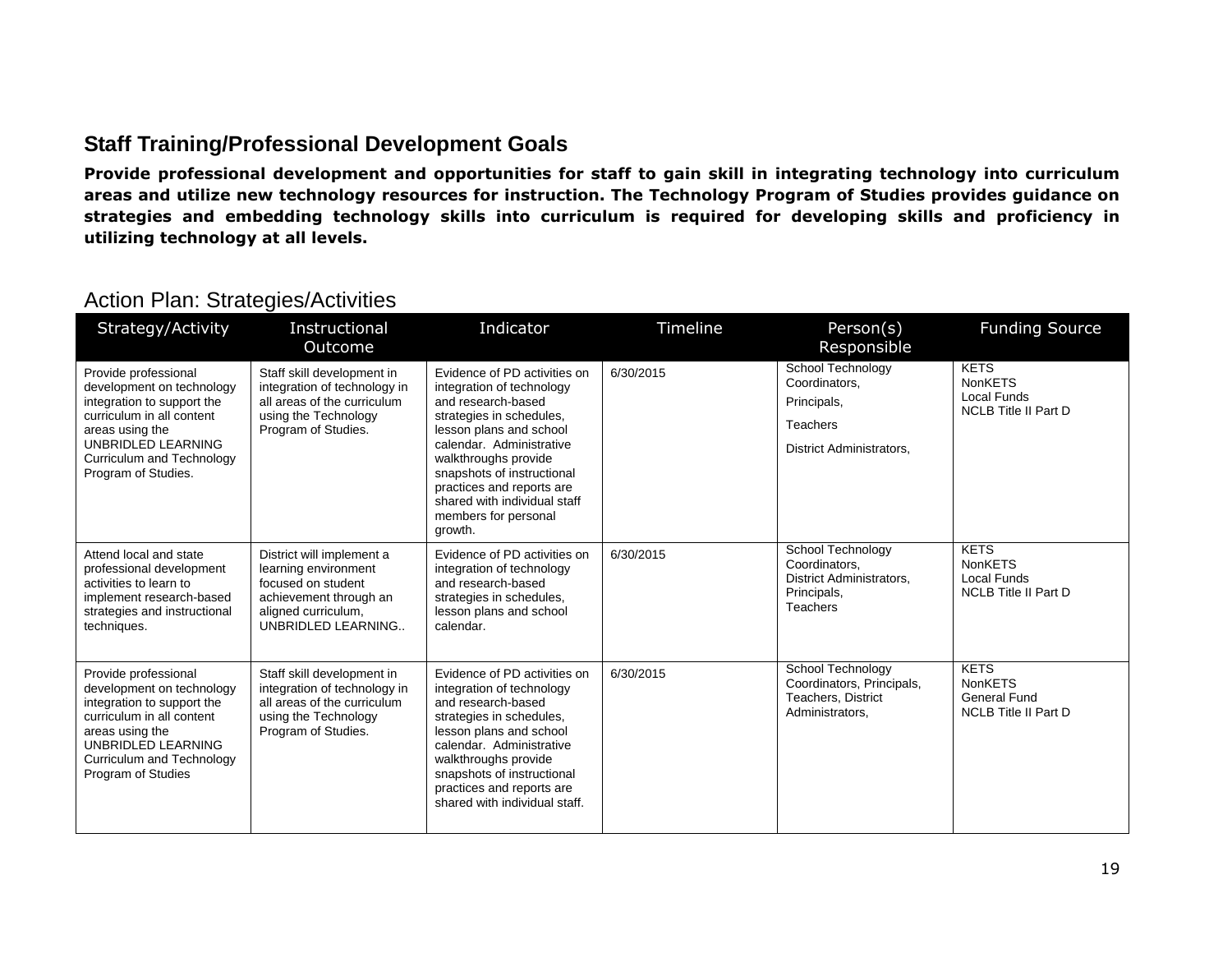| Utilizing a Train-the-Trainer<br>model for Professional<br>Development School<br><b>Technology Coordinators</b><br>participate in the iSafe<br>Curriculum resources<br>focusing on Internet Safety<br>and Digital Citizenship<br>Training opportunities.                                 | Focus attention on i-Safe<br>Curriculum resources and<br>Digital Citizenship.                                                                                                    | Evidence of PD activities on<br>i-Safe Curriculum resources,<br>Digital Citizenship and<br>research-based strategies in<br>schedules, lesson plans and<br>school calendar.<br>Administrative walkthroughs<br>provide snapshots of<br>instructional practices and<br>reports are shared with<br>individual staff members for<br>growth.                                                                 | 6/30/2015 | School Technology<br>Coordinators, Principals,<br>Teachers, District<br>Administrators, | <b>KETS</b><br><b>NonKETS</b><br><b>PD</b><br>General Fund<br>Title II Part D<br><b>NCLB</b> |
|------------------------------------------------------------------------------------------------------------------------------------------------------------------------------------------------------------------------------------------------------------------------------------------|----------------------------------------------------------------------------------------------------------------------------------------------------------------------------------|--------------------------------------------------------------------------------------------------------------------------------------------------------------------------------------------------------------------------------------------------------------------------------------------------------------------------------------------------------------------------------------------------------|-----------|-----------------------------------------------------------------------------------------|----------------------------------------------------------------------------------------------|
| Utilizing a Train-the-Trainer<br>model for Professional<br>Development School<br><b>Technology Coordinators</b><br>Strengthen skills in utilizing<br>i-Safe Curriculum resources,<br>Digital Citizenship, KET<br>Encyclomedia Streaming<br>Video resources and other<br>online resources | Utilize the i-Safe Curriculum,<br>Digital Citizenship and KET<br>Encyclomedia resources for<br>streaming video directly tied<br>to the curriculum and other<br>online resources. | Evidence of PD activities on<br>integration of technology<br>utilizing i-Safe Curriculum<br>resources, Digital<br>Citizenship, KET<br>Encyclomedia and research-<br>based strategies in<br>schedules, lesson plans and<br>school calendar.<br>Administrative walkthroughs<br>provide snapshots of<br>instructional practices and<br>reports are shared with<br>individual staff members for<br>growth. | 6/30/2015 |                                                                                         |                                                                                              |
| <b>Research-based Strategies</b><br>and Techniques -- Teachers<br>and administrators will<br>attend local, state and<br>national professional<br>development activities to<br>learn to implement research-<br>based strategies and<br>instructional technology<br>techniques.            | Staff skill development in<br>integration of technology in<br>all areas of the curriculum<br>using the Technology<br>Program of Studies and<br>Unbridled Learning goals.         | Evidence of PD activities on<br>integration of technology<br>and research-based<br>strategies in schedules,<br>lesson plans and school<br>calendar. Administrative<br>walkthroughs provide<br>snapshots of instructional<br>practices and reports are<br>shared with individual staff<br>members for growth.                                                                                           | 6/30/2015 | School Technology<br>Coordinators, Principals,<br>Teachers, District<br>Administrators, | <b>KETS</b><br>NonKETS<br><b>PD</b><br><b>General Fund</b><br>Title II Part D<br><b>NCLB</b> |
| Differentiation of instruction-<br>-Professional development<br>activities focused on for all<br>students will be provided for<br>staff.                                                                                                                                                 | Staff skill development in<br>integration of technology in<br>all areas of the curriculum<br>using the Technology<br>Program of Studies                                          | Evidence of PD activities on<br>integration of technology<br>and research-based<br>strategies in schedules,<br>lesson plans and school<br>calendar.                                                                                                                                                                                                                                                    | 6/30/2015 | School Technology<br>Coordinators, Principals,<br>Teachers, District<br>Administrators, | <b>KETS</b><br>NonKETS<br><b>PD</b><br><b>General Fund</b><br>Title II Part D<br><b>NCLB</b> |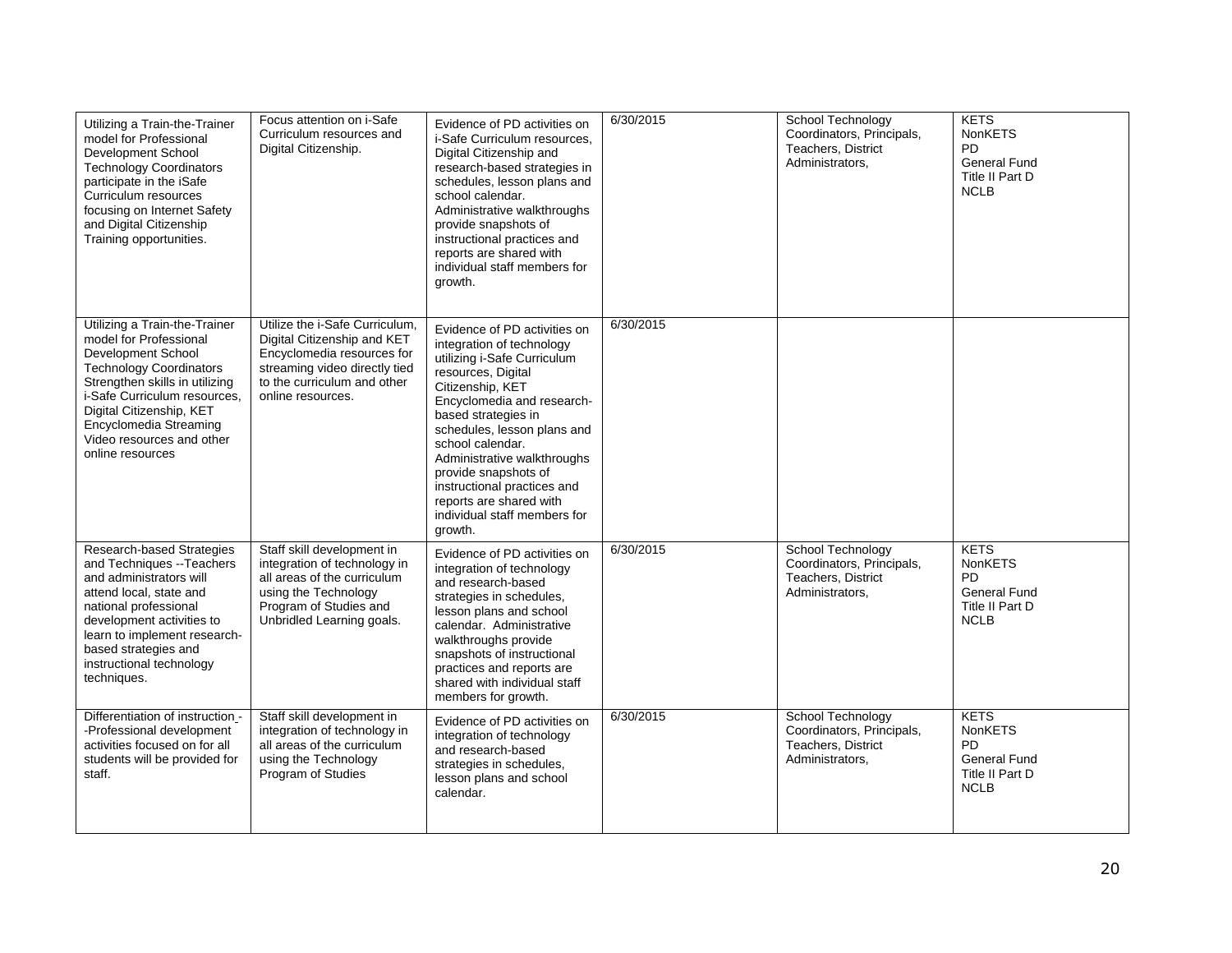| <b>Professional Development</b><br>to train teachers to utilize<br>school-specific Intelligent<br>Classroom and Emerging<br>Technology Resources must<br>be made available to all<br>teachers according to<br>needs. "These resources<br>include: Projectors,<br>SmartBoards, Mimio,<br>Whiteboard, Slates, Student<br>Response Systems,<br>Document Cameras, etc. | Staff utilization of new<br>Intelligent Classrooms and<br><b>Emerging Technology</b><br>resources instructionally<br>with students.                                                                                                                                                                                                                                    | Evidence of PD activities on<br>integration of technology<br>and research-based<br>strategies in schedules.<br>lesson plans and school<br>calendar. Administrative<br>walkthroughs provide<br>snapshots of instructional<br>practices and reports are<br>shared with individual staff<br>members for growth.                | 6/30/2015 | School Technology<br>Coordinators, Principals,<br>Teachers, District<br>Administrators,        | <b>KETS</b><br><b>NonKETS</b><br><b>PD</b><br><b>General Fund</b><br>Title II Part D<br><b>NCLB</b> |
|--------------------------------------------------------------------------------------------------------------------------------------------------------------------------------------------------------------------------------------------------------------------------------------------------------------------------------------------------------------------|------------------------------------------------------------------------------------------------------------------------------------------------------------------------------------------------------------------------------------------------------------------------------------------------------------------------------------------------------------------------|-----------------------------------------------------------------------------------------------------------------------------------------------------------------------------------------------------------------------------------------------------------------------------------------------------------------------------|-----------|------------------------------------------------------------------------------------------------|-----------------------------------------------------------------------------------------------------|
| Professional Development<br>to train teachers to utilize<br>Continuous Instructional<br>Improvement Technology<br>System (CIITS).                                                                                                                                                                                                                                  | Staff utilization of new CIITS<br>resources to transform<br>classroom practice by<br>examining available State,<br>Nationally normed and<br>additional testing data.<br>Constructing appropriate<br>curriculum resources from<br>available online resources<br>and creating formative<br>assessments to build<br>student competency and<br>build academic proficiency. | Evidence of PD activities on<br>utilization of the CIITS<br>resources to establish<br>practices of continuous<br>instructional improvement<br>for all students.<br>Administrative walkthroughs<br>provide snapshots of<br>instructional practices and<br>reports are shared with<br>individual staff members for<br>growth. | 6/30/2015 | School Technology<br>Coordinators, Principals,<br><b>Teachers, District</b><br>Administrators, | <b>KETS</b><br><b>NonKETS</b><br><b>PD</b><br>General Fund<br>Title II Part D<br><b>NCLB</b>        |

### **Staff Training/Professional Development Goals – Evaluation**

<span id="page-21-0"></span>**All schools develop their own school-level Professional Development Plans with opportunities for staff to grow in the education profession and get updated on their school's technology resources and initiatives. We utilize a train the trainer model for many of our PD offerings and continuous building on previous skills and competencies. Trainers are frequently the School Technology Coordinator who acts as a Technology Integration Specialist for the School. The purpose of continuous Technology professional development activities is to introduce new technologies implemented or continue development of skills on existing technologies in place to support instruction and student learning.**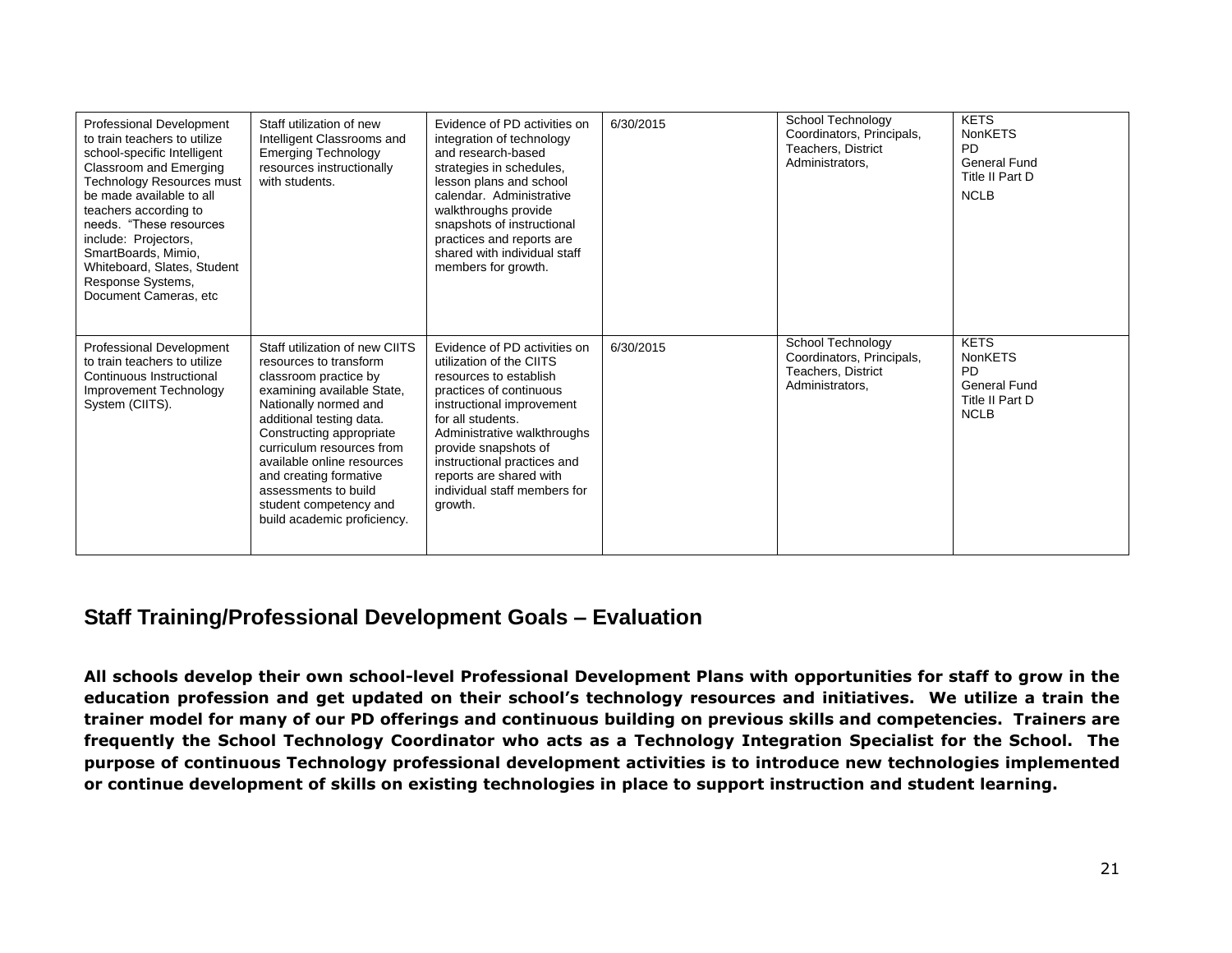**SharePoint Server provides resources to teachers and administrators providing access to shared resources and opportunities for growth of online learning environments, social-networking opportunities and collaboration in a safe and secure, district-owned resource. This resource also provides web resources and information for parents and the community at large and also for restricted instructional and Administrative functions in our District. Recently our Principals and District Administrators have been using the functionality of SharePoint Server on Instructional Rounds and Walkthroughs to monitor instructional practices in our classrooms. This gives immediate access to the data for both the individual teacher and collectively for the Administrators to assist in determining professional development offerings that will make the most impact on instructional practice in our schools. School Technology Coordinators and other stakeholders such as District Administrators, Program Coordinators, and teachers will continue working with SharePoint Server for many years. This has been a large undertaking for the district which requires constant updating of information while trying to learn and utilize more SharePoint features available within and outside of the district.**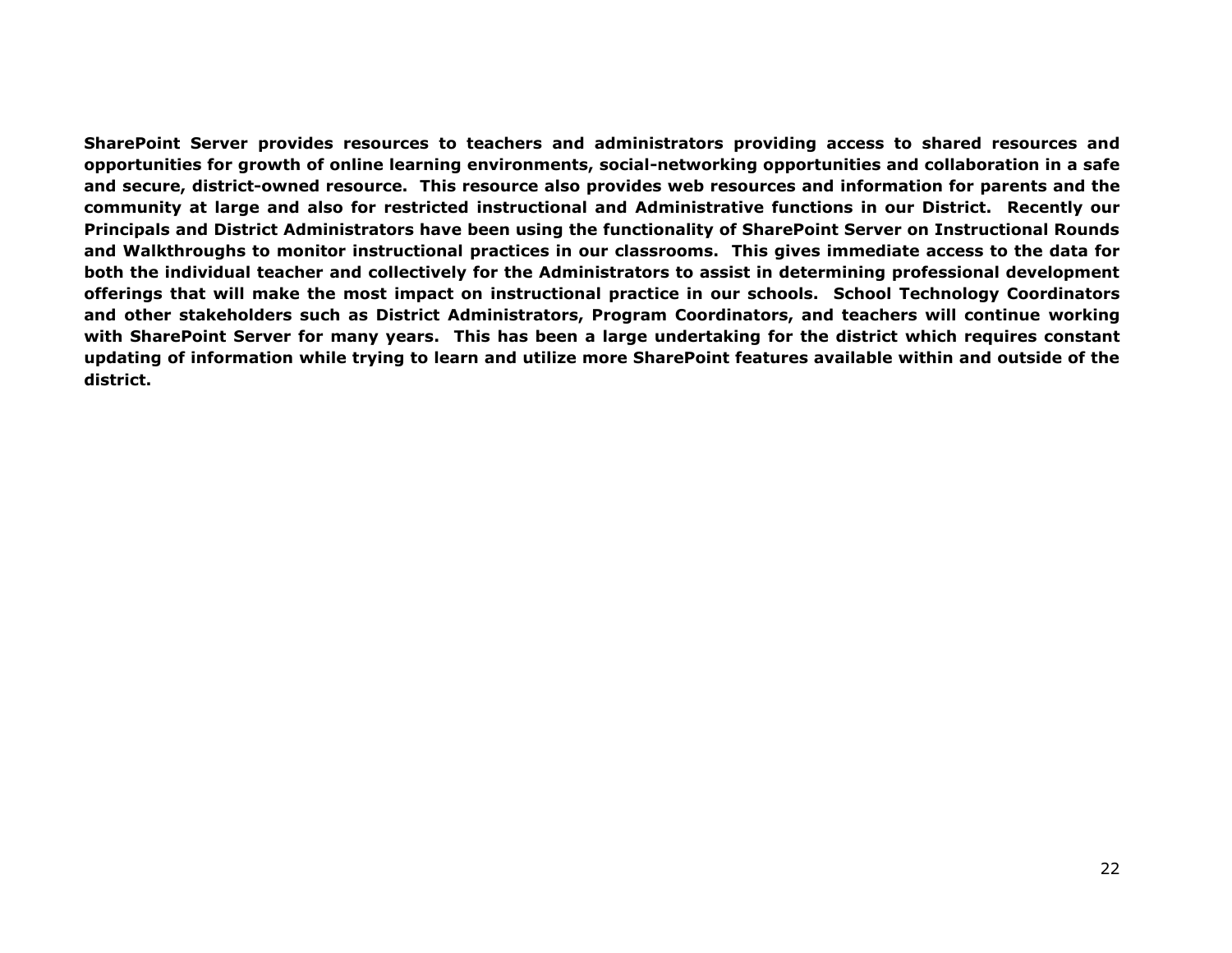### **Technology Goals**

**Provide a safe and reliable technology infrastructure in all schools. This involves continual maintenance and upgrade of instructional devices, software, online resources, and network infrastructure to support instruction. Refresh of our workstations is a critical need and priority each year with support from all available funding sources. We are encouraging inclusion of personal devices as appropriate in school instructional practice. This will allow more personalization of learning experiences and increase the availability of technology resources for our students. This BYOD/BYOT outreach requires a much greater density of wireless access in schools and Professional Development to develop skills for utilizing these new devices instructionally. The extended goal is to increase instructional devices to achieve a one-to-one ratio. We will continue to support and implement new and emerging technologies in all classrooms.**

<span id="page-23-0"></span>

|  |  | <b>Action Plan: Strategies/Activities</b> |
|--|--|-------------------------------------------|
|--|--|-------------------------------------------|

| Strategy/Activity                                                                                                                                                                                                                                                                                                                                                                                                                                                                                         | Instructional<br>Outcome                                                                                                                                | Indicator                                                                                                                                                                                       | Timeline  | Person(s)<br>Responsible                                                      | <b>Funding Source</b>                         |
|-----------------------------------------------------------------------------------------------------------------------------------------------------------------------------------------------------------------------------------------------------------------------------------------------------------------------------------------------------------------------------------------------------------------------------------------------------------------------------------------------------------|---------------------------------------------------------------------------------------------------------------------------------------------------------|-------------------------------------------------------------------------------------------------------------------------------------------------------------------------------------------------|-----------|-------------------------------------------------------------------------------|-----------------------------------------------|
| Upgrade network hardware, software<br>and infrastructure to 1 Gbps switched<br>connectivity. Currently, our Internal<br>LANs provide Switched 10/100 Network<br>connectivity and wireless has been<br>installed in all schools with low density<br>of signal. The wireless resources must<br>provide more signal strength for the<br>growing BYOD/BYOT resources being<br>brought to school by students and staff,<br>as well as, District owned wireless<br>resources in all Calloway County<br>Schools. | Enhance instructional and<br>administrative efficiency<br>in classrooms and all<br>areas of the School.                                                 | Monitoring and<br>management of network<br>functioning is an<br>6/30/2015 process.                                                                                                              | 6/30/2015 | <b>District Technology</b><br>Coordinator, Technology<br><b>Support Staff</b> | <b>USF</b><br><b>KETS</b><br>NonKETS<br>Local |
| Wiring in all schools will continue to be<br>maintained and upgraded to provide<br>cable for network connectivity to<br>support speeds of 1 Gbps minimum in<br>all locations and additional PoE support<br>for Access Points and future devices<br>requiring PoE resources.                                                                                                                                                                                                                               | Student learning will be<br>increased due to<br>utilization of online<br>resources, web resources<br>(Intranet and Internet), e-<br>mail, DNS and DHCP. | Monitoring and<br>management of network<br>connectivity and need for<br>additional cable is<br>reported to support staff.<br>Users report any<br>problems they encounter<br>in a timely manner. | 6/30/2015 | <b>District Technology</b><br>Coordinator, Technology<br><b>Support Staff</b> | <b>USF</b><br><b>KETS</b><br>NonKETS<br>Local |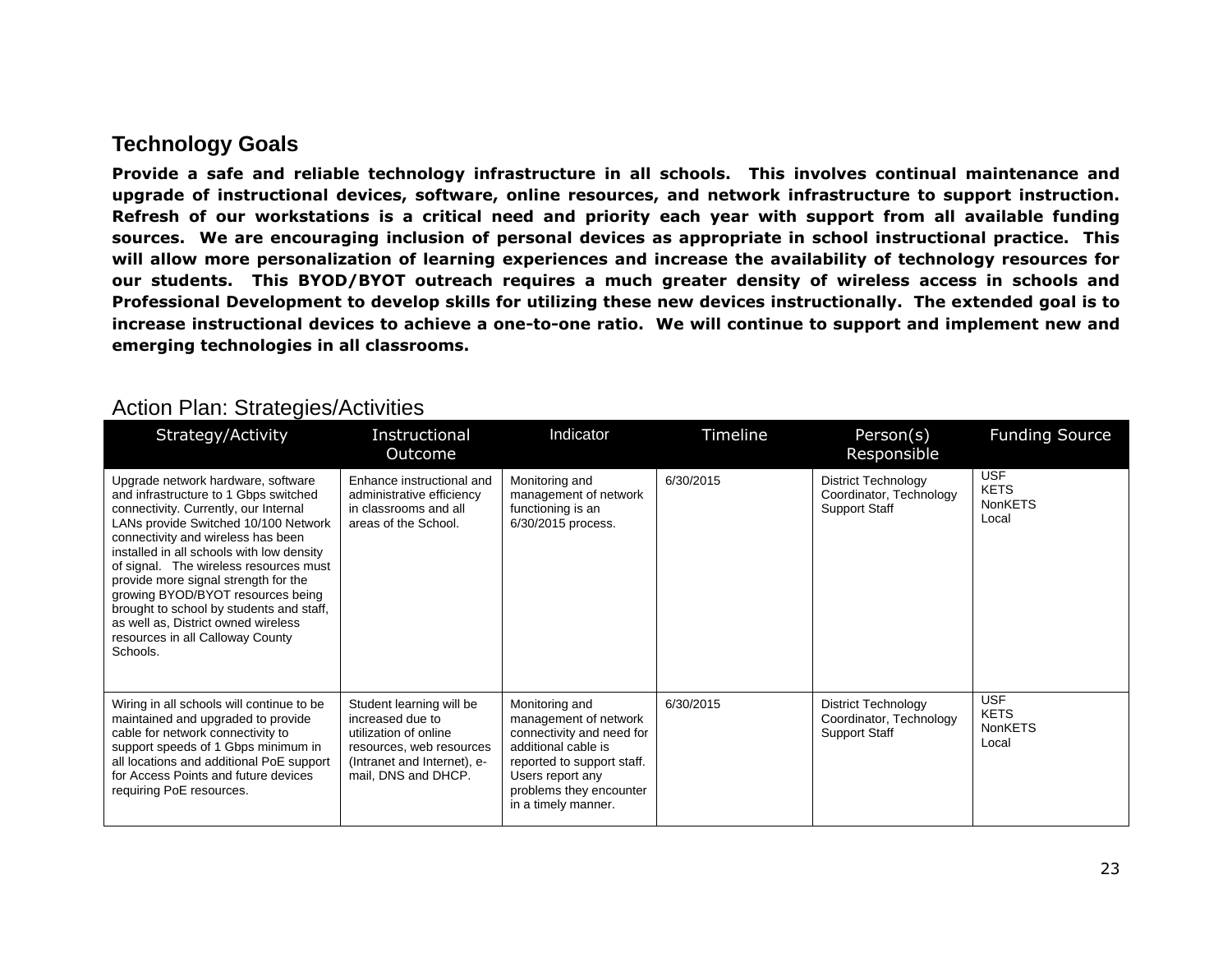| High Speed Data lines utilizing 1 Gbps<br>minimum for all school locations to<br>provide connectivity for Internet, e-mail,<br>DNS and DHCP services.                                                                                                                                                                                                                                          | Allow access to online<br>instructional resources<br>and collaborative<br>instructional projects.<br>More efficient use of<br>shared network and<br>Internet resources by<br>schools remote to the<br>District Hub site.                                                                                                | Workstations can logon<br>and access Internet and<br>online resources.                                                                                                                                                                                                                                                 | 6/30/2015 | <b>District Technology</b><br>Coordinator, Technology<br><b>Support Staff</b> | <b>USF</b><br><b>KETS</b><br><b>NonKETS</b><br>Local                  |
|------------------------------------------------------------------------------------------------------------------------------------------------------------------------------------------------------------------------------------------------------------------------------------------------------------------------------------------------------------------------------------------------|-------------------------------------------------------------------------------------------------------------------------------------------------------------------------------------------------------------------------------------------------------------------------------------------------------------------------|------------------------------------------------------------------------------------------------------------------------------------------------------------------------------------------------------------------------------------------------------------------------------------------------------------------------|-----------|-------------------------------------------------------------------------------|-----------------------------------------------------------------------|
| High Speed Data Lines from the District<br>Hub Site to the State and Internet<br>maximizes impact of instructional<br>resources. This is becoming an<br>increasingly essential service with the<br>advent of more online assessment and<br>CIITS resources for instructional<br>improvement.                                                                                                   | High speed Internet and<br>network server<br>connections allow access<br>to applications, online<br>assessment and access<br>to real-time instructional<br>resources.                                                                                                                                                   | Workstations can logon<br>and access Internet and<br>online resources.                                                                                                                                                                                                                                                 | 6/30/2015 | School Technology<br>Coordinators, District<br>Administrators, Principals     | <b>USF</b><br>Local<br><b>KETS</b><br>Non-KETS                        |
| V-Brick Cable TV and IP-based Video<br>transmission to classrooms and<br>streaming video of instructional content<br>on demand in classrooms and via<br>SharePoint Portal to home computers.                                                                                                                                                                                                   | Cable TV and IP based<br>network applications to<br>broadcast professional<br>development, content<br>development, and public<br>service announcements<br>to students and parents<br>on demand.                                                                                                                         | Workstations can logon<br>and access Internet and<br>online resources.                                                                                                                                                                                                                                                 | 6/30/2015 | School Technology<br>Coordinators, District<br>Administrators, Principals     | Local<br><b>KETS</b><br>Non-KETS                                      |
| Upgrade and refresh computers and<br>related technology in all schools to<br>support instruction and assessment<br>continues to be a priority. A six year<br>refresh cycle is recommended by the<br>State. Replacement of 1/6 of our<br>workstations is an ambitious goal but<br>we will continue to take advantage of<br>every opportunity and funding source to<br>move closer to that goal. | Provide robust, efficient<br>and up-to-date resources<br>for classroom instruction<br>and assessment.<br>Students and staff<br>increase effective<br>instructional practices in<br>classrooms and show<br>academic growth through<br>quality of projects and<br>assignments, formative<br>and summative<br>evaluations. | Workstations have a six-<br>vear refresh in the<br>Master Plan for<br>Technology presented<br>each year to the State<br>Board of Education.<br><b>District Assurances from</b><br>the Consolidated Plan<br>include a statement that<br>adequate technology<br>resources will be<br>supplied for students<br>and staff. | 6/30/2015 | School Technology<br>Coordinators, District<br>Administrators, Principals     | <b>USF</b><br>Local<br><b>KETS</b><br>Non-KETS<br>All funding sources |
| Virtualization Project - take three high-<br>level servers, and create a fail-over<br>cluster capable of handling the load for<br>the district applications and storage.<br>Add a iSCSI SAN, and additional<br>resources to virtualize aging server-<br>based applications from across the<br>district to provide a safe secure, robust<br>and reliable server base.                           | Provide a robust, efficient,<br>and up to date resource<br>for server based<br>applications and storage.<br>Management of the<br>Virtualized fail-over<br>cluster will reduce the<br>support time and costs.                                                                                                            | Monitoring and support<br>of the virtualized<br>environment will provide<br>a a safe secure, robust<br>and reliable server base<br>and reduce or eliminate<br>time lost and risk<br>associated with loss of<br>data.                                                                                                   | 6/30/2015 | <b>District Technology</b><br>Coordinator, Lead<br>Support Technician         | Local<br><b>KETS</b><br>Non-KETS                                      |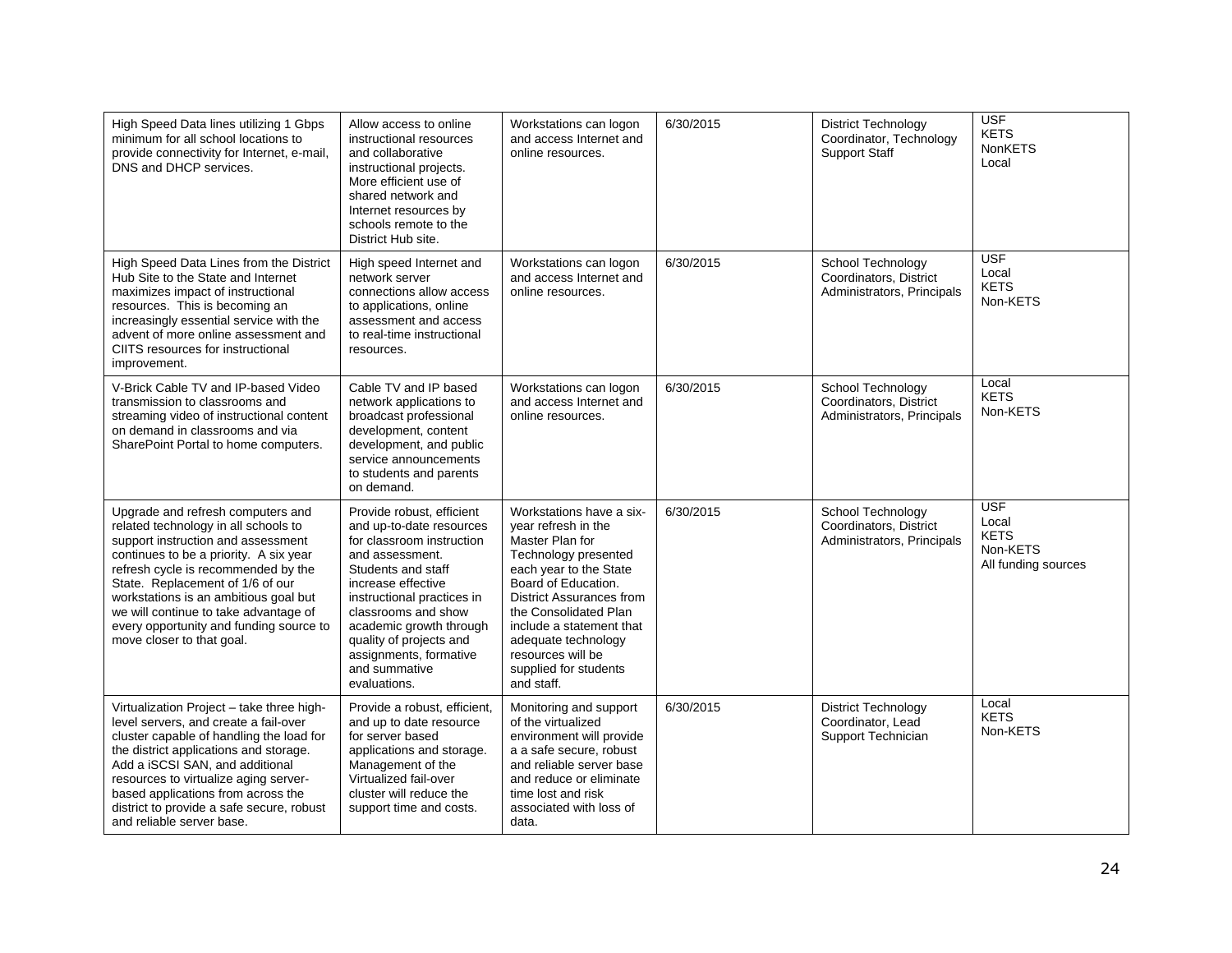| Make appropriate purchases of<br>technology in compliance with the<br>KETS Master Plan, including evaluation<br>of Intelligent Classroom resources,<br>school/district priorities, and needs of<br>all students.                                                                                           | Student learning will be<br>increased as evidenced<br>by formal and informal<br>performance<br>assessments in<br>technology.                                                                                                                                                            | The Master Plan for<br>Technology presented<br>each year to the State<br>Board of Education lists<br>appropriate resources<br>for classroom use.<br><b>District Assurances from</b><br>the Consolidated Plan<br>include a statement that<br>adequate technology<br>resources will be<br>supplied for students<br>and staff. | 6/30/2015  | School Technology<br>Coordinators, District<br>Administrators, Principals                                         | <b>USF</b><br>Local<br><b>KETS</b><br>Non-KETS       |
|------------------------------------------------------------------------------------------------------------------------------------------------------------------------------------------------------------------------------------------------------------------------------------------------------------|-----------------------------------------------------------------------------------------------------------------------------------------------------------------------------------------------------------------------------------------------------------------------------------------|-----------------------------------------------------------------------------------------------------------------------------------------------------------------------------------------------------------------------------------------------------------------------------------------------------------------------------|------------|-------------------------------------------------------------------------------------------------------------------|------------------------------------------------------|
| Appropriate purchase of servers and<br>other technology resources to meet<br>Federal, State and local requirements<br>regarding Internet Safety and CIPA<br>requirements.                                                                                                                                  | <b>Microsoft Threat</b><br><b>Management Gateway</b><br>and categorical blocking<br>and filtering lists provide a<br>safe and appropriate<br>Internet environment for<br>students and staff.                                                                                            | The Master Plan for<br>Technology presented<br>each year to the State<br>Board of Education lists<br>appropriate resources<br>for use in schools.<br><b>District Assurances from</b><br>the Consolidated Plan<br>include a statement that<br>adequate technology<br>resources will be<br>supplied                           | 6/30/2015. | <b>District Technology</b><br>Coordinator<br><b>Technology Support Staff</b><br>School Technology<br>Coordinators | Local<br><b>KETS</b><br>Non-KETS                     |
| Planning and budgeting for an upgrade<br>to Gigabit speed to the desktop will be<br>developed considering funding from all<br>available resources.                                                                                                                                                         | Student learning will be<br>impacted by the<br>increased speed on our<br>network.                                                                                                                                                                                                       | Bandwidth and speed<br>are critical components<br>of providing a reliable<br>and robust network<br>environment.                                                                                                                                                                                                             | 6/30/2015  | <b>District Technology</b><br>Coordinator,<br>Superintendent, Board of<br>Education, Finance<br>Officer           | Local<br><b>USF</b><br><b>KETS</b><br><b>NonKETS</b> |
| Data Transmission Services between<br>the District and State will be increased<br>according to instructional needs as<br>monitored and approved by the State<br>who provide KEN circuits to provide<br>adequate bandwidth for access to<br>Internet and web-based resources in all<br>Schools in Kentucky. | Increased bandwidth will<br>have a positive effect on<br>the instructional<br>environment for research,<br>project development,<br>formative and summative<br>assessment. Reliability<br>and capability will expand<br>the Internet and web-<br>resources for classroom<br>instruction. | The State KIDS/KDE<br>staff monitors the health<br>and status of the Data<br>link and allocates<br>additional resources to<br>support instructional<br>needs.                                                                                                                                                               | 6/30/2015. | <b>District Technology</b><br>Coordinator, Technology<br><b>Support Staff</b>                                     | State KEN<br>Funding/Resource<br>Allocation          |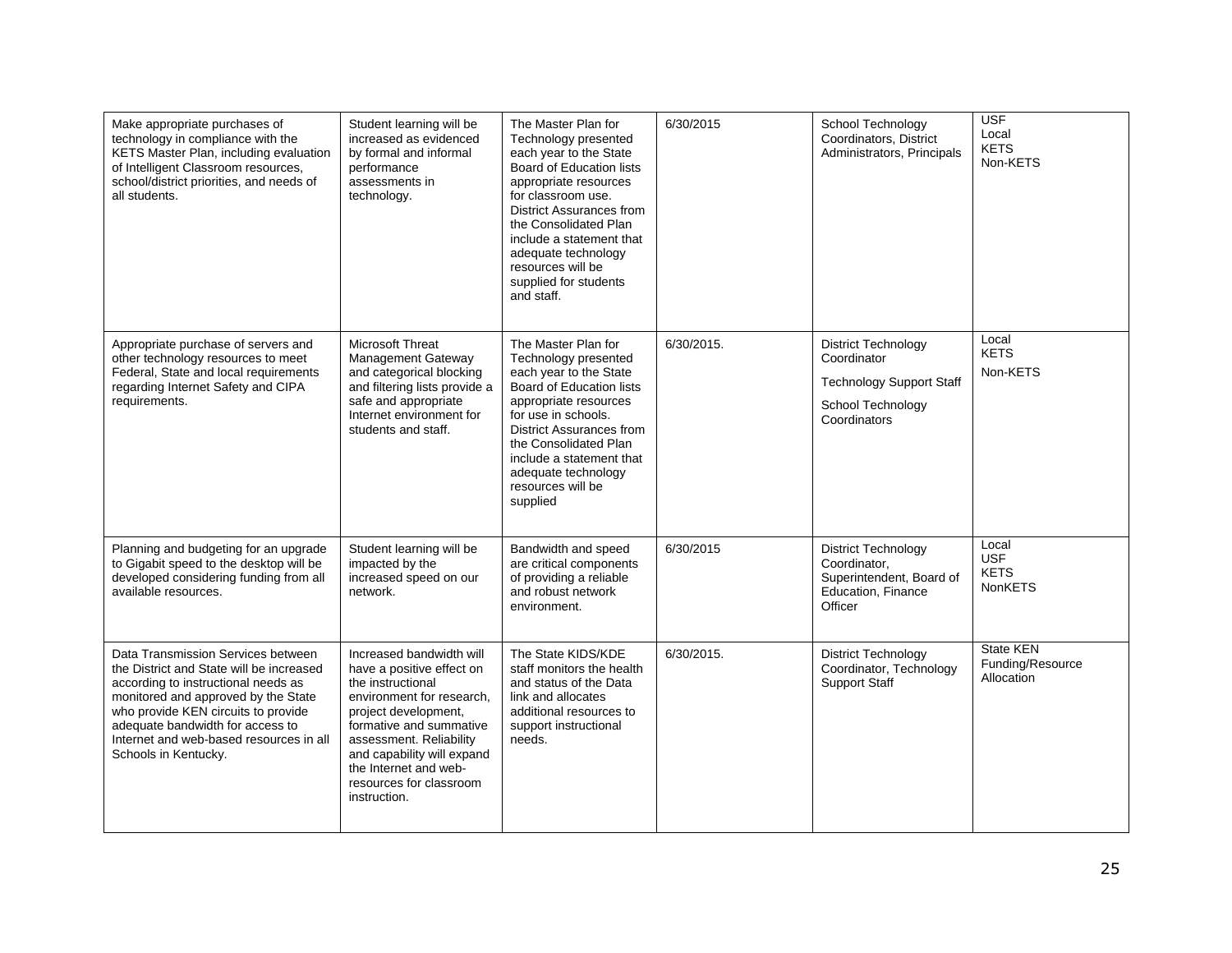| Data Transmission Services between<br>the District and Schools will be<br>increased according to instructional<br>needs to provide more bandwidth for<br>access to Internet and web-based<br>instructional resources in all Schools.<br>Continued support for maintaining<br>expanding bandwidth as the usage<br>grows is a priority. | Increased bandwidth will<br>have a positive effect on<br>the instructional<br>environment for research<br>and project development.<br>Reliability and capability<br>will expand the Internet<br>and web-resources for<br>classroom instruction            | The District Support staff<br>continue to monitor the<br>health and status of the<br>Data links. When limits<br>are approached,<br>expansion of bandwidth<br>to support instructional<br>needs is a consideration<br>for bidding for the eRate<br>cycle. | 6/30/2015  | <b>District Technology</b><br>Coordinator, Technology<br><b>Support Staff</b>                                    | <b>USF</b><br>Local<br><b>KETS</b><br>Non-KETS  |
|---------------------------------------------------------------------------------------------------------------------------------------------------------------------------------------------------------------------------------------------------------------------------------------------------------------------------------------|-----------------------------------------------------------------------------------------------------------------------------------------------------------------------------------------------------------------------------------------------------------|----------------------------------------------------------------------------------------------------------------------------------------------------------------------------------------------------------------------------------------------------------|------------|------------------------------------------------------------------------------------------------------------------|-------------------------------------------------|
| Policy regarding use of Personally<br>owned devices will be revised in the<br>AUP for Calloway County Schools. No<br>personally owned devices will receive<br>support from Technology Staff.                                                                                                                                          | The AUP updated to<br>address wireless access<br>to guest network by<br>personally owned<br>devices.                                                                                                                                                      | The AUP will reflect the<br>Personally owned<br>devices policy.                                                                                                                                                                                          | 6/30/2015. | <b>District Technology</b><br>Coordinator, School<br><b>Technology Coordinator</b>                               | Local<br><b>KETS</b><br>Non-KETS                |
| Personal Devices will be allowed for<br>expansion of instructional of resources<br>in our District. They will be used in<br>accordance with accepted instructional<br>practice in our classrooms and libraries.<br>These may include: iDevices, iPads,<br>iPod Touchs, eReaders, and Smart-<br>Phones.                                | Services will be provided<br>to personally-owned<br>devices through a guest<br>wireless network access<br>which is subject to<br>blocking and filtering<br>through CIPA compliant<br>devices.                                                             | Students and Staff will<br>be allowed to bring<br>personally owned<br>devices into our schools<br>as allowed in our AUP.<br>Guest access through<br>the Wireless will allow<br>access through CIPA<br>compliant devices.                                 | 6/30/2015  | <b>District Technology</b><br>Coordinator, Technology<br>Support Staff, School<br><b>Technology Coordinators</b> | Local<br><b>KETS</b><br>Non-KETS                |
| Wireless access will be provided for<br>Personally-owned iDevices for limited<br>resources through a separate guest<br>wireless network.                                                                                                                                                                                              | Services will be provided<br>to personally-owned<br>devices through a guest<br>wireless network access<br>which is subject to<br>blocking and filtering<br>through CIPA compliant<br>devices, currently<br><b>Microsoft Threat</b><br>Management Gateway. | Students and Staff will<br>be allowed to bring<br>personally owned<br>devices into our schools<br>as allowed in our AUP.<br>Guest access through<br>the Wireless will allow<br>access through CIPA<br>devices.                                           | 6/30/2015  | <b>District Technology</b><br>Coordinator, Technology<br>Support Staff, School<br><b>Technology Coordinators</b> | Local<br><b>KETS</b><br>Non-KETS                |
| Services will be provided to Enterprise<br>compliant District-owned mobile<br>devices through a secure wireless<br>network managed and held to the same<br>high standards as those our enterprise<br>secure network wired devices follow.                                                                                             | Services will be provided<br>to district-owned devices<br>through a secure wireless<br>network access which is<br>subject to blocking and<br>filtering through CIPA<br>compliant devices.                                                                 | The District Support staff<br>will monitor the health<br>and status of the<br>structure.                                                                                                                                                                 | 6/30/2015  | <b>District Technology</b><br>Coordinator, Technology<br><b>Support Staff</b>                                    | <b>USF</b><br>Local,<br><b>KETS</b><br>Non-KETS |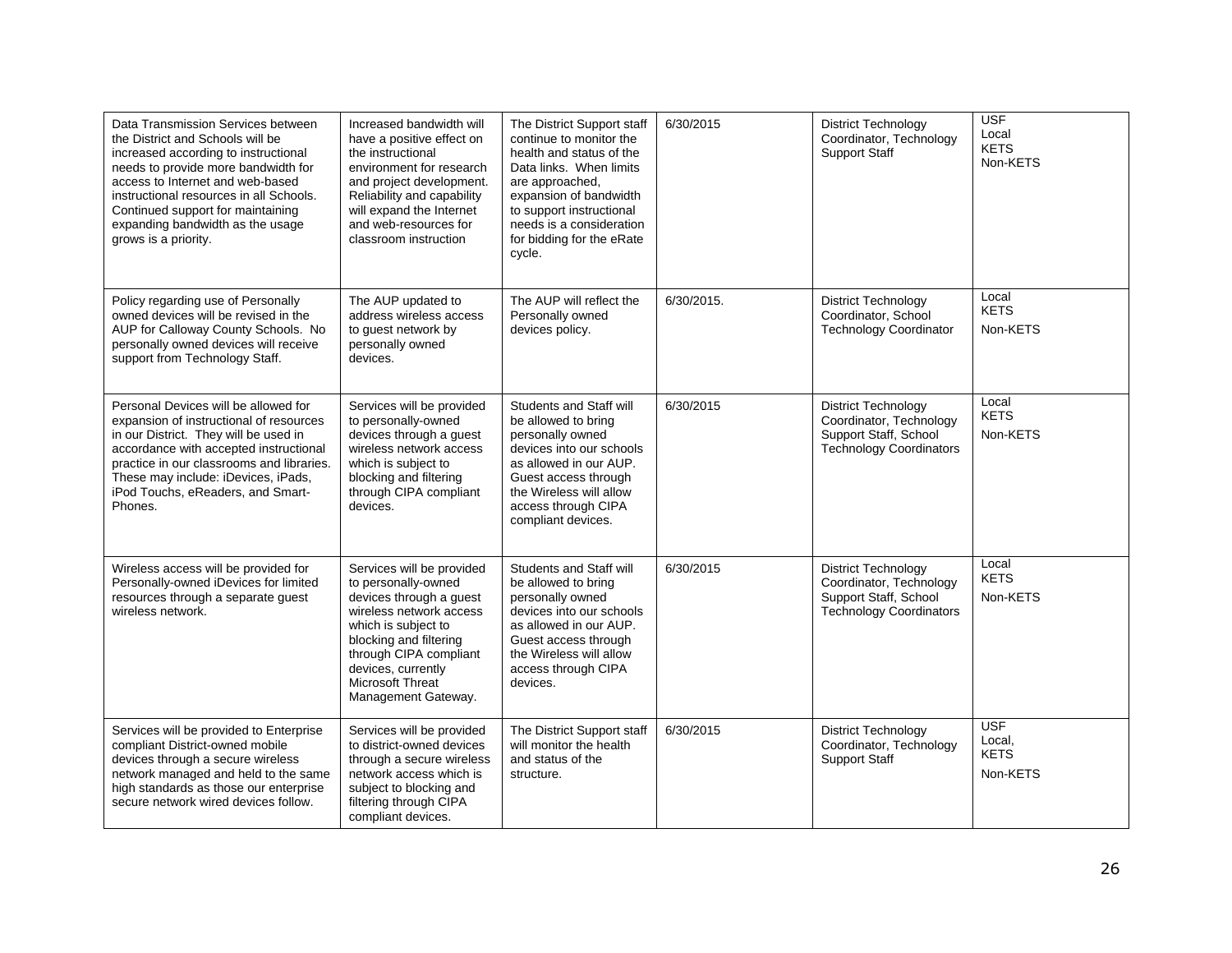| Services will be provided to District-<br>owned consumer grade devices<br>(i.e., Kindle/Nook eReader and iOS<br>devices) through a separate SSID<br>secure wireless network managed<br>secure network structure our wired<br>devices follow.                                                                                                            | Services will be provided<br>to district-owned devices<br>through a secure wireless<br>network access which is<br>subject to blocking and<br>filtering through CIPA<br>compliant devices.                             | The District Support staff<br>will monitor the health<br>and status of the<br>structure. | 6/30/2015 | <b>District Technology</b><br>Coordinator, Technology<br><b>Support Staff</b> | <b>USF</b><br>Local,<br><b>KETS</b><br>Non-KETS |
|---------------------------------------------------------------------------------------------------------------------------------------------------------------------------------------------------------------------------------------------------------------------------------------------------------------------------------------------------------|-----------------------------------------------------------------------------------------------------------------------------------------------------------------------------------------------------------------------|------------------------------------------------------------------------------------------|-----------|-------------------------------------------------------------------------------|-------------------------------------------------|
| Maintenance and support of network<br>reliability of our current 100 mbps<br>switched infrastructure to the desktop<br>continues to be a priority. Upgrade to 1<br>Gbps to the desktop is a long-term<br>goal.                                                                                                                                          | Student learning will be<br>increased due to better<br>utilization of Internet<br>resources, web<br>resources.                                                                                                        | The District Support staff<br>will monitor the health<br>and status of the<br>structure. | 6/30/2015 | <b>District Technology</b><br>Coordinator, Technology<br><b>Support Staff</b> | <b>USF</b><br>Local,<br><b>KETS</b><br>Non-KETS |
| Emerging Technologies will be added<br>to classrooms according to each<br>school's Wish List and resources. The<br>individual schools Wish Lists are<br>included in Appendix A of this plan.                                                                                                                                                            | Student learning will be<br>increased due to better<br>utilization of Internet<br>resources, web<br>resources.                                                                                                        | The District Support staff<br>will monitor the health<br>and status of the<br>structure. | 6/30/2015 | <b>District Technology</b><br>Coordinator, Technology<br><b>Support Staff</b> | <b>USF</b><br>Local,<br><b>KETS</b><br>Non-KETS |
| SharePoint Server continues to be a<br>resource for all staff and students<br>through web-based, online and portal<br>technologies for instruction, Web 2.0<br>interaction and administrative<br>functioning.                                                                                                                                           | Student learning will be<br>increased due to better<br>utilization of portal<br>resources. District<br>efficiency will be positively<br>affected due to server<br>resources availability for<br>sharing and updating. | The District Support staff<br>will monitor the health<br>and status of the<br>structure. | 6/30/2015 | <b>District Technology</b><br>Coordinator, Technology<br><b>Support Staff</b> | <b>USF</b><br>Local,<br><b>KETS</b><br>Non-KETS |
| <b>Technical Support Services will</b><br>continue to install, troubleshoot,<br>maintain and plan for expansion of the<br>district owned resources and physical<br>plant for support of instruction and<br>administration of our schools. A<br>SharePoint based Helpdesk is currently<br>being piloted in schools for further<br>expansion in the Fall. | Student learning will be<br>increased due to better<br>utilization and<br>maintenance of district-<br>owned resources. With<br>more reliability and less<br>down-time when troubles<br>arise.                         | The District Support staff<br>will monitor the health<br>and status of the<br>structure. | 6/30/2015 | <b>District Technology</b><br>Coordinator, Technology<br><b>Support Staff</b> | <b>USF</b><br>Local,<br><b>KETS</b><br>Non-KETS |
| Library resources were combined and<br>upgraded to an online District hosted-                                                                                                                                                                                                                                                                           | Student learning will be<br>increased due to updated                                                                                                                                                                  | The School Technology<br>Coordinators and                                                | 6/30/2015 | <b>District Technology</b><br>Coordinator, School                             | Local,                                          |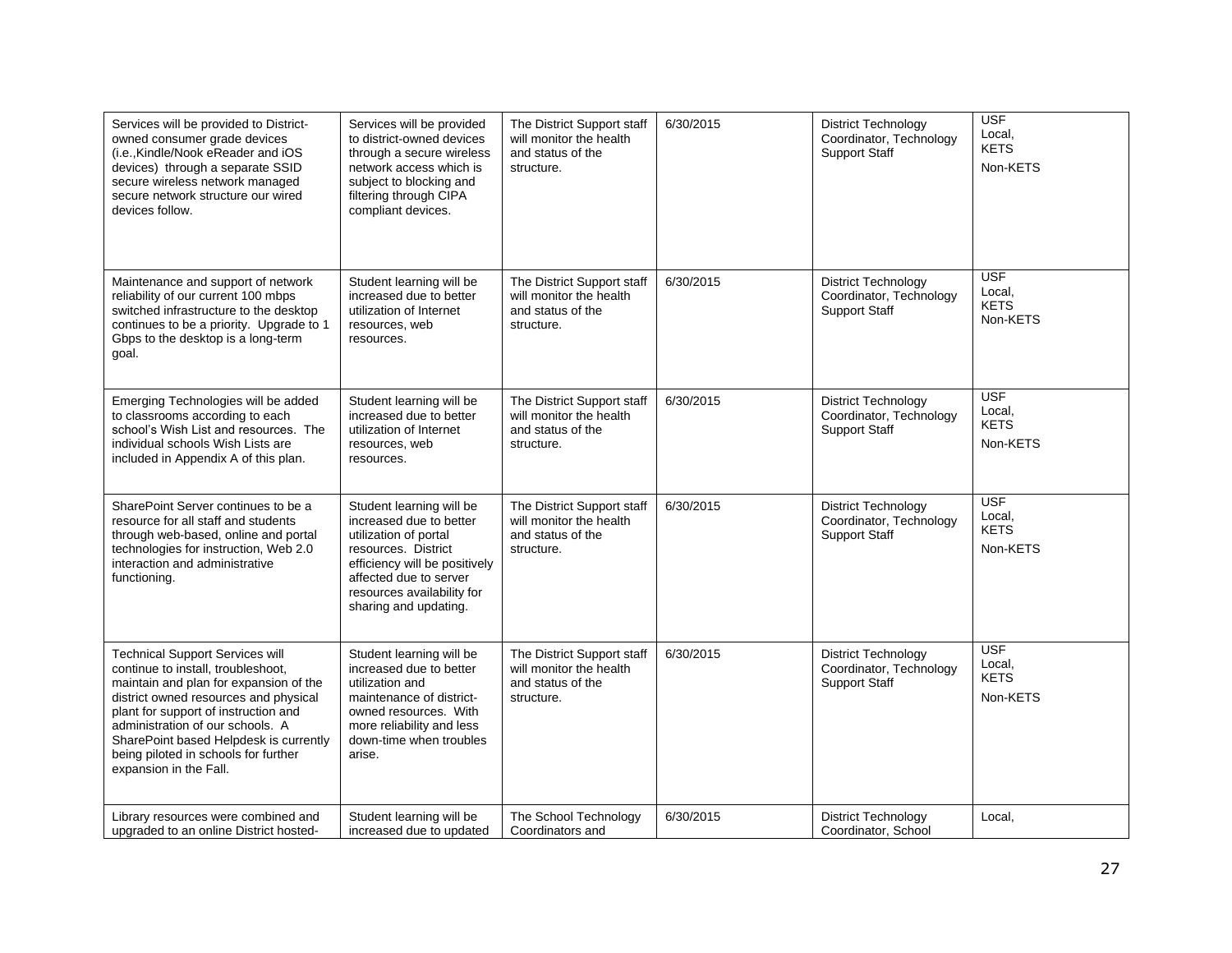| Destiny server for all five schools. This<br>expands services to all students and<br>staff on a 24x7 basis for access both<br>inside and out of school hours through<br>secure portal services.                                                                                                                                                                                  | <b>Library Services</b><br>Management software for<br>library and school<br>reference resources.                                                             | District Support staff will<br>monitor the health and<br>status of the server.                                                          |           | Technology Coordinator,,<br><b>Technology Support Staff</b>                                                      |                                    |
|----------------------------------------------------------------------------------------------------------------------------------------------------------------------------------------------------------------------------------------------------------------------------------------------------------------------------------------------------------------------------------|--------------------------------------------------------------------------------------------------------------------------------------------------------------|-----------------------------------------------------------------------------------------------------------------------------------------|-----------|------------------------------------------------------------------------------------------------------------------|------------------------------------|
| Appropriate School Nutrition services<br>will be supported by selected software.<br>Currently, this includes Lunchbox for<br>POS and Reporting, Site Manager for<br>processing applications and NutriKids<br>for Menus and meal content.                                                                                                                                         | Student learning will be<br>increased due to better<br>utilization of foodservice<br>software and tracking of<br>appropriate student<br>meals.               | The Foodservice<br>Director and staff along<br>with District Support staff<br>will monitor the health<br>and status of the<br>services. | 6/30/2015 | <b>District Technology</b><br>Coordinator, Foodservice<br>Director and staff.<br><b>Technology Support Staff</b> | Foodservice                        |
| Foodservice added "MySchoolBucks"<br>functionality over the summer of 2011.<br>Parents have the abilty to deposit funds<br>into the school lunch account online for<br>a small fee. This also allows parents to<br>check the status of their account and<br>review every meal the child consumes<br>as well as any additional items the child<br>purchases with deposited money. | Student learning will be<br>increased due to better<br>utilization of foodservice<br>software and tracking of<br>appropriate student<br>meals.               | The Foodservice<br>Director and staff along<br>with District Support staff<br>will monitor the health<br>and status of the<br>services. | 6/30/2015 | <b>District Technology</b><br>Coordinator, Foodservice<br>Director and staff,<br><b>Technology Support Staff</b> | Foodservice                        |
| SmartTemps Controllers were installed<br>at each Foodservice Freezer to monitor<br>and report any fluctuations in<br>temperature that might indicate a<br>problem.                                                                                                                                                                                                               | Safety of food products<br>served in cafeterias is<br>highest priority and this<br>program gives immediate<br>alarms to proactively<br>protect our students. | The Foodservice<br>Director and staff along<br>with District Support staff<br>will monitor the health<br>and status of the<br>services. | 6/30/2015 | <b>District Technology</b><br>Coordinator, Foodservice<br>Director and staff.<br><b>Technology Support Staff</b> | Foodservice                        |
| <b>Environmental Controls to monitor</b><br>heat/AC, humidity and equipment will<br>be monitored and used to manage the<br>proper functioning of these systems to<br>achieve comfort and economy of<br>resources.                                                                                                                                                                | Student learning will be<br>increased due to better<br>utilization of HVAC<br>software and tracking to<br>provide a comfortable<br>learning environment.     | The Maintenance<br>Director and selected<br>staff will monitor the<br>health and status of the<br>structure.                            | 6/30/2015 | <b>District Technology</b><br>Coordinator, Maintenance<br>Director and staff.<br><b>Technology Support Staff</b> | Maintenance<br><b>General Fund</b> |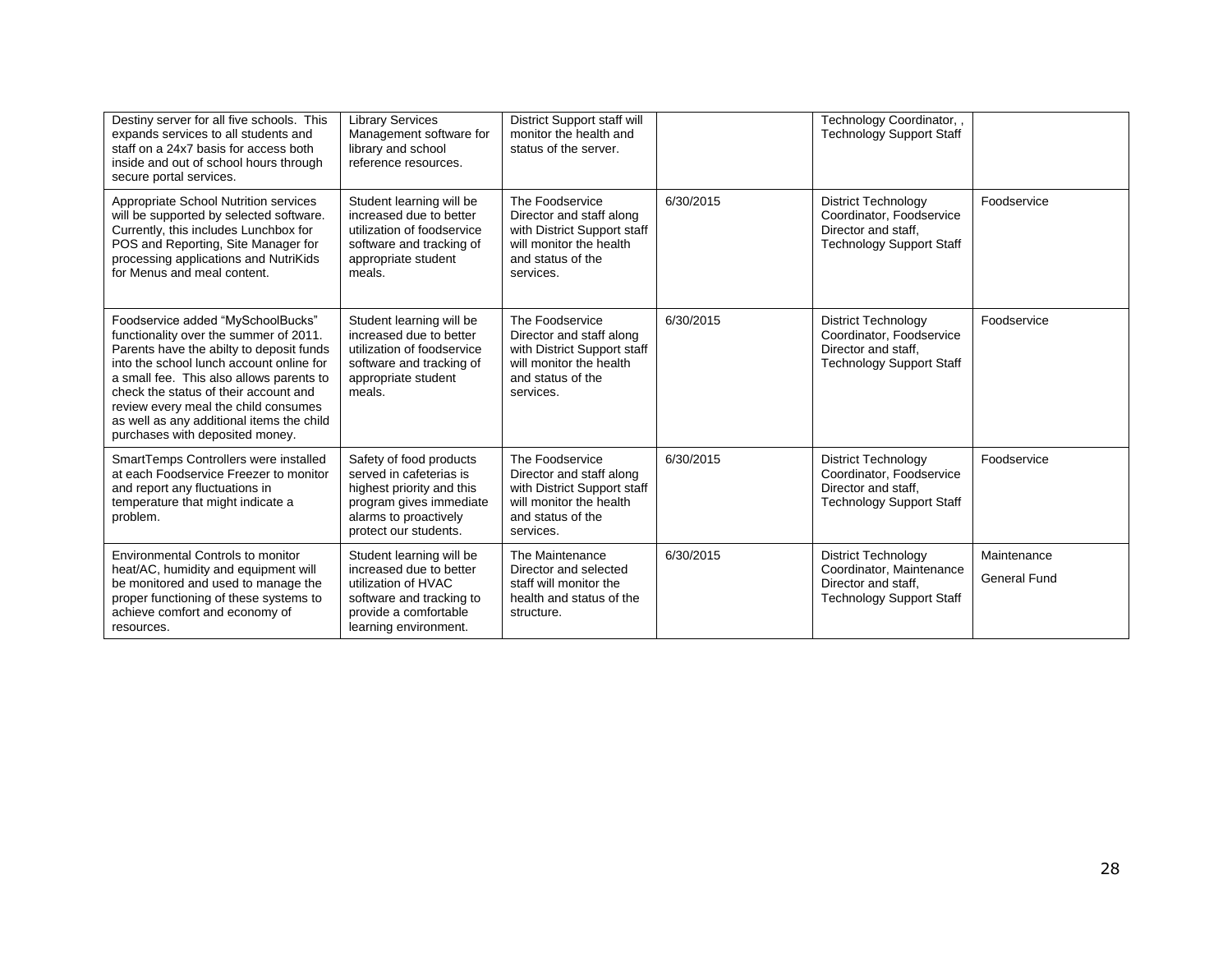### **Technology Goals – Evaluation**

**The alignment of curriculum to the Common Core Standards and Technology Program of Studies is a continuous process which will be monitored and adjusted over time. The addition of the Technology Program of Studies and the impact of the ISTE NETS-S and NETS-T standards for Student and Teacher technology use make it imperative for all teachers to become even more focused and skilled in integrating technology into all curriculum areas and teach specific skills to students in a systematic and planned fashion. This will take renewed dedication, focus, and training in every school and at every grade level to achieve. CIITS (SchoolNet) will link curriculum to resources and technology skills. Digital Citizenship and access to the iSafe curriculum** 

<span id="page-29-0"></span>**We have used SpeakUp from Project Tomorrow since 2008. These surveys collect data from Students, Teachers, Parents, Administrators and others. The data collected from Calloway County Stakeholders align closely with the results of surveys from the 330,000 other surveys collected from across the United States. In places where there are discrepancies, we look for reasons and ways to remediate and fill in gaps. The data provided gives information on trends and successes. The data is collected each winter and analyzed and reported to Congress in the Spring.** 

**In 2008, two of our schools were selected as members of the SpeakUp 200 Schools list and in 2010 three of our schools were selected as members of the SpeakUp 200 schools list. Over 30,000 schools participate from across the country and almost 400,000 stakeholders participate. We are the only schools from Kentucky listed, quite an honor and a tribute to the parents, students, and educators of Calloway.** 

**Provision of a reliable and robust network environment is its own test on a daily basis and we strive to keep disruption across the district caused by internal issues to a minimum. The use of technology resources to support instruction and academic growth in the classrooms provides students with skills and knowledge needed to grow be successful in the future. Our District network and resources are maintained and extended to the maximum in our classrooms and provide opportunities for learning in authentic learning situations. Formative assessment provides data and allows modification of instruction to meet the needs of individual students. Walkthroughs and observation of instructional practice provides opportunities for growth in techniques and strategies that are research-based best practices and proven to be effective.**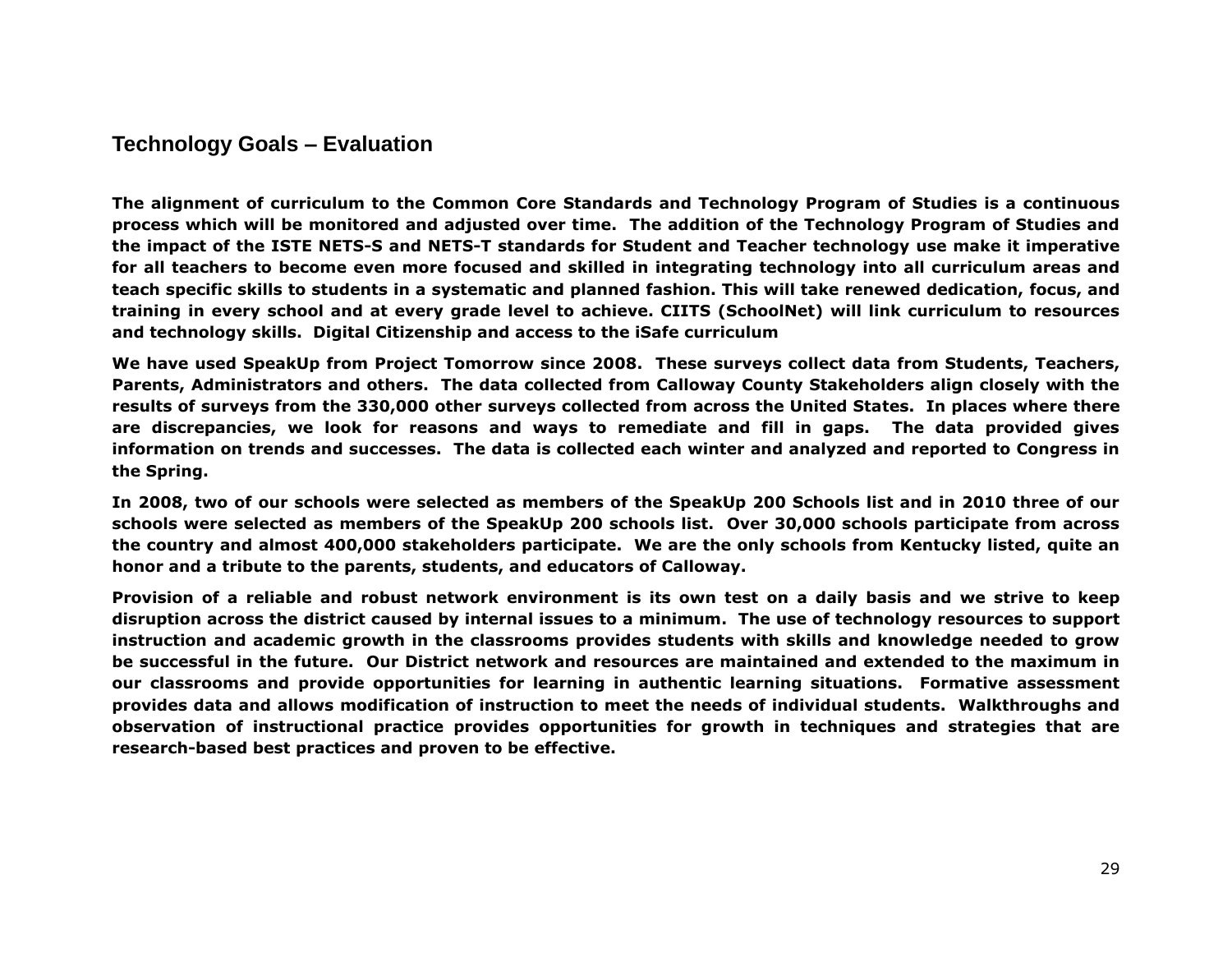## **Budget Summary – Year 1**

### *School Year: 2012-2013 Annual Budget Summary*

- o List the professional development and technologies to be acquired during each year of the agency's plan.
- o List all funding sources for recurring services, anticipated purchases, and professional development.
- o Include the total of all technology resources to support the district's technology initiatives.
- o Note: At least 25% of the funds allocated to an LEA through the *Title IID ED Tech Program* (Competitive and Non-Competitive), must be allocated for professional development activities.
- <span id="page-30-0"></span>o This information will be helpful in completing Item 25D on the E-Rate Form 471.

| <b>Acquired Technologies</b><br>and Professional<br><b>Development</b> | <b>Ed Tech</b><br><b>Competitive</b><br><b>Title IID</b> | <b>Ed Tech</b><br><b>Formula Title</b><br><b>IID</b> | Local<br><b>Funds</b> | E-Rate | <b>NCLB/other than</b><br><b>Title IID</b> | <b>KETS</b> | Other (Specify) |
|------------------------------------------------------------------------|----------------------------------------------------------|------------------------------------------------------|-----------------------|--------|--------------------------------------------|-------------|-----------------|
| Professional<br>Development                                            |                                                          |                                                      |                       |        |                                            | 5000        |                 |
| Hardware                                                               |                                                          |                                                      | 175000                | 250000 |                                            | 64000       |                 |
| Software                                                               |                                                          |                                                      | 25000                 |        |                                            | 25000       |                 |
| Telecommunications -<br>Voice Local and Long<br>Distance, Cell Service |                                                          |                                                      | 8000                  | 18000  |                                            |             |                 |
| Telecommunications -<br>Fiber                                          |                                                          |                                                      | 12000                 | 48000  |                                            |             |                 |
| <b>Technical Support and</b><br><b>Salaries</b>                        |                                                          |                                                      | 150000                |        |                                            |             |                 |
| Travel                                                                 |                                                          |                                                      |                       |        |                                            | 2000        |                 |
| <b>TOTAL</b>                                                           |                                                          |                                                      | 370000                | 316000 |                                            | 96000       |                 |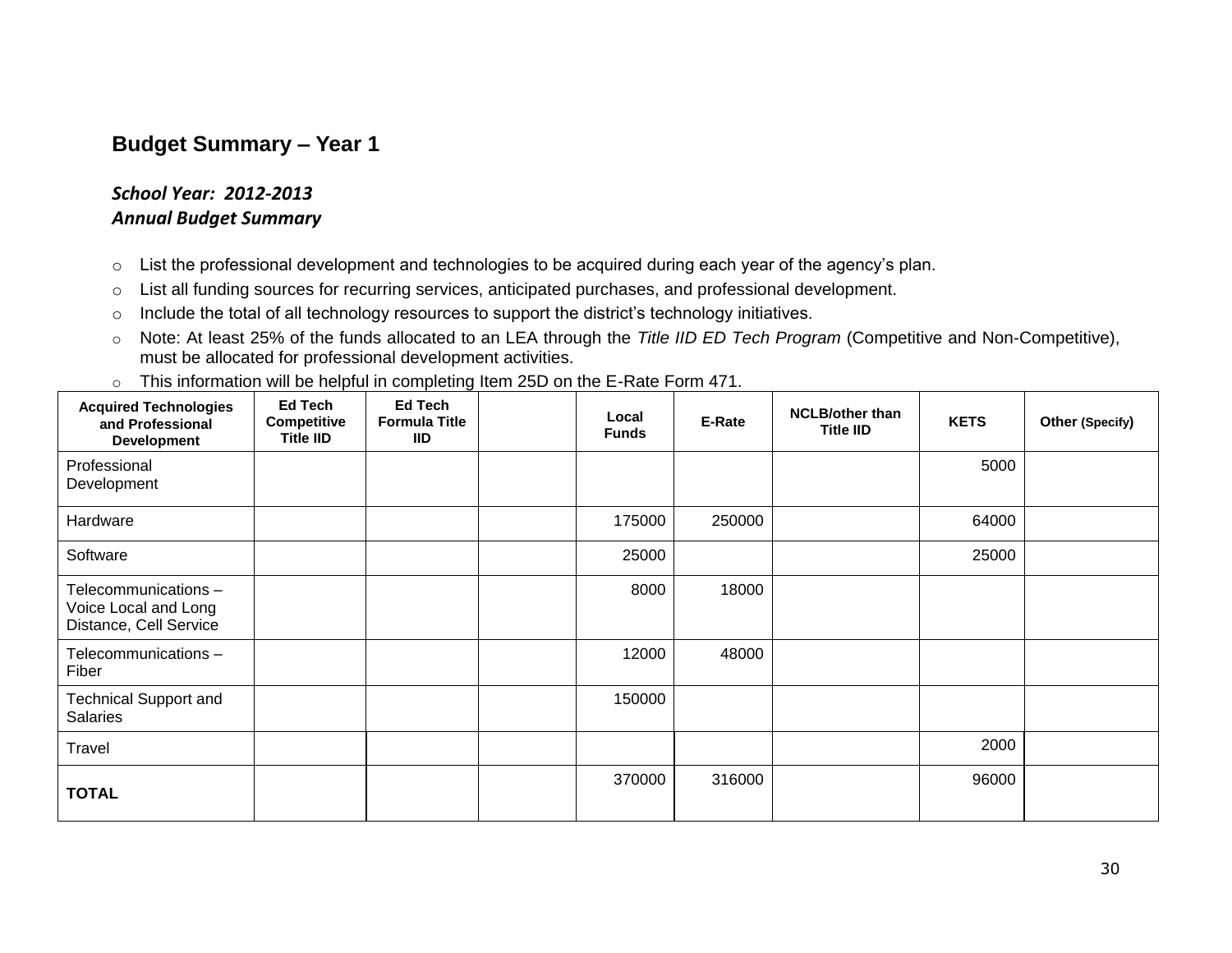## **Budget Summary – Year 2**

### *School Year: 2013-2014 Annual Budget Summary*

o List the professional development and technologies to be acquired during each year of the agency's plan.

o List all funding sources for recurring services, anticipated purchases, and professional development.

o Include the total of all technology resources to support the district's technology initiatives.

<span id="page-31-0"></span>o This information will be helpful in completing Item 25D on the E-Rate Form 471.

| <b>Acquired Technologies</b><br>and Professional<br><b>Development</b> | <b>Ed Tech</b><br>Competitive<br><b>Title IID</b> | <b>Ed Tech</b><br><b>Formula Title</b><br><b>IID</b> | Local<br><b>Funds</b> | E-Rate | <b>NCLB/other than</b><br><b>Title IID</b> | <b>KETS</b> | Other (Specify) |
|------------------------------------------------------------------------|---------------------------------------------------|------------------------------------------------------|-----------------------|--------|--------------------------------------------|-------------|-----------------|
| Professional<br>Development                                            |                                                   |                                                      |                       |        |                                            | 5000        |                 |
| Hardware                                                               |                                                   |                                                      | 200000                | 250000 |                                            | 64000       |                 |
| Software                                                               |                                                   |                                                      | 25000                 |        |                                            | 25000       |                 |
| Telecommunications-<br>Voice Local and Long<br>Distance, Cell Service  |                                                   |                                                      | 8000                  | 18000  |                                            |             |                 |
| Telecommunications-<br>Fiber                                           |                                                   |                                                      | 12000                 | 48000  |                                            |             |                 |
| <b>Technical Support and</b><br><b>Salaries</b>                        |                                                   |                                                      | 150000                |        |                                            |             |                 |
| Travel                                                                 |                                                   |                                                      |                       |        |                                            | 2000        |                 |
| <b>TOTAL</b>                                                           |                                                   |                                                      | 395000                | 316000 |                                            | 96000       |                 |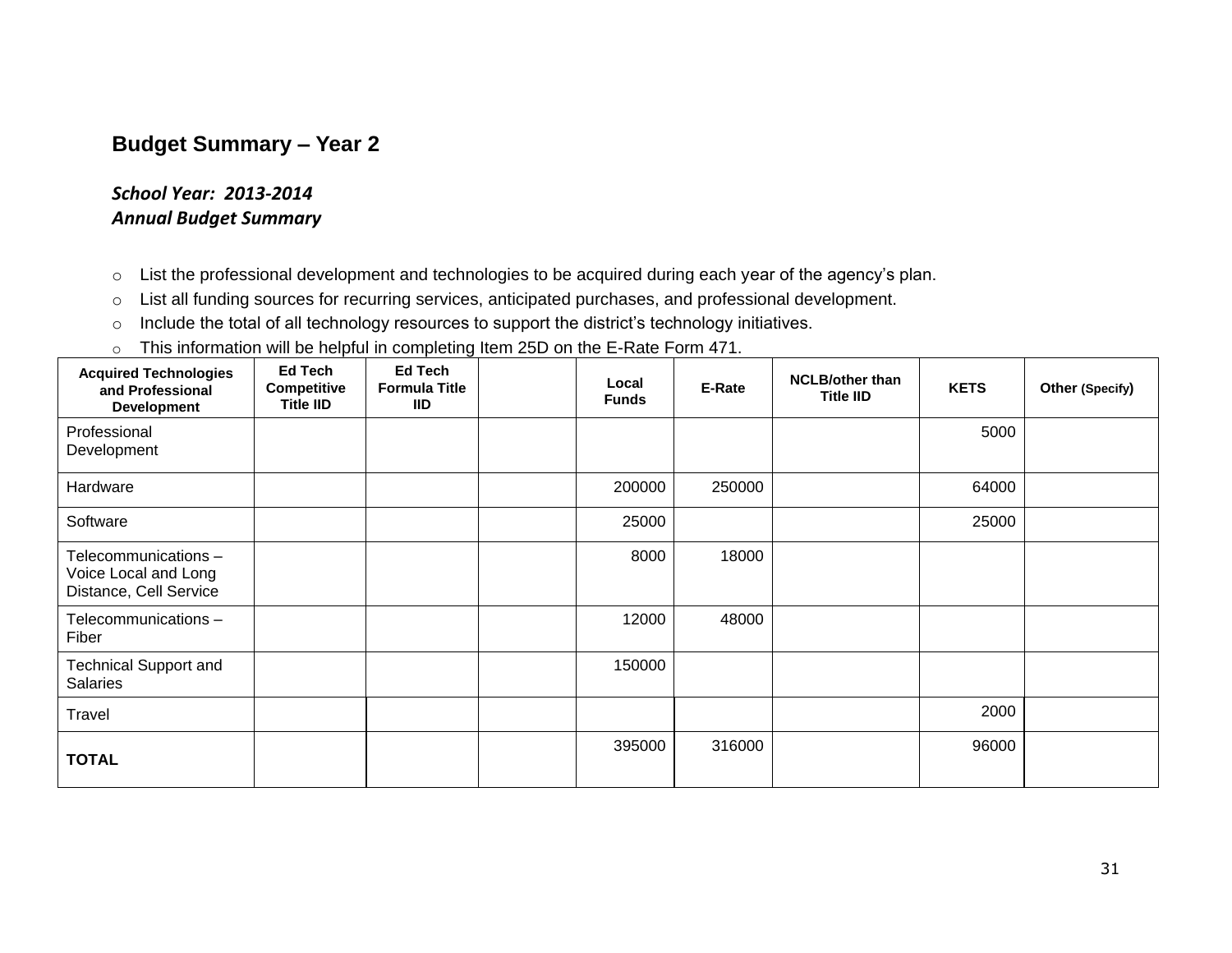## **Budget Summary – Year 3**

### *School Year: 2014-2015 Annual Budget Summary*

o List the professional development and technologies to be acquired during each year of the agency's plan.

o List all funding sources for recurring services, anticipated purchases, and professional development.

o Include the total of all technology resources to support the district's technology initiatives.

<span id="page-32-0"></span>o This information will be helpful in completing Item 25D on the E-Rate Form 471.

| <b>Acquired Technologies</b><br>and Professional<br><b>Development</b> | <b>Ed Tech</b><br>Competitive<br><b>Title IID</b> | <b>Ed Tech</b><br><b>Formula Title</b><br><b>IID</b> | Local<br><b>Funds</b> | E-Rate | <b>NCLB/other than</b><br><b>Title IID</b> | <b>KETS</b> | Other (Specify) |
|------------------------------------------------------------------------|---------------------------------------------------|------------------------------------------------------|-----------------------|--------|--------------------------------------------|-------------|-----------------|
| Professional<br>Development                                            |                                                   |                                                      |                       |        |                                            | 5000        |                 |
| Hardware                                                               |                                                   |                                                      | 200000                | 250000 |                                            | 64000       |                 |
| Software                                                               |                                                   |                                                      | 25000                 |        |                                            | 25000       |                 |
| Telecommunications-<br>Voice Local and Long<br>Distance, Cell Service  |                                                   |                                                      | 8000                  | 18000  |                                            |             |                 |
| Telecommunications-<br>Fiber                                           |                                                   |                                                      | 12000                 | 48000  |                                            |             |                 |
| <b>Technical Support and</b><br><b>Salaries</b>                        |                                                   |                                                      | 150000                |        |                                            |             |                 |
| Travel                                                                 |                                                   |                                                      |                       |        |                                            | 2000        |                 |
| <b>TOTAL</b>                                                           |                                                   |                                                      | 395000                | 316000 |                                            | 96000       |                 |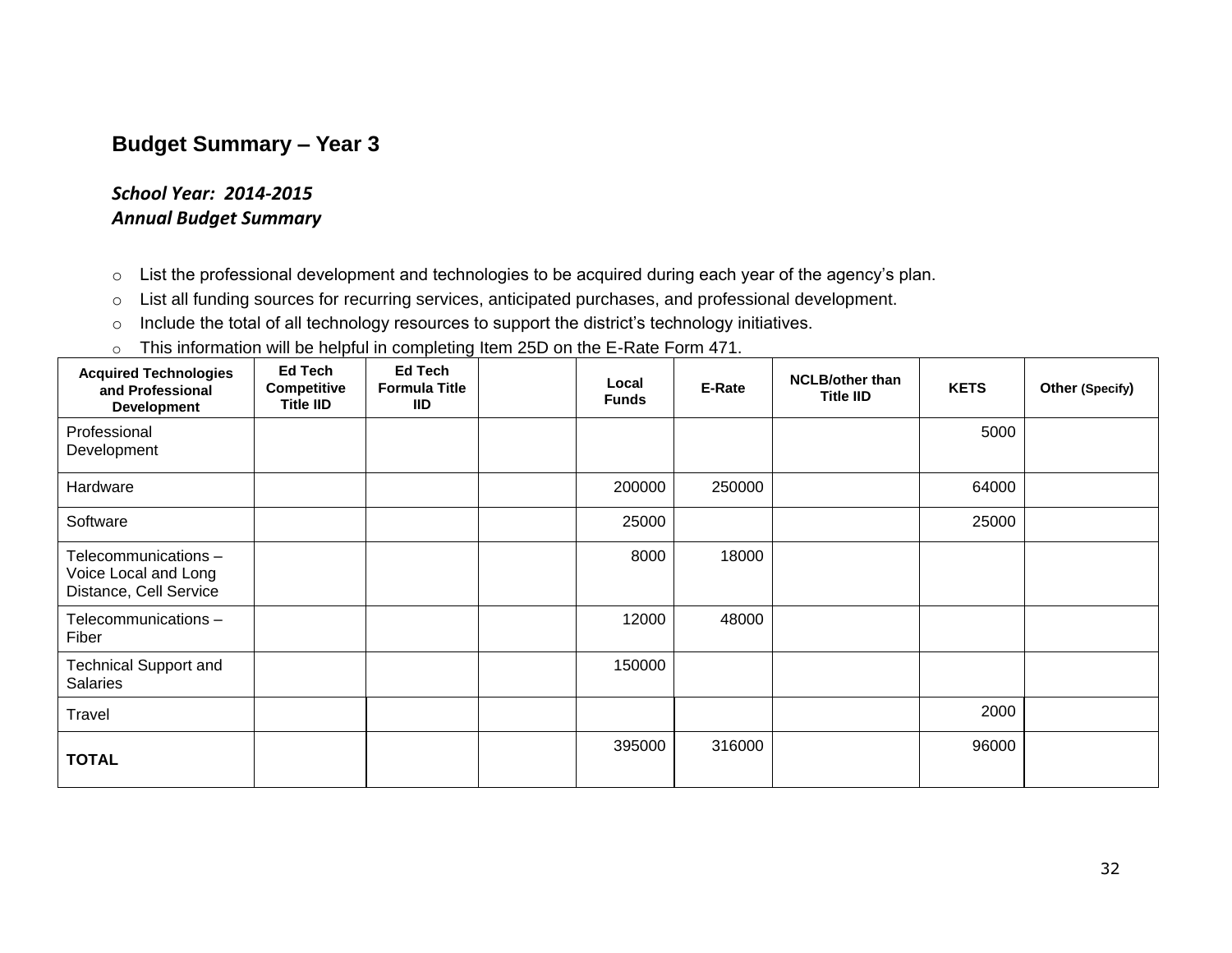### **Budget Summary – Narrative**

The MUNIS Office of Education Technology (OET) Activity Report indicates over \$615,000 spent on technology initiatives across the District in Fiscal Year 2011. Approximately \$100,000 was spent from KETS funds and \$536,000 from all other fund sources. Of the total funds spent on Technology, approximately \$189,000 was spent on hardware including workstations, file servers, printers and Multimedia devices. Approximately \$80,000 was spent on software and \$66,500 was spent on Telco and Data Transmission Services. Salaries accounted for approximately \$145,000 with the remainder for various other technology costs.

<span id="page-33-0"></span>For Fiscal Year 2011, those fund sources specific to Technology and under the control of the District Technology Coordinator and Technology Planning Committee include:

#### **EdTech Funds (State Offers of Assistance and District Match)**

Funds received for the FY2012 funding year amounted to approximately \$15/ADA in the first offer and are restricted according to the Master Plan for Technology. These funds are matched by the district and amounted to approximately \$90,000 for the 2012 Fiscal Year. A second offer of approximately \$8/ADA is expected in the Spring if there are no further budget cuts. Funding for FY2013 is expected to be \$12/ADA first offer and \$4/ADA second offer.

#### **Universal Service Fund (eRate) Discounts**

This federal government provides funding for specific eligible services and products. Discount rates are computed according to Free and Reduced Lunch applications and urban/rural designations according to federal guidelines. These discounts provide funding for telecommunications and selected internal connections – For Year 15 (FY 2012-2013) the shared discount rate for Calloway County Schools is 75%. The services and products purchased require district funds to pay the remaining 25% of costs through allowable district and school fund sources. 75% is the lowest Discount rate we have ever received and is unchanged from last year. The Free and Reduced Lunch count calculates the rate of discount. The Applications changed last year and though we have more charges in the Lunchroom than ever before, our ratios are down discount rate is down. The eRate program is currently entering its 15th year. We applied for funding for Priority One telecommunication services for Data Transmission Service linking the three elementary schools with the District Hub site and Local and Long Distance service for all school sites continues. Our new contract for fiber links to our three elementary schools will to move us from shared 1 Gbps bandwidth to dedicated 1 Gbps speed to each Elementary School. This improved access to the Internet and instructional resources for all elementary school students and staff and addresses a critical instructional need for our students and staff.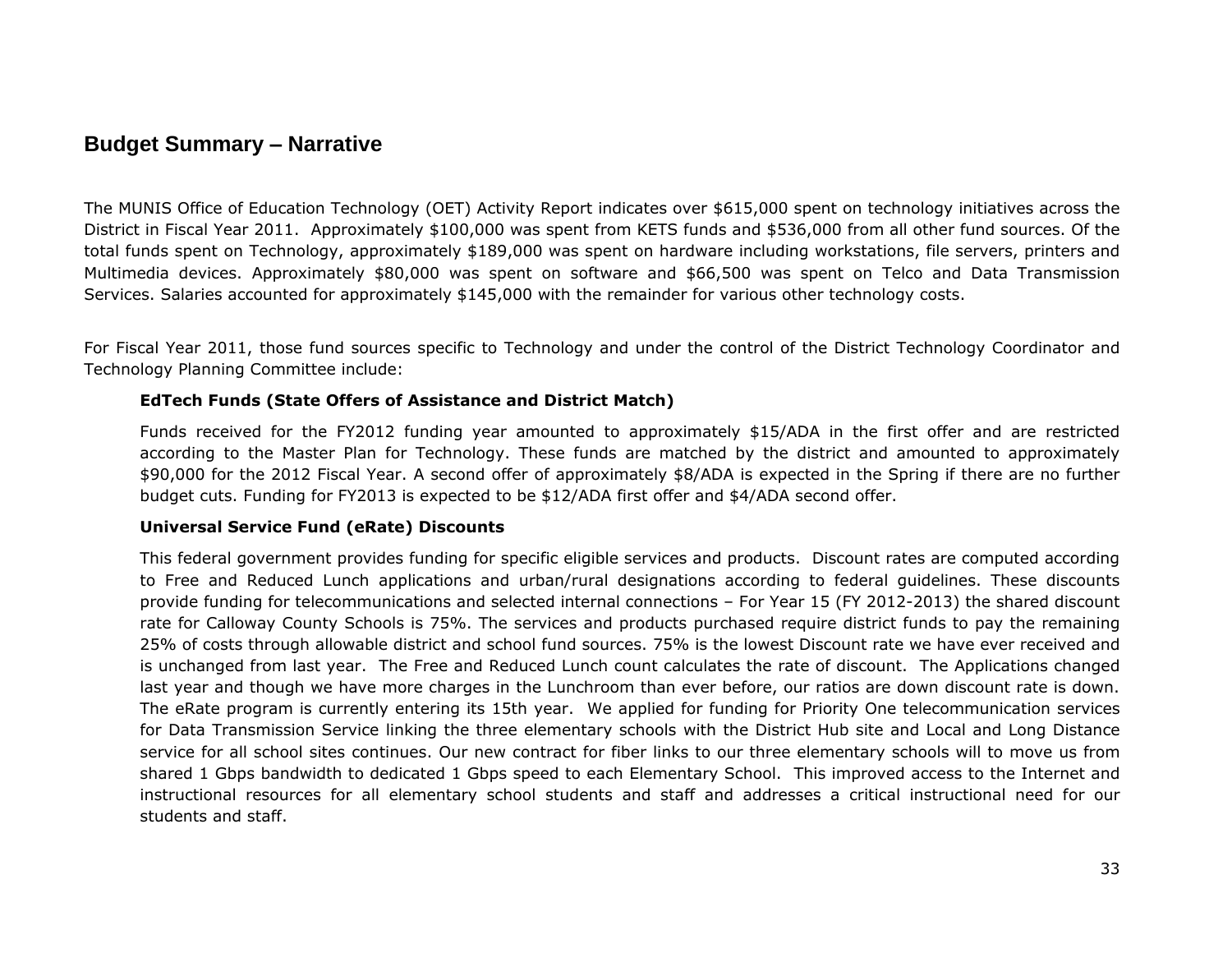#### **Other Funding Sources**

These include local, state and federal funds awarded to Calloway County Schools and expended according to the Kentucky Department of Education Funding Matrix of allowable expenditures. Many projects and fund sources allow purchase of services and products that are eligible for discount through eRate. Other projects and fund sources allow for purchase of hardware and software for instructional technology, assistive technology, professional development and other technology related purposes. For this year, Superintendent Kennith Bargo has allocated \$100,000 of Local Board funds to provide needed replacement/refresh of aging instructional devices and addition of emerging technologies and intelligent classroom resources in our schools. Our Board also continues support for three technical support specialists to serve the needs for technical support in classrooms across the district. The addition of local funds combined with other funding sources will be judiciously utilized to support and expand our technology resources and strengthen delivery of services to each classroom.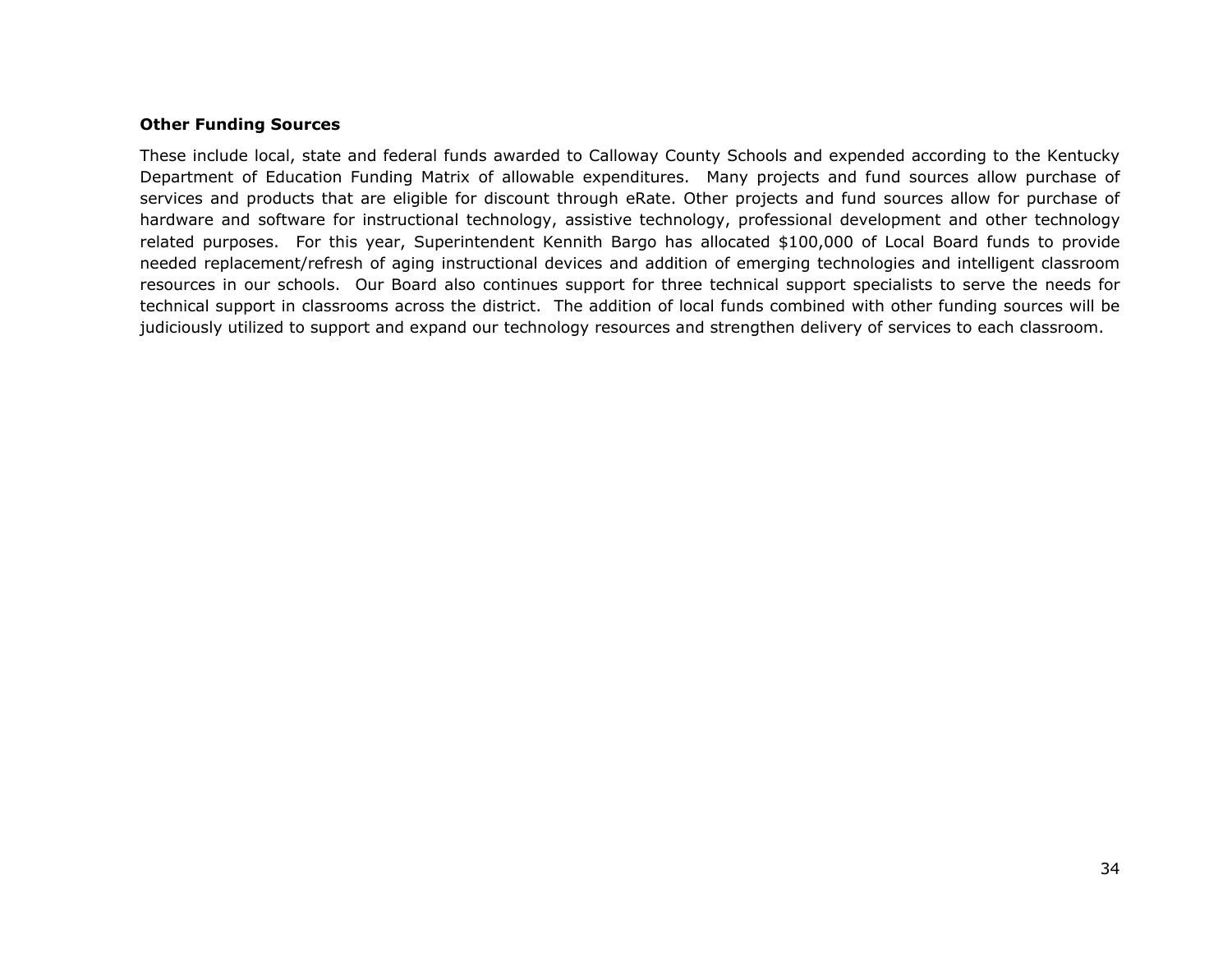## <span id="page-35-0"></span>**Attachments/Appendices (Optional)**

Include any necessary attachments or appendices such as Procurement Plans, Technology Inventory, Evaluation reports, etc. Number each attachment consecutively and be sure to list them in the Table of Contents.

## **Appendix A**

### **School Wish Lists**

School Wish Lists – Each School maintains a separate focus and identity based on analysis of instructional needs of the students and staff of the individual school. All schools subscribe to the five goals of the Technology Plan but may have put different emphasis on them and have different ways of achieving those goals.

### **East Calloway Elementary**

In FY 2011 and FY 2012 East Elementary purchased and implemented the following resources:

- 1 MiniComputer
- Projectors, mounts and cabling in instructional areas
- 10 iPod Touches (wish fulfilled by school funding initiatives)
- 25 Teacher workstations
- Short-Throw Projector
- Sony Bloggie "Flip" camera and accessories
- Bretford PowerSync Cart and 20iPod Touch
- 6 Computers donated by HP
- Replacement of Power Supplies on HP D530 Workstations
- 5 iPod Touch devices purchased with Wal-Mart Grant
- 18 MIMIO's with 9 wireless slates
- Document cameras for homeroom teachers

The Wish List for FY 2013 for East Calloway Elementary includes:

- 18 Workstations and Monitors for Computer Labs
- 2 MIMIOs with Wireless Slates
- 1 MacBook to run the iPod Touches more efficiently
- 15 iPads for Homeroom teachers and students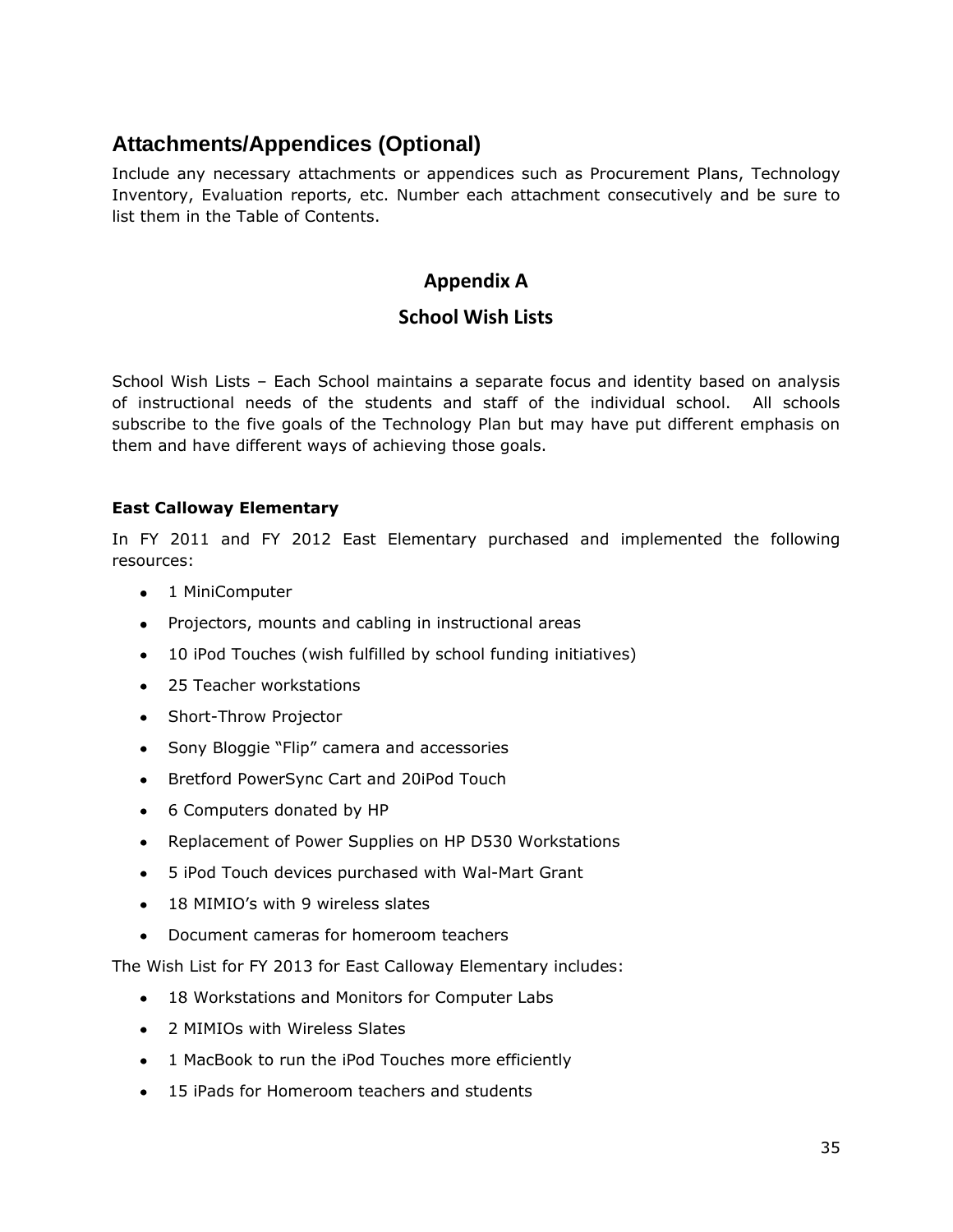### **North Calloway Elementary**

In FY 2011 and FY 2012 North Elementary purchased and implemented the following resources:

- 15 SmartBoards
- 12 Sets CPS Response Systems
- 72 Workstations for two labs
- 2 Projectors
- 5 Document cameras
- 2 CPS Student Response Systems (compatible with CIITS)
- 36 SMART Boards
- 35 Projector mounts with hardware and cables (mounted)
- 1 Dell MiniComputer
- 1 Dell Latitude Laptop
- 1 Canon Digital Camera

The Wish List for FY 2013 for East Calloway Elementary includes:

- Computer Lab Workstations
- CPS Student Response Systems (compatible with CIITS)

### **Southwest Calloway Elementary**

In FY 2011 and FY 2012 Southwest Elementary purchased and implemented the following resources:

- 25 IPEVOevo document cameras
- 26 Mimio
- 24 Digital camera for each classroom
- 26 projectors
- 36 staff workstations

The Wish List for FY 2013 for East Calloway Elementary includes:

- 56 Flat Screen Monitors for the Computer Labs
- RAM for Labs, Student Computers and Teacher Workstations
- Laptop for use in Meetings and PD
- 21 Document Cameras for Homeroom Teachers
- 6 Digital Video Cameras one per grade level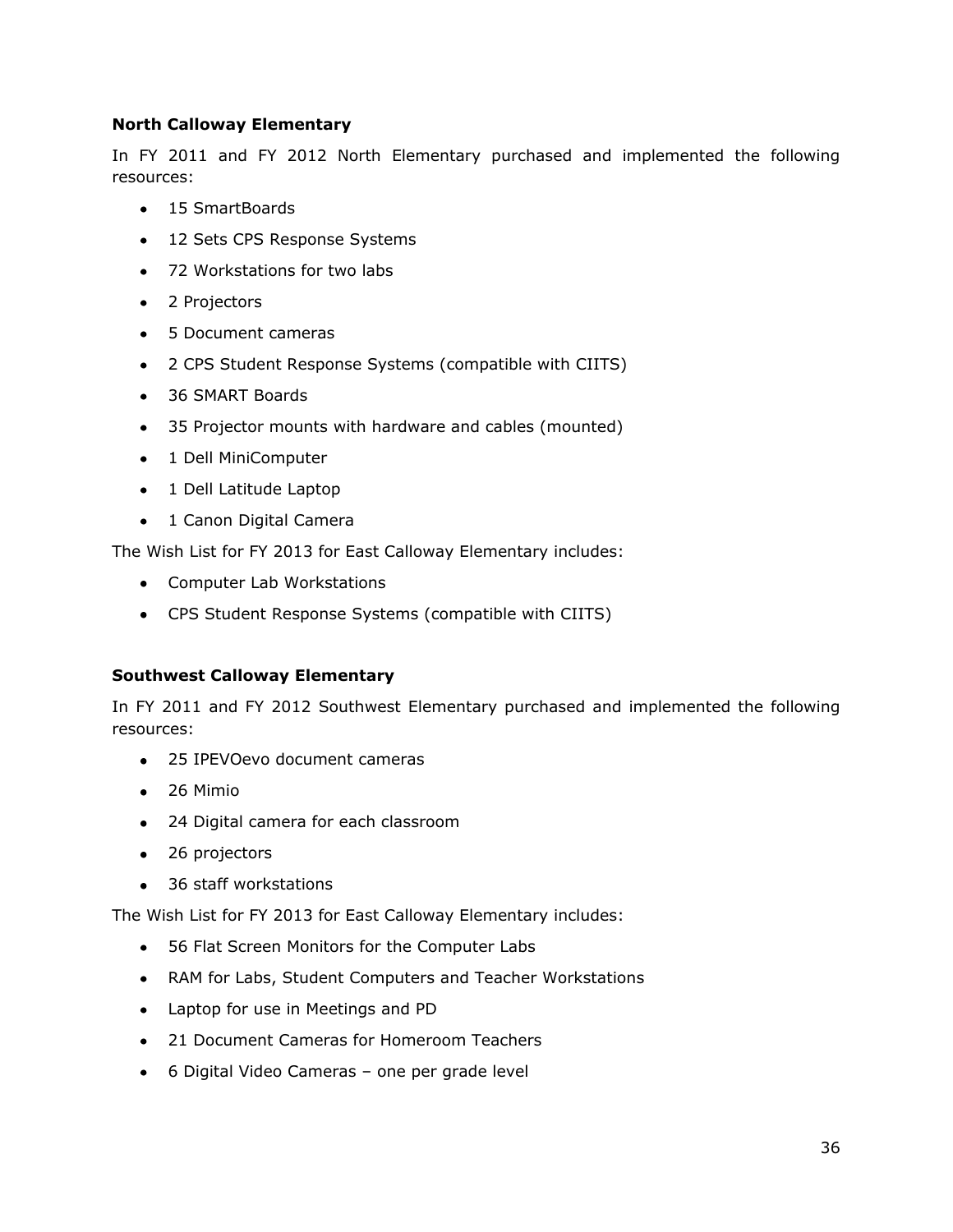### **Calloway County Middle School**

In FY 2011 and FY 2012, Calloway County Middle School purchased and implemented the following resources:

- 2 Classroom sets Mobile mini lab
- Classroom Wireless slates
- Classroom set iPod Touches and iPads
- Classroom Document cameras

The Wish List for FY 2013 for Calloway County Middle School includes:

- 30 Wireless Lab Workstations
- CPS Student Response Systems (compatible with CIITS)
- Wireless Access Points

#### **Calloway County High School**

This school recently conducted an upgrade of classroom speakers, added wireless slates, IPEVO P2V document cameras, and RAM to workstations in one computer lab. They also updated wireless access points in the building, purchased 10 iPod Touches and 16 minicomputing devices. An additional purchase of mini-computing devices is in process. Purchases were made using local and General Fund monies.

- Monochrome Laser Network Printer in each Classroom
- Rotation of Upgrading Workstations in LMC and Labs
- Upgrading Teacher and Administrator Workstations
- 1-to-1 Computing for students
- 40 New workstations for Library Media Center
- Continue Workstation Rotation in classrooms
- 2 Mini-labs of computers
- 4 Printers
- 2 iPads
- 1 Lenovo Touch Slate

The Wish List for FY 2013 for Calloway County High School includes:

- Continue Printer and Workstation replacement
- Continue upgrades to Intelligent Classrooms
- New and Emerging Technologies for Classrooms
- Additional Wireless Access Points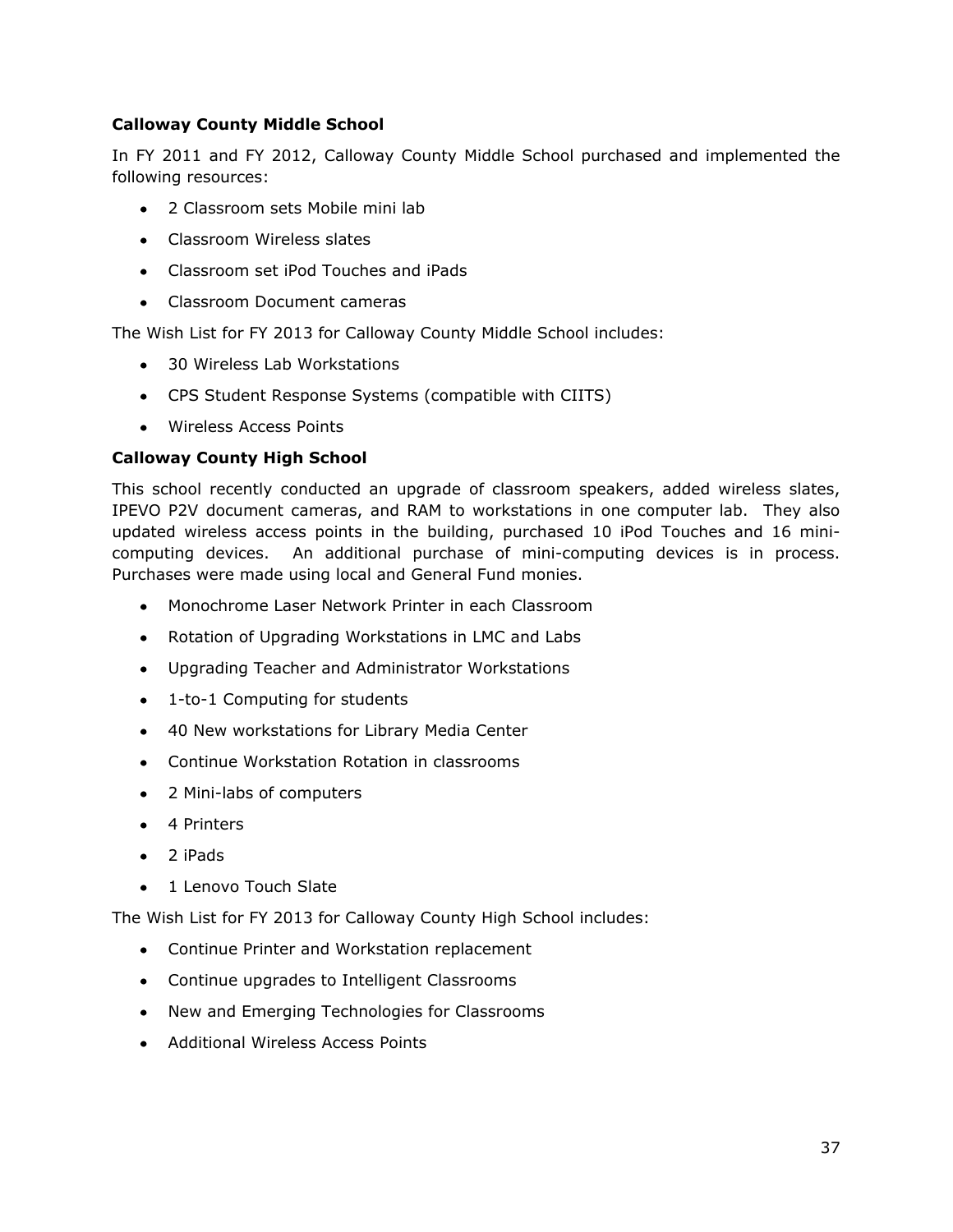## **Appendix B**

### **District-Wide Initiatives, Projects and Task Lists**

Tasks completed FY2012:

- Replacement of ISA/iPRISM for CIPA compliant content filtering and web services with Microsoft Threat Management Gateway (TMG) July 2011
- Library Management Software upgrade requires server (local-host) purchase and installation OR subscription to CLOUD based services Summer 2011
- Windows 7 Deployment on IDU and newer workstations Winter, 2011
- Purchase of Instructional sever and upgraded APlus Curriculum resources for all students in grades 2-12.
- Microsoft Threat Management Gateway by 6/30/2011
- Refine operation of SCCM for imaging workstations for deployment and upgrades Spring, 2012

Current Projects and New Task List going forward:

District-wide initiatives include on-going projects and tasks as well as current upgrades and installations of new products and devices. Some specific projects and tasks include:

- Maintenance and installation of technology equipment at all District Sites
	- $\circ$  Cleaning and maintenance of facilities, including: projectors, network switches, servers and Main Distribution Frame rooms to remove dust and prolong proper functioning quarterly.
	- $\circ$  Install/Repair wall molding for mounted projector cords, as needed
	- o Maintenance and repair or expansion of cable plant, as needed
- Continuation of development of SharePoint Server capabilities including: Internet websites, Intranet (Portal) Team and Class sites, School Learning Kit and My Sites, and introduction of Web 2.0 tools, etc.
- Installation of additional Wireless Access Points and switches and other equipment
- Purchase of new workstations, intelligent classroom and other resources as selected by Principals and School Technology Coordinators according to current instructional needs in each school.
- KDE MUNIS Server move to Cloud Computing by 12/31/2012
- Implementation of PSST for Laser Printing MUNIS Reports, Checks and Purchase Orders by 9/30/2012
- Virtualization Project including movement of servers and services to new Fail-Over Cluster utilizing Microsoft Hyper-V technologies by 9/1/2012